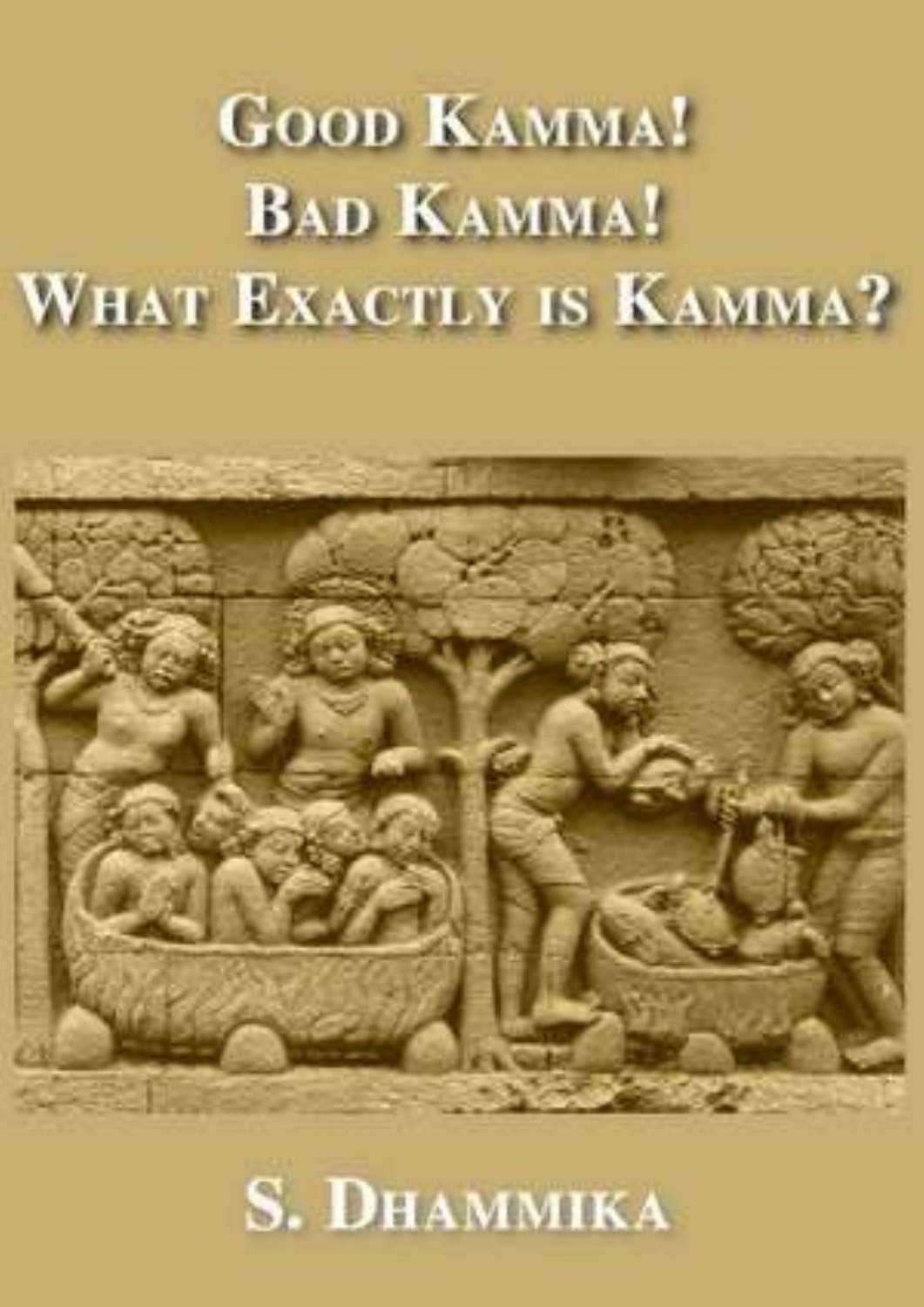# **Good Kamma! Bad Kamma! What Exactly is Kamma?**

© 2015 [Bhante Dhammika](http://www.bhantedhammika.net/what-exactly-is-kamma/)

#### **Abbreviations and Sources**

- A Aṅguttara Nikāya, ed. R. Morris, E. Hardy, PTS London 1885-1900
- D Dīgha Nikāya, ed. T. W. Rhys Davids, J. E. Carpenter, PTS London 1890-1911
- Dhp Dhammapada, ed. O. Von Hinuber, K. R. Norman, PTS Oxford 1994
- Ja Jātaka with commentary, ed. V. Fausboll, London PTS 1877-96
- M Majjhima Nikāya, ed. V. Trenchner, R. Chalmers, PTS London 1887-1902
- Mil Milindapañha, ed. V. Trenchner, PTS London 1880
- S Saṁyutta Nikāya, ed. L. Feer, PTS London 1884-98
- Sn Sutta Nipāta, ed. D. Andersen, H. Smith, PTS London 1913
- Ud Udanā, ed. P. Steinthal, PTS London 1885
- Vin Vinaya Piṭaka, ed. H. Oldenberg, PTS London 1879-83
- Vis Visuddhimagga, ed. C. A. F. Rhys Davids, PTS London 1920-21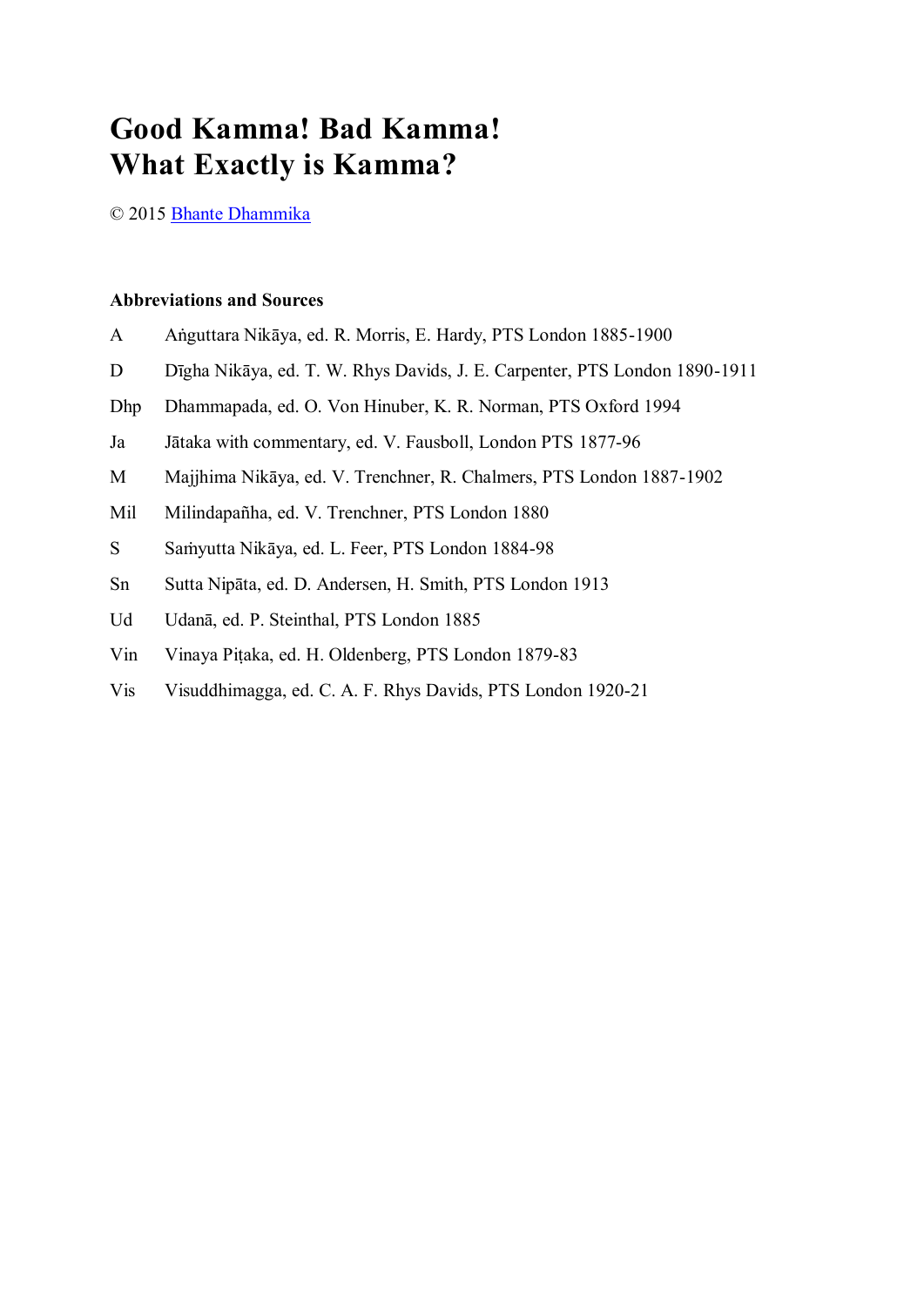# **Contents**

| Preface                                      | 4  |
|----------------------------------------------|----|
| Kamma and Rebirth in Buddhism                | 6  |
| Hinduism, Jainism and Buddhism               | 6  |
| Meaning of Kamma                             | 7  |
| Kammic Determinism                           | 8  |
| Kammic Inevitability                         | 9  |
| Kammic Parallelism                           | 9  |
| Cosmic Kamma                                 | 10 |
| Always Somewhere Else, Always The Negative   | 10 |
| So what is Kamma?                            | 12 |
| How Does Kamma Work?                         | 12 |
| Vipāka                                       | 13 |
| Kamma and Physical Form                      | 15 |
| <b>Burning Buildings</b>                     | 16 |
| Natural Causation, Kammic Causation          | 17 |
| Speculating about Kamma                      | 18 |
| Kamma and Rebirth                            | 20 |
| The In-between State                         | 20 |
| Stopping Kamma, Ending Rebirth               | 21 |
| <b>Rebirth and Special Attainments</b>       | 21 |
| The Last Thought Moment                      | 22 |
| Collective Kamma and other Misunderstandings | 23 |
| Collective Kamma                             | 23 |
| The Realms of Existence                      | 26 |
| Why So much Misunderstanding?                | 27 |
| The Results of Misunderstanding              | 28 |
| <b>Transferring Merit</b>                    | 31 |
| Kamma and Rebirth. A Miscellany              | 33 |
| Appendix I: The Buddha on Kamma and Rebirth  | 37 |
| Appendix II: The Tsunami, A Buddhist View    | 54 |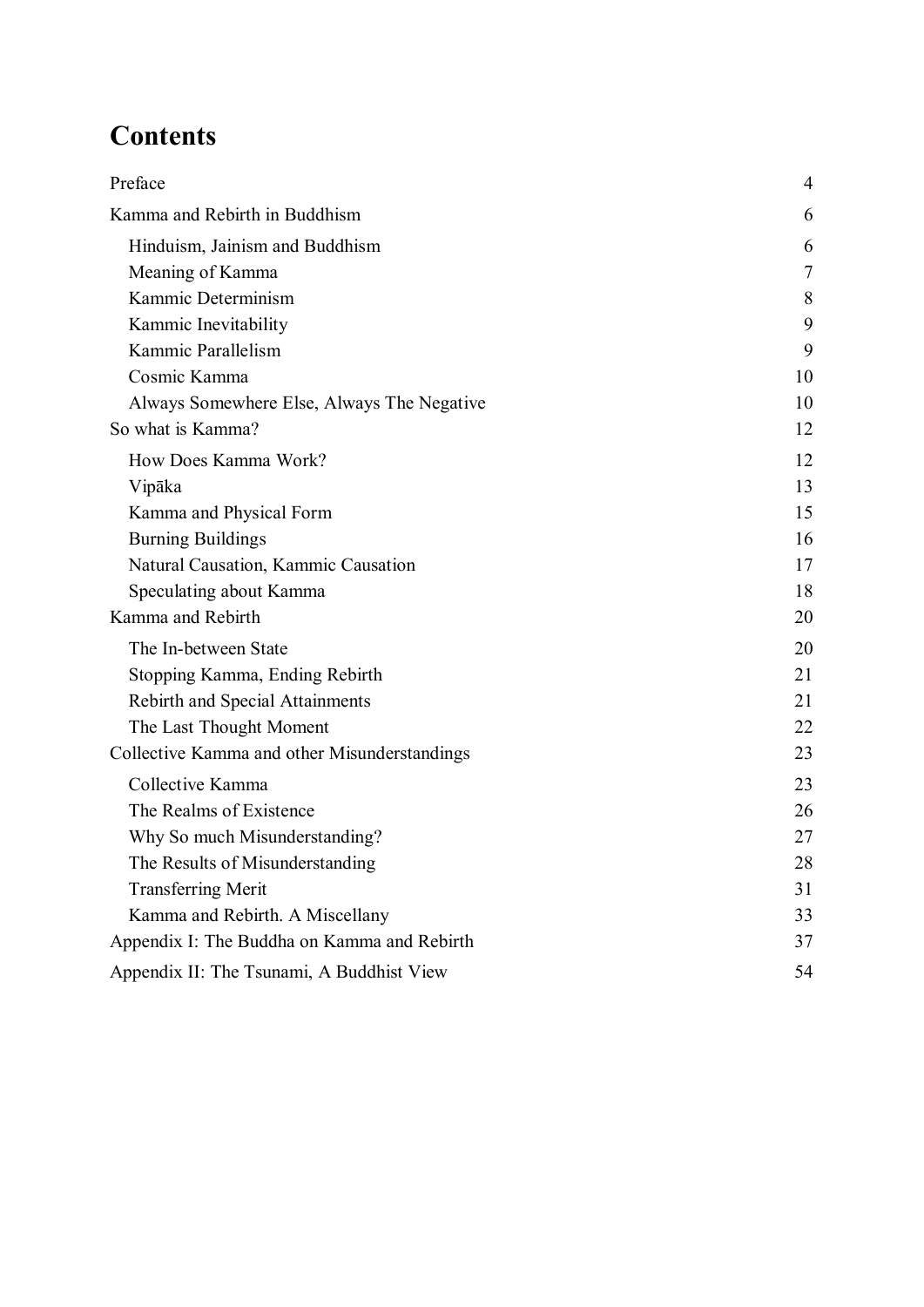# <span id="page-3-0"></span>**Preface**

If you put the word karma into Amazon Books on the internet the result will demonstrate beyond all doubt that it is a hot topic. There are well over 100 books with the word karma in their titles, most of them purporting to explain what karma is. And judging from these titles kamma fits comfortably with astrology, God-consciousness, good sex, tarot reading, the evolving soul and much else besides, and it is an ancient wisdom, a power, a science, a cosmic force and a way of healing your past and your future. Two titles that caught my attention were *The Good Karma Divorce: Avoid Litigation, Turn Negative Emotions into Positive Actions, and Get On with the Rest of Your Life*, and *The Lightworker's Guide to Everyday Karma: A Karmic Savings and Loan Series Book*. Buddhist authors too have produced many books on kamma, one of the most recent being Pa-auk Sayadaw's *The Workings of Kamma*. Towards the beginning of his book the author states: "The workings of kamma and kamma's result is so profound and difficult to see that only a Buddha's Knowledge of Kamma & Results can see it clearly: His disciples do not possess this knowledge, not even Arahats." Apparently undeterred by this the author proceeds to explain kamma in 362 pages replete with over 30 charts and diagrams, nearly a thousand notes and 46 pages of endnotes. He draws on the Tipiṭaka, but far more so on the commentaries, subcommentaries and works such as the *Visudhimagga* and the *Abhidhammatthasaṅgaha*.

The book you now hold in your hand takes a different approach. It deals with kamma and its related doctrine of rebirth exclusively as they were explained by the Siddhattha Gotama, known to history as the Buddha and the founder of the religion called Buddhism. In the centuries after the Buddha his teachings were subject to exegesis by various thinkers and scholars; they were interpreted and expanded, annotated and developed. In the process deeper meanings were sometimes drawn out of them and obscure points clarified. But just as often this exegesis obscured or distorted the Buddha's original teachings and sometimes led to unjustified conclusions. This was particularly true of kamma and rebirth.

Today, the information in most books on kamma and rebirth by Buddhist writers are actually an amalgam of ideas the Buddha taught together with ones that developed sometimes centuries after his passing. And it is all presented as if it were the words of the Buddha himself. This would be equivalent to quoting Aquinas or Kierkegaard and attributing it to Jesus. Often what is presented as the Buddha's teaching of kamma and rebirth is actually the ideas from the *Milindapañha* written perhaps 400 or 500 years after the Buddha, of Buddhaghosa who lived some 900 after him or Anuruddha, the author of the *Abhidhammatthasaṅgaha*, who lived about 1400 years after him. This is not to say that these later ideas are necessarily wrong. Some of them help to clarify things the Buddha said or take them to their logical conclusions. But they are all the product of scholarly speculation and hypothesizing, while what the Buddha taught was the outcome of his awakening experience. Thus this book will look at kamma and rebirth based on how these doctrines are presented in the Pāḷi Tipiṭaka, the oldest and most authentic record of the Buddha's teaching.

The small numbers in the text refer to the notes at the back of the book. The larger numbers in bold refer to discourses of the Buddha in Appendix I which further explain the text. Appendix II is an article written shortly after the 2004 Indian Ocean Tsunami trying to explain that tragedy from a Buddhist perspective. This article attracted a good deal of attention and was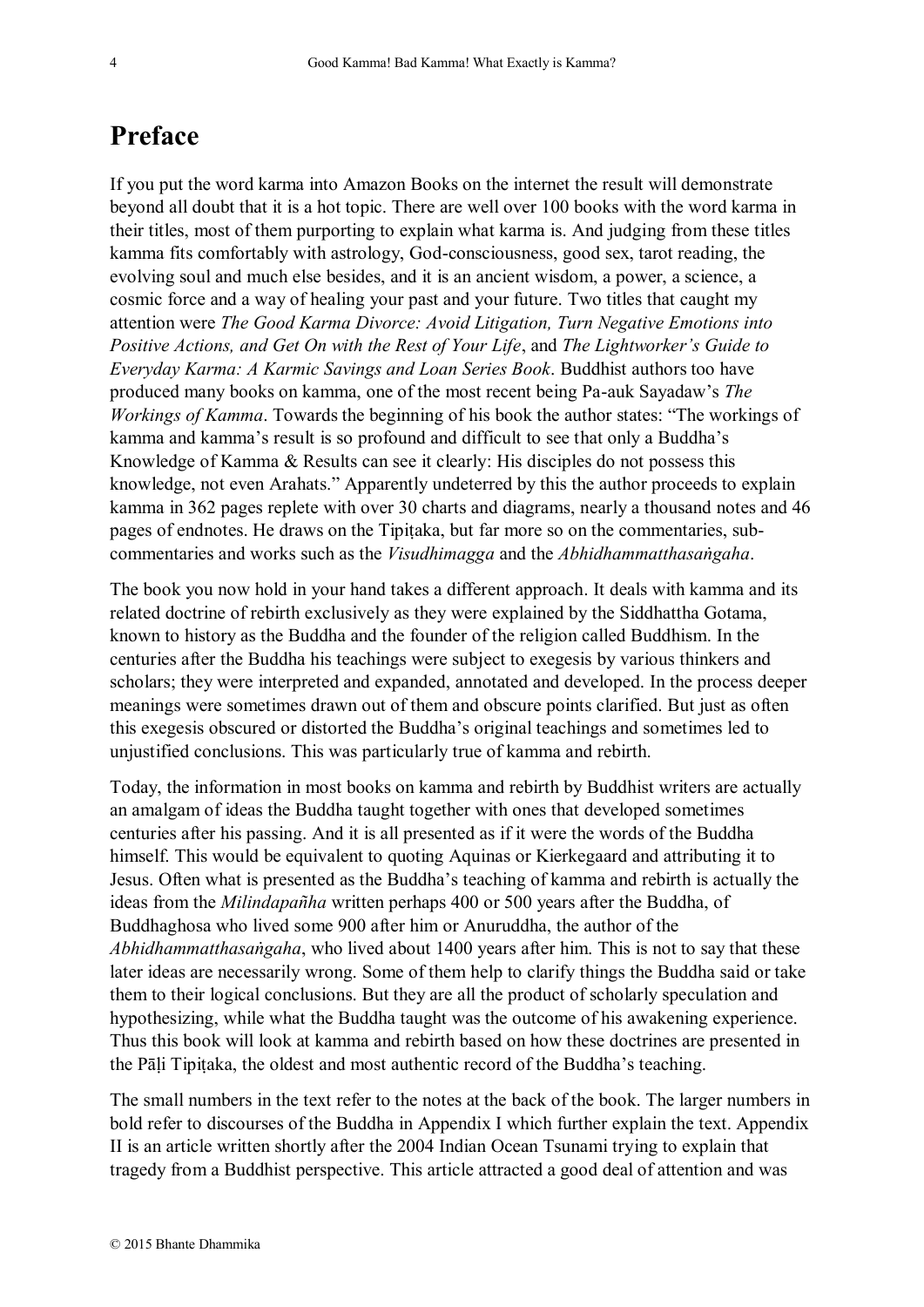widely reproduced or referred to on the internet and so I have thought it worthwhile to reproduce it here.

I would like to thank Anandajoti Bhikkhu who read through the manuscript and made many corrections and useful suggestions. As always, he had been generous with his time, editing know-how and knowledge, without necessarily agreeing with everything I have written.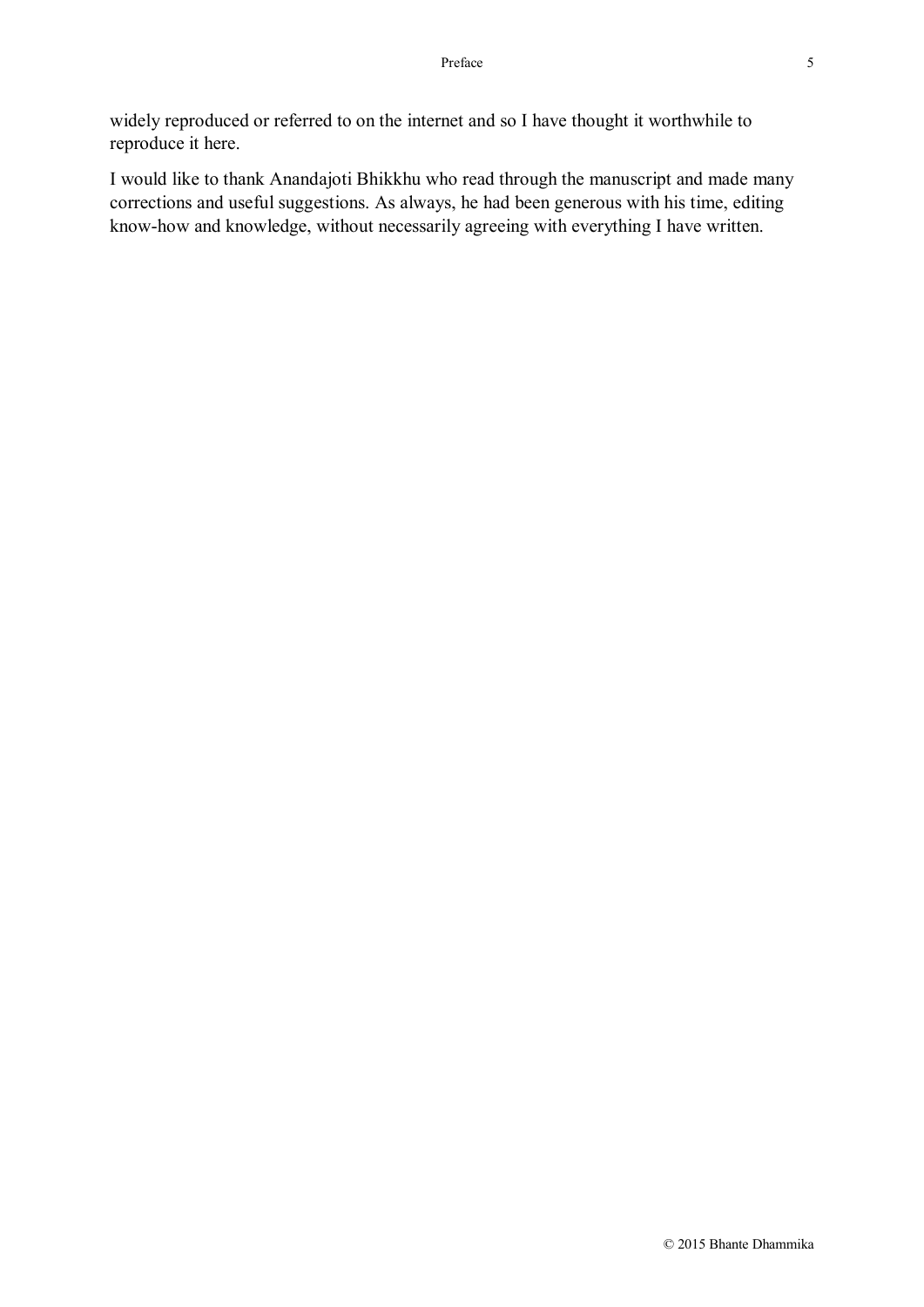### <span id="page-5-0"></span>**Kamma and Rebirth in Buddhism**

Kamma is one of the central concepts of Buddhism. Despite this it is also one of the most misunderstood by both Buddhists themselves and by non-Buddhists. These misunderstandings usually become apparent at the very beginning of any discourse on kamma.

#### <span id="page-5-1"></span>**Hinduism, Jainism and Buddhism**

The common assertion is that kamma and rebirth were universally believed in ancient India and that the Buddha simply took them for granted and incorporated them into his Dhamma. The evidence shows otherwise. The Vedas, the oldest Hindu scriptures, show no knowledge of kamma or of rebirth. In Vedic thought, the individual's destiny was determined by certain rituals and by the gods, not by kamma. And at death the individual was not reborn, he or she went to the world of the fathers (*pitṛloka*), i.e. heaven. The other body of early Hindu scriptures, such as the *Satapatha Brāhmaṇa*, uses the word kamma but only in the sense of performing Vedic sacrifices and related rituals.

The first non-Jain non-Buddhist text to mention kamma and rebirth or something like it, are the early Upaniṣads; the *Bṛhadāraṇyaka*, the *Chāndogya* and the *Kauṣītaki Upaniṣad*. But their versions of these doctrines differs dramatically from the Jain and Buddhist ones. For example, the *Kauṣītaki* says that when people die they all go to the moon which is the gateway to heaven. There they are asked a question in order to pass. Those who cannot answer this question become rain which then falls to earth, then they become worms, insects, fish, birds, lions or humans according to their kamma. Those who can answer the question enter heaven and go into the presence of Brahma (Kau.1.2). Whether kamma here means moral causation or the proper performance of Vedic rituals is unclear; but it very likely means the latter. The *Chāndogya* teaches something similar but when the dead fall to the earth as rain they become plants which when a man eats them pass with his semen into his wife's womb and become a new being. Interestingly, the *Chāndogya* also says that "this (teaching) has not been known to Brahmins before", in other words, it was something new to the Vedic tradition. In the *Bṛhadāraṇyaka Upanisad* Yājnavalkya makes it clear that kamma in the sense of moral causation is a secret teaching only to be revealed to the initiated (Br.3.2). But why should such an idea be kept secret? It may be because it was not part of original Vedic thought and Yājnavalkya wanted to avoid accusations of unorthodoxy. Other Upaniṣads do not mention kamma or rebirth and the *Kaṭha Upaniṣad* actually says that no one knows what happens to a person after they die (Kath.1.20).

It is also necessary to consider the age of the Upaniṣads. Many scholars consider the *Bṛhadāraṇyaka Upaniṣad* to date around the 800 or 700 BCE, although this dating is very uncertain. Equally uncertain are the dates of the Buddha, although most scholars consider him to have lived during the 5<sup>th</sup> century BCE. But although the earliest reference to some form of repeated birth and death determined by some form of kamma probably predate the Buddha the evidence that these ideas were universally or even widely accepted around the time of the Buddha is, as was see above, not compelling. The Buddhist scriptures themselves offer further evidence of this. Samaññaphala Sutta gives an overview of the doctrines preached by six of the most prominent teachers during the Buddha's time and only one of them taught a form of kamma (D.I,52-59). Likewise, there are frequent criticisms in both the Buddhist and Jain scriptures of those who denied kamma and rebirth. For example, a popular teacher of the time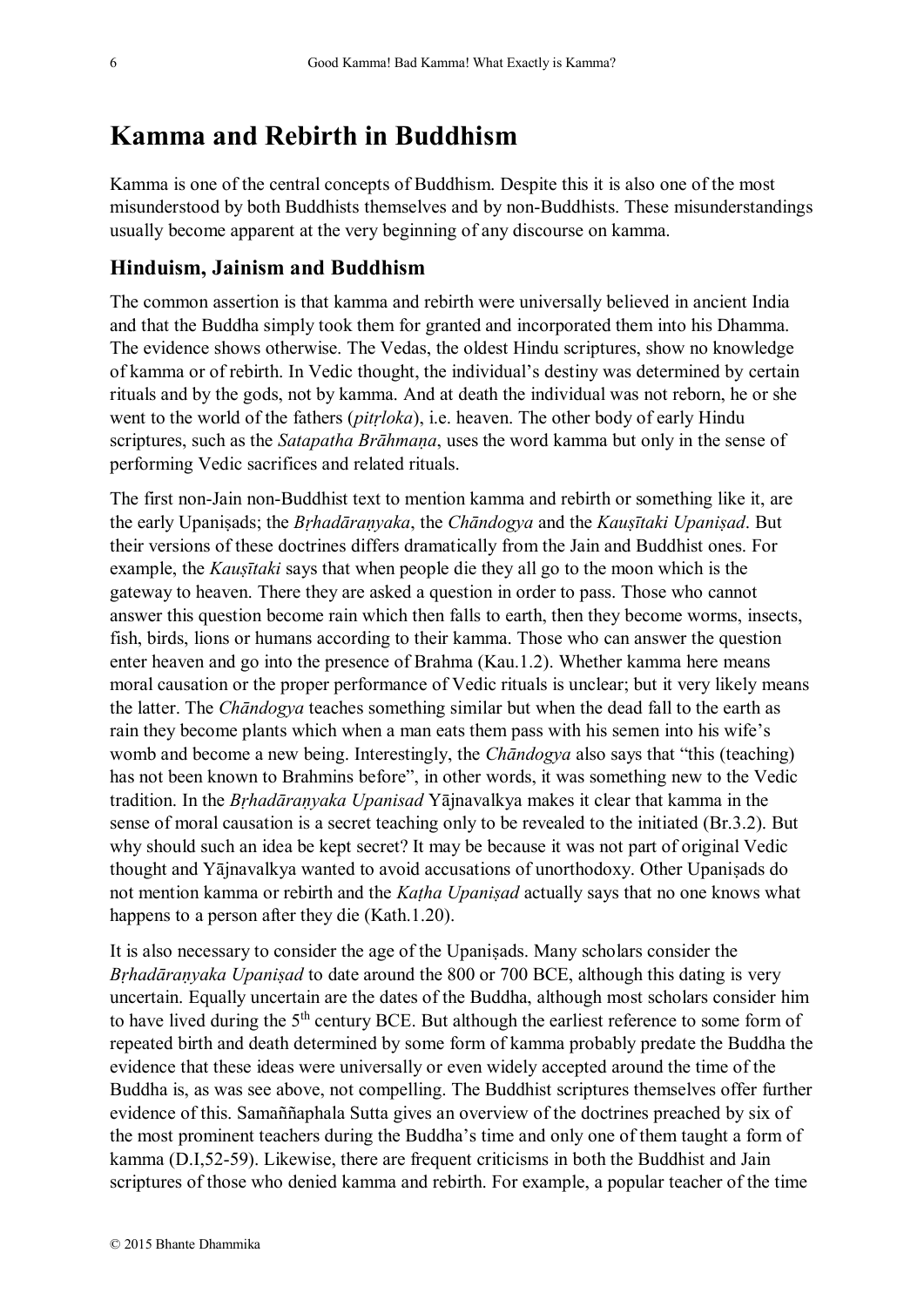Makkhali Gosala taught: "There is no kamma, no deed, no (point in making an) effort" (A.I,286). While some rejected kamma and rebirth as relatively new and non-traditional ideas others such as Prince Pāyāsi dismissed them on rational grounds. Seeing no empirical evidence for them this educated sceptic came to the conclusion that: "There is no other world, there are no spontaneously born beings, nor is there any fruit or result of good or evil deeds" (D.II,316). Prince Pāyāsi must have been fairly well-known as he is also mentioned in the Jain scriptures.

The earliest unambiguous and detailed mention of kamma is in the Jain scriptures. Jainism pre-dates Buddhism by perhaps a decade or more and its founder, Mahāvīra, and his teachings are frequently referred to in the Buddhist scriptures. However, the Jain doctrine of kamma is markedly different from the Buddhist one. For example, according to Jainism, every action, intentional or not, creates kamma, and kamma is believed to be a kind of material substance than adheres to the soul and weigh it down. Jainism also posits a soul passing from one life to the next, something that Buddhism rejects.<sup>1</sup> It is certainly possible that the Buddha was influenced by the Jain doctrines of kamma and rebirth but clearly he did not simply take them for granted and unthinkingly and uncritically adopt them. It is much more likely that Mahāvīra had partial glimpses of kamma and rebirth while the Buddha's awakening gave him a complete understanding.

By about the turn of the first millennium diverse ideas about kamma and rebirth were on the way to being integrated into Hinduism. But even then and later these ideas were by no means universally accepted. Hinduism generally evolved or absorbed new concepts without abandoning earlier ones, meaning that it presents a wide range of sometimes contrasting or even contradictory doctrines. Even when kamma and rebirth became widely accepted in Hinduism they fitted into it somewhat awkwardly. The belief that the gods can and do intervene in human affairs, that devotion (*bhakti*) to a particular god leads to salvation, that evil can be washed away by bathing in sacred rivers, that performing certain rituals, visiting certain holy shrines or passing away in Varanasi guarantees salvation, seems to cancel out the idea of kamma. Some schools of Hinduism rejected kamma in favour of fate (*daiva*) while others maintained that the individual's destiny was determined by time (*kāla*), inherent nature (*svabhāva*), chance (*yadṛccha*) or that it is predetermined (*bhāvivaśāt*). The *Śvetāsvatara Upanisad* rejects a variety of explanations including kamma, saying that ultimately they are all controlled by God (Ss.v.2-3). Many passages in the *Dharmaśāstras* mention kamma while at the same time recommending all the various ways it can be circumvented. The great attractions of Hinduism is that it has a wide range of moods, impulses and manifestations.

#### <span id="page-6-0"></span>**Meaning of Kamma**

Before looking at the Buddha's doctrine of kamma it will be helpful to look at the word itself. The Pāḷi word *kamma* like its Sanskrit equivalent *karma*, is derived from the root *kṛ* and means to work, act, do, carry out or perform. In pre-Buddhist Brahmanical literature it meant doing or performing the various Vedic rites and rituals correctly, their efficacy relying on their proper performance. In Buddhism and Jainism in normal parlance it means to work, act or do in the usual sense of these words. Thus a livelihood or profession is *kammanta*, farming, i.e doing agriculture is *kasakamma*, *añjalikamma* is the act of showing respect towards

<sup>&</sup>lt;u>.</u> <sup>1</sup> See 'Karma and the Problem of Rebirth' in *Karma and Rebirth in Classical Indian Traditions*, edited by W. D. O'Flaherty, 1983, pp.217ff.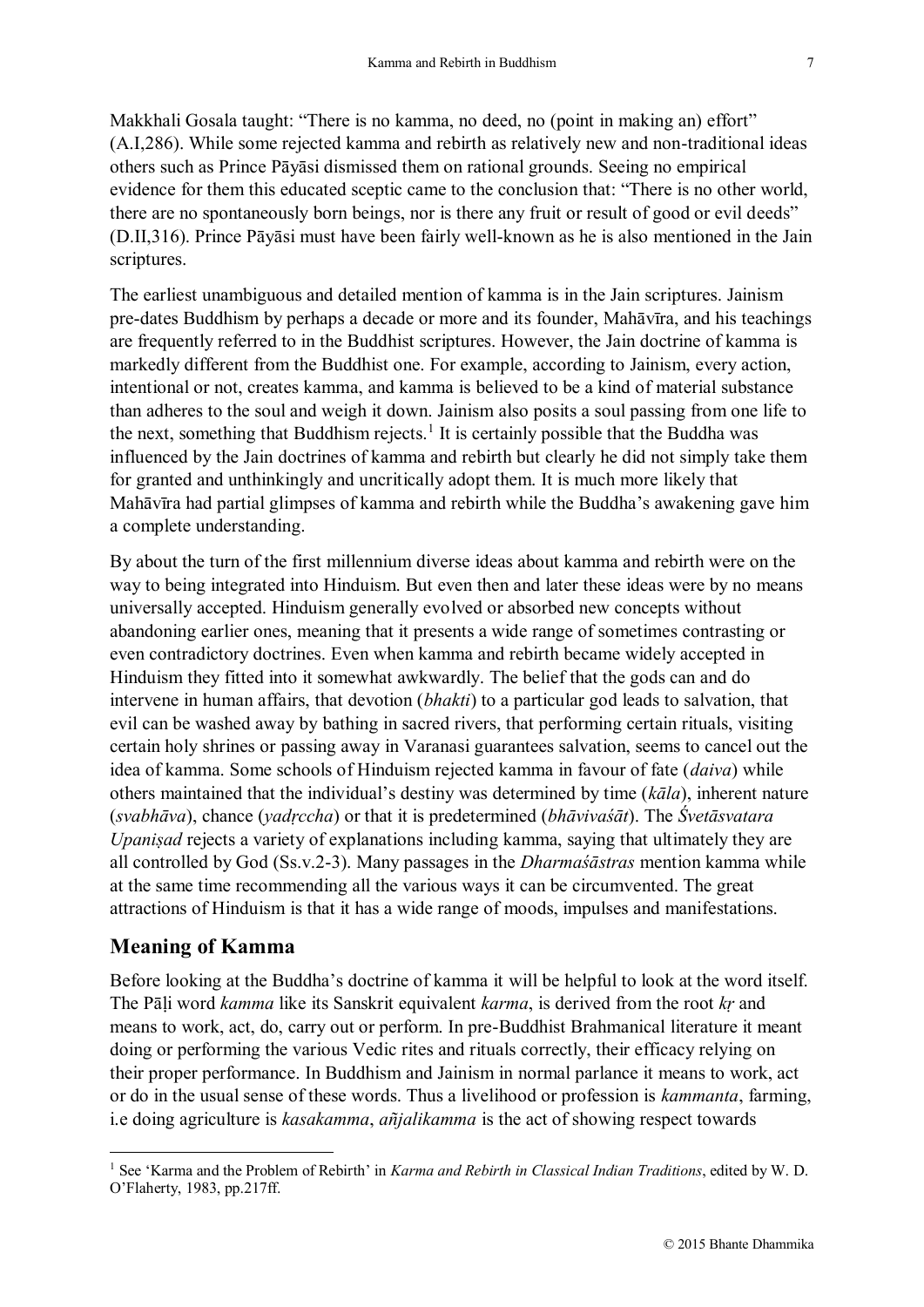someone, and a *kammakara* is a workman or labourer. But as a technical term in Buddhism kamma refers to the idea that intentional mental, verbal and bodily actions have an ethical significance and consequence. Correctly speaking, kamma is a morally significant intentional action and *vipāka* is the consequence or result of such an action. When something negative or unwelcomed happens to someone nowadays they may say: "It's my bad kamma." More correctly they should say: "I'm experiencing bad *vipāka*." or "I'm experiencing the results of bad kamma."

The importance of intention, volition or will in kamma can be understood by asking whether plunging a knife into someone would be a good or a bad act. Most people would say it would be bad. In fact, they would probably consider it to be criminal. But a Buddhist would answer: "It depends." The person wielding the knife could be a surgeon performing a life-saving operation on a patient, or a gangster attacking a hapless victim in a dark alley. It is the intention behind an act that gives it its ethical quality.

#### <span id="page-7-0"></span>**Kammic Determinism**

Before explaining what the Buddha said about kamma let us have a look at what kamma is not. The most widespread misunderstanding about kamma is the idea that everything that happens to the individual is due to ethical or unethical deeds they did in the past. Breaking a leg, being cheated on by one's spouse or being poor are, it is asserted, all due to having done morally bad things in the past. On the other hand, having an attractive face, winning the lottery or getting a raise are supposedly due to having done something good. Everything from one's social status, to the country one is born into, to the state of one's health, etc, are all due to past kamma. Such claims directly contradict the Buddha's Dhamma. According to the Buddha there are three false and pernicious views – the belief that everything that happens is due to past kamma (*pubbekatahetu*), that everything is due to the will of a supreme God (*issaranimmānahetu*), and the belief that everything that happens is without a cause (*ahetuappaccayā*). [\(1\)](#page-36-1)

There are sound reasons for rejecting each of these beliefs, but we will examine the one about past kamma. If everything that happens to an individual is due to something they did in the past then logically their whole life must be pre-determined. They would not be able do or refrain from doing anything because the course of their whole life would be fixed beforehand. If they were good it would not be due to any choice or effort on their part, but because of something done in an earlier life, and so on *ad infinitum*. If this were true there would have been no need for the Buddha to teach the Noble Eightfold Path because it would be impossible to practice any of its steps unless past kamma made it possible.

An example of the kammic determinism misunderstanding relates to good and bad health. One often hears people, including monks who should know better, explain that the various illnesses and bodily afflictions people suffer from are due to having done some evil in a past life. I have heard cancer of the larynx described as a kammic consequence of habitual lying, of deafness being caused by a refusal to listen to Dhamma sermons and leg problems the result of eating chicken drumsticks. Several years ago a senior Thai prelate was reported in the media as saying that HIV and AIDS are a kammic consequence of perverted sexual practices. Given how widespread such ideas are it is interesting to see how they compare with the Buddha's statements about sickness and health. He said that disease and physical afflictions can have a variety of causes, of which kamma is only one. Some sickness is caused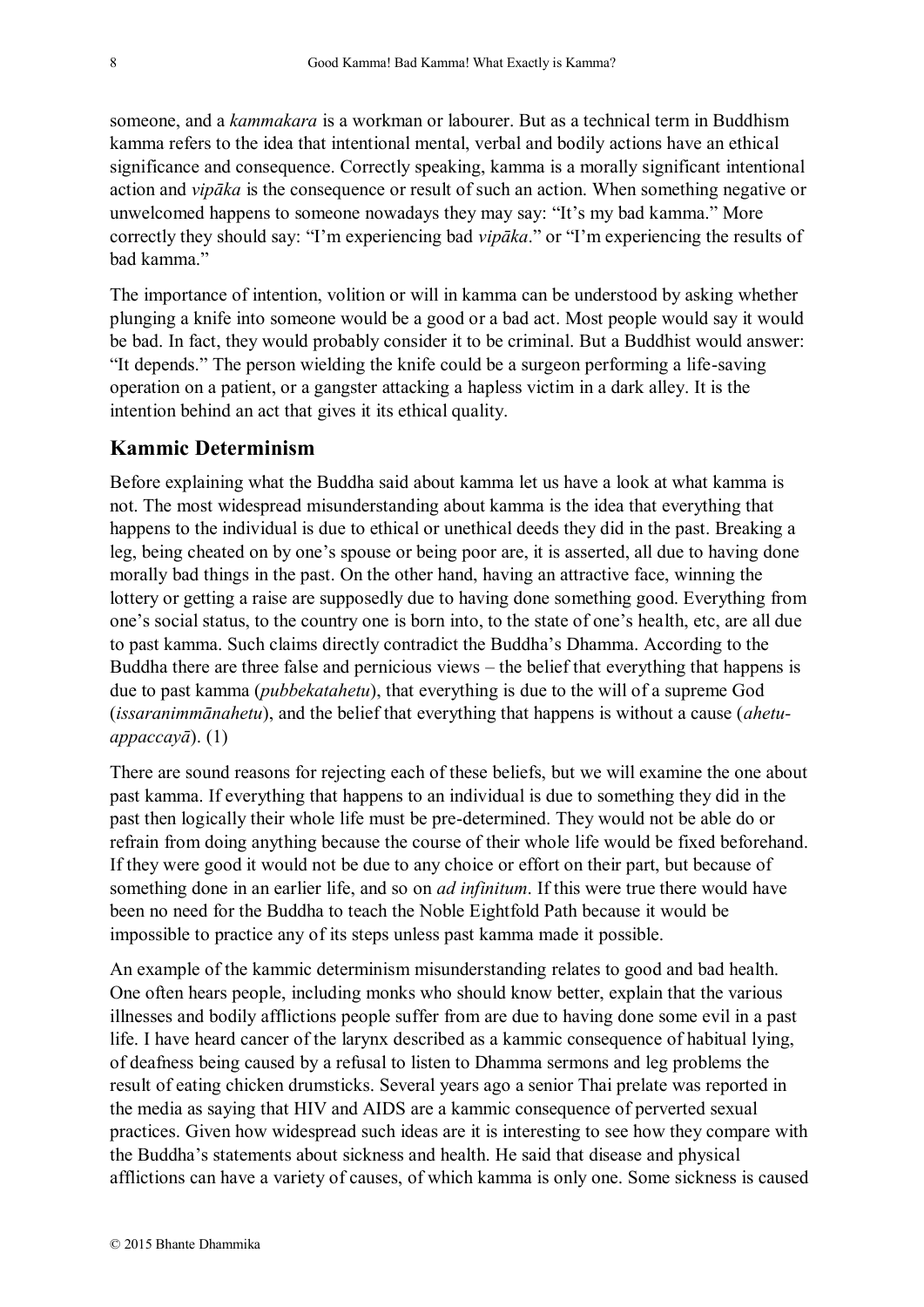by an imbalance in the bodily humours, some by carelessness, some by accidents, and some are caused by climatic changes.[\(2\)](#page-36-2) In several other discourses he identified poor diet and overeating as causes of physical afflictions (A.III,144; Vin.I,199). On one occasion he mentioned that the reason he enjoyed good health was because he ate moderately (M.I,473), again confirming that sickness or health need not automatically be attributed to past kamma. Interestingly, the Buddha also said that not only do many sicknesses have natural (i.e. nonkammic) causes, but that our experience tells us this is so and that this is a widely acknowledged to be the case. Had he lived in the  $21<sup>st</sup>$  century he would have added that modern medical science also confirms this.

#### <span id="page-8-0"></span>**Kammic Inevitability**

Another popular misunderstanding, related to the first one, is that kammic consequences must play themselves out. According to this notion we are fated to experience the *vipāka* of whatever kamma we have done. For example, if someone commits murder it is inevitable that they will be murdered in the next life. We can call this notion kammic inevitability. The adherents of some theistic religions compare this notion unfavourably with the doctrine of divine forgiveness, saying that God will forgive sins but "you can never escape from your kamma". Let us see what the Buddha has to say about this.

In one terse verse from the Dhammapada the Buddha seems to subscribe to the idea of kammic inevitability.[\(3\)](#page-36-3) But in more detailed discourses it is clear that he does not. In one of these he said that an immoral or negative deed done by someone whose character is predominantly virtuous would have a much weaker effect than it would have otherwise. Conversely, a few virtuous deeds done by someone whose character was predominantly immoral and negative would make little difference.[\(4\)](#page-36-4) Clearly, a kammic deed does not necessarily have a *vipāka* of identical strength, but rather can be modified or "diluted" by the general quality of the mind or by subsequent actions.

In another discourse the Buddha said that someone born into very disadvantaged circumstances (because of negative past kamma?) could, because of the good they did subsequently, even attain enlightenment.[\(5\)](#page-37-0) Again this confirms that negative kamma from the past can be covered, checked or dissipated (*pithīyati*) by positive actions in the present [\(6a](#page-38-0)[,6b\)](#page-38-1)

#### <span id="page-8-1"></span>**Kammic Parallelism**

One misunderstanding about kamma that always attracts attention, usually quite sceptical attention, and a good deal of jocular comment as well, is the claim that a kammic consequence, i.e. *vipāka*, always exactly parallels the deed that caused it, or at least is very similar to it. It is supposedly quite literally a case of "an eye for an eye and a tooth for a tooth" or "He who lives by the sword dies by the sword." Several examples of such a notion have been given above but here are a few more culled from contemporary Buddhist literature. If you swear you will have bad breath in your next life. If you are mean with your money you will have financial straits in your next life, and a person who donates medicine to monks will have good health in the next life. There are several discourses of the Buddha that could be interpreted as suggesting this sort of parallelism. However, later we will see that this may not be the case.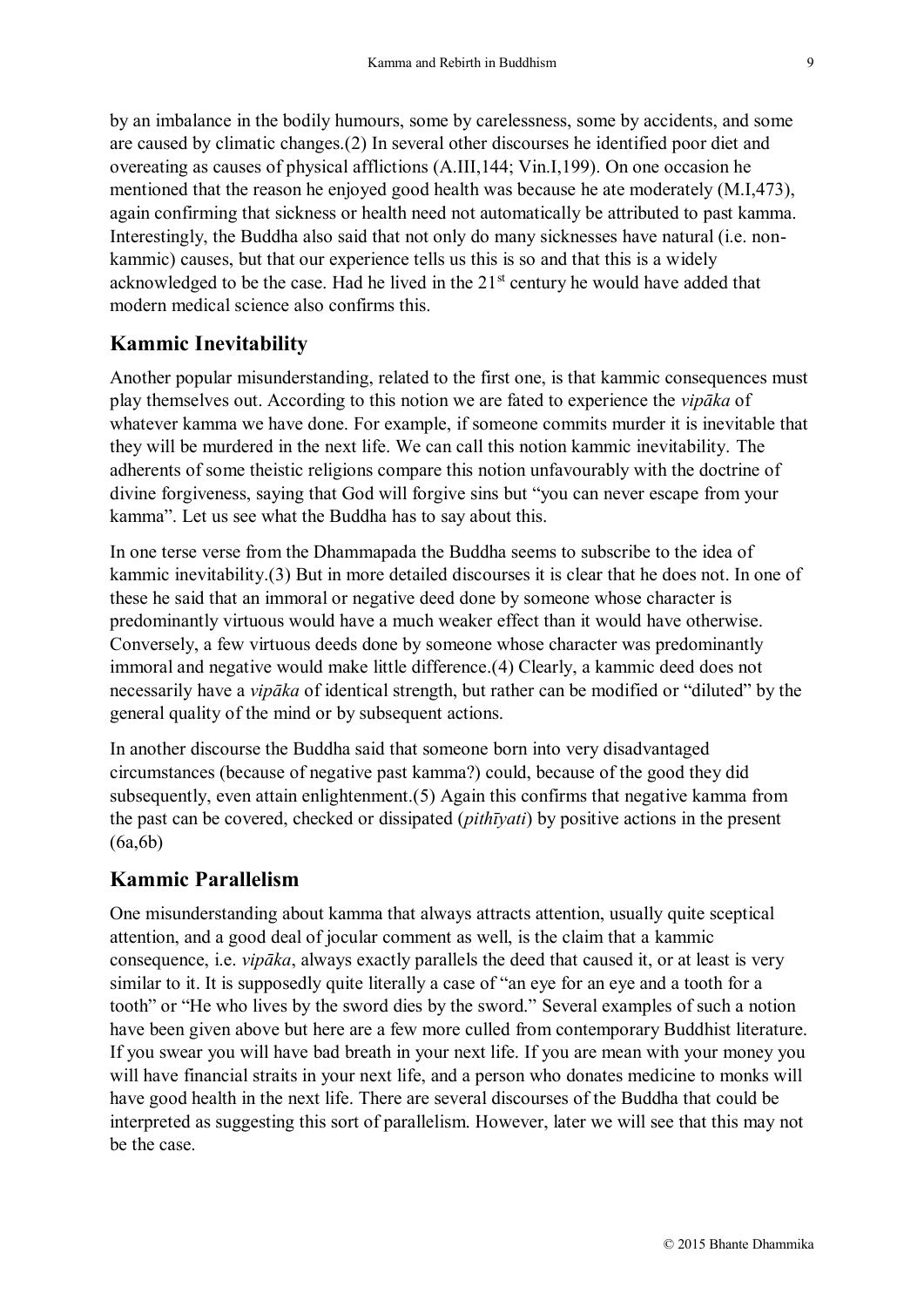#### <span id="page-9-0"></span>**Cosmic Kamma**

Recently John Horgan wrote an article for *Scientific American* called 'Why I Don't Dig-Buddhism'.<sup>2</sup> in which he made an interesting observation about the religion, although with the qualification "at least in its traditional forms". Horgan wrote: "One of Buddhism's biggest selling points for lapsed Catholics like me is that it supposedly dispenses with God and other supernatural claptrap. This claim is disingenuous. Buddhism, at least in its traditional forms, is functionally theistic, even if it doesn't invoke a supreme deity. The doctrines of karma and reincarnation imply the existence of some sort of cosmic moral judge who, like Santa Claus, tallies up our naughtiness and niceness before rewarding us with nirvana or rebirth as a cockroach." Horgan's observations are quite justified. Many Buddhist explanations of kamma give the impression that it is some kind of universal force or influence capable of keeping a record of everyone's actions and arranging for each to have an appropriate *vipāka*. One Buddhist scholar recently described it as an "inexorable moral law built into the cosmos". Kamma is presented as something like gravity, momentum or magnetism; an ethereal cosmic energy outside the individual and as intelligent as any supernatural being, only without most of the usual divine attributes; e.g. human-like form, personality, the ability to hear and answer prayers, etc. This mysterious force, so the claim goes, is apparently able to know and tabulate every thought, word and deed of the world's six billion people and then adjust the material environment so that each of them receives their just deserts. In this notion of kamma it is a supreme deity in everything but name. As we shall see, nothing like this is suggested in any of the Buddha's discourses.

#### <span id="page-9-1"></span>**Always Somewhere Else, Always The Negative**

For reasons that are not clear, the majority view of kamma seems to be that it is all about either past lives or future lives and primarily concerned with the negative. The refrain is usually something like: "If you are poor in this life it is because you were mean in your last life", or: "If you are mean in this life you will be poor in the next life." Only occasionally is it suggested that kamma might have its effect soon after being done or at least at some point in the present life. Equally rare is discourse discussing positive kammic consequences.<sup>3</sup>

This partial, one-sided emphasis gives the impression that the doctrine of kamma is concerned with either the past or the future lives and with evil and its negative consequences. Comments such as: "You can never escape from your kamma" imply the same thing. And even when positive kamma is mentioned the discussions rarely goes beyond an either/or, good/bad polarity. In contrast to this, the Buddha's explanation of kamma was more nuanced, realistic and experiential. He taught that *vipāka* can manifest in the present life, the next life or in subsequent lives.[\(7\)](#page-39-0) He spoke of certain kamma having an immediate result (*ānantarika kamma*, A.III, 439). Presumably this refers to deeds the effect of which are experienced immediately or shortly after having been done. When you reach out and help a stranger you do not have to wait for the next life to experience the result of such a good deed. Usually the stranger's expressions of thanks makes you feel good. And even if you receive no thanks or gratitude you feel good knowing that you have done the right thing. The Buddha sometimes spoke of kammic consequences that are "neither unpleasant or pleasant" (*adukkham-*

1

<sup>2</sup> [http://blogs.scientificamerican.com/cross-check/2011/12/02/why-i-dont-dig-](http://blogs.scientificamerican.com/cross-check/2011/12/02/why-i-dont-dig-%20buddhism/) buddhism/

<sup>3</sup> Typical of this is the entry on karma in the Thomas Gale *Encyclopaedia of Buddhism* (2004) which defines karma as "the belief that acts bring about their retribution…"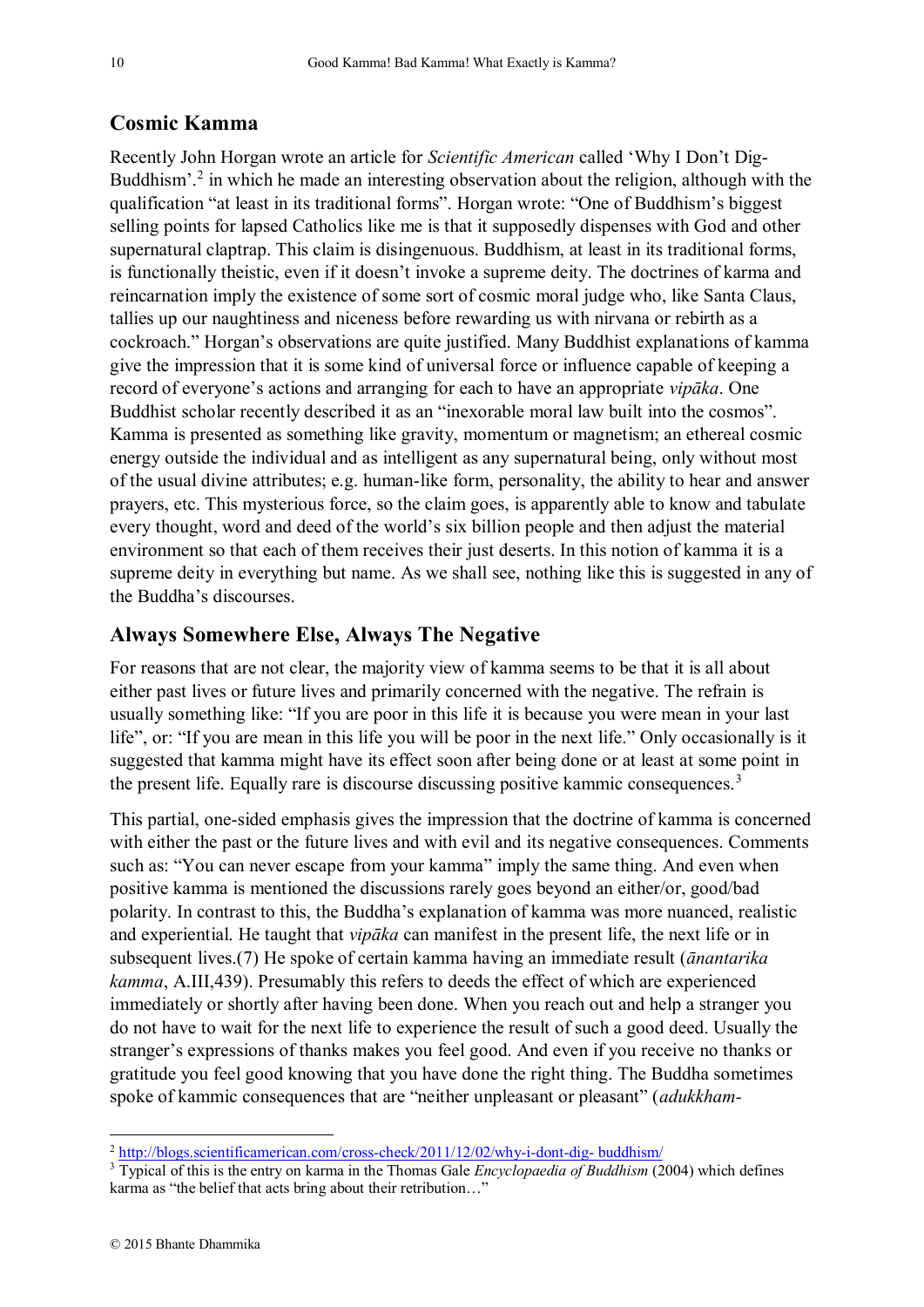*asukkhaṁ*), that is to say, which are the effect of actions that are ethical neutral. At other times he mentioned actions that are "ethically mixed" (*vītimissa Dhamma*, M.I,318). He was an insightful enough psychologist to know that we are sometimes "in two minds" about the choices we are about to make, the things we are doing or we have done.[\(8\)](#page-39-1) Some, perhaps many, of the things we do are motivated by a mixture of positive and negative intentions and thus will have mixed *vipāka*.[\(9\)](#page-39-2) Such subtle distinctions and their implications rarely get a mention in discussions on kamma.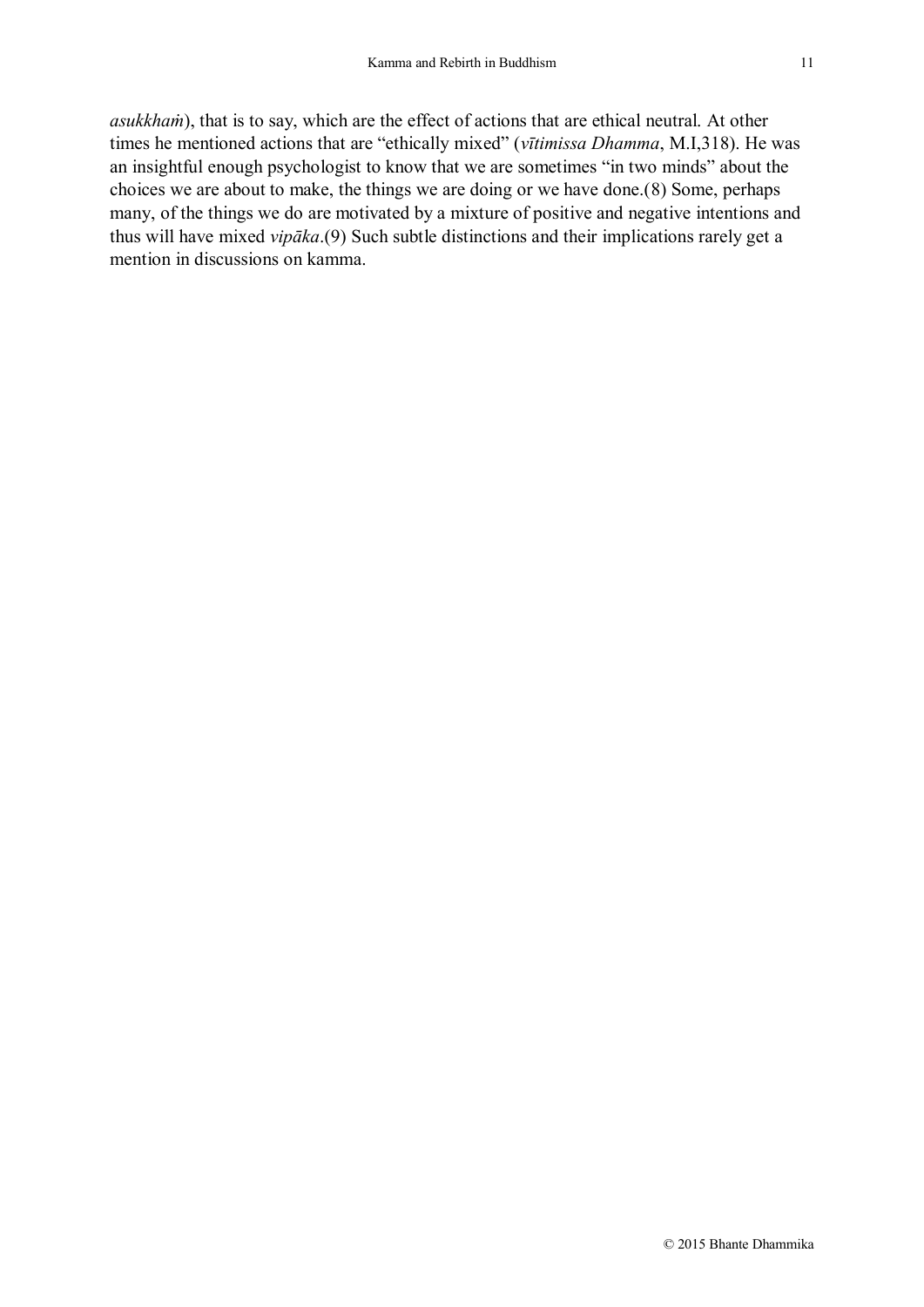# <span id="page-11-0"></span>**So what is Kamma?**

Having examined what kamma is not, we will now look at what it is. Firstly, the Buddha said his idea of kamma was not derived from hearing about it from someone else, thinking it a good idea and then accepting it. Rather, it was the result of a direct personal experience on his part. Like the other truths he realized at his awakening it was "something not heard before" (*pubbe ananussutesu*, SV,422) In the hours leading up to his enlightenment he had three profound insights which he called the Threefold Knowledge (*tevijja*). These are the knowledge of former existences (*pubbe-nivāsānussati-ñāṇa*), the knowledge of the passing away and arising of beings (*cutūpapāta-ñāṇa*), and the knowledge of the destruction of the mental defilements (*āsavakkhaya-ñāṇa*) [\(10\)](#page-39-3) In the first of these three he saw with startling vividness and in great detail the long parade of his former lives.[\(11\)](#page-39-4) In the second he saw beings dying and being reborn according to their kamma. [\(12\)](#page-40-0) It was these first two of the Threefold Knowledge that gave the Buddha his distinct understanding of kamma and rebirth. It is interesting to note that the Buddha conceded that some of the other ascetics of his time were capable of having at least to some degree these same experiences. However, he claimed that they usually drew wrong conclusions from them (D.I,13).[\(13\)](#page-40-1) This would explain why teachers such as Mahāvīra taught versions of kamma and rebirth before the Buddha.

As mentioned before, kamma is not some force or energy in the universe separate from the individual but exerting its influence on him or her. Rather, it is an aspect of consciousness. It is a psychological mechanism, a way the mind works. The Buddha underlined this point several times but particularly when he said that intention (*cetanā*), a mental phenomena, is kamma.[\(14\)](#page-40-2) It should be pointed out that *cetanā* is more than just a consideration to act, it implies drive, impulse and volitional force as well (*cetanā*, *patthanā*, *paṇidhi*, *sankhāra*, A.V,213).

The results of our actions, good or bad, are dependent on our mind, not on any mystical external force.[\(15](#page-40-3)) Nowhere did the Buddha say or even imply that kamma is an "inexorable moral law built into the cosmos". In its simplest terms, intention or volition modifies consciousness, this moulds our character, which in turn influences how we impact on and relate to the world and consequently it to us.[\(16\)](#page-40-4)

#### <span id="page-11-1"></span>**How Does Kamma Work?**

So how does kamma work? Many, probably most, of our intentions are scattered and feeble, and their corresponding *vipāka* will be weak. Some are focused and purposeful and their *vipāka* will be strong. An occasionally outburst of temper or an act of generosity is unlikely to have a noticeable kammic effect. The Buddha talked about being "addicted" to (*anuytta*) certain types of behaviour, of the individual who "often thinks about and ruminates over" (*anuvittaka*, *anuvicāra*) certain things, and of particular thoughts or actions being "pursued…persistently done, made a foundation, carried out, consolidated" (e.g. A.I,29; M.I,116; A.V,342). When some behaviours start to become character traits then their *vipāka* manifests noticeably and impacts more dramatically on a person's life.([17a,](#page-40-5)[17b\)](#page-41-0) An action such as violent assault or murder although taking only a brief period of time would probably have a very strong and noticeable *vipāka* because of the passions provoking them would likewise have to be very strong. It is also the case that the *vipāka* of some intentions can be modified even perhaps to the degree of being almost cancelled out by several stronger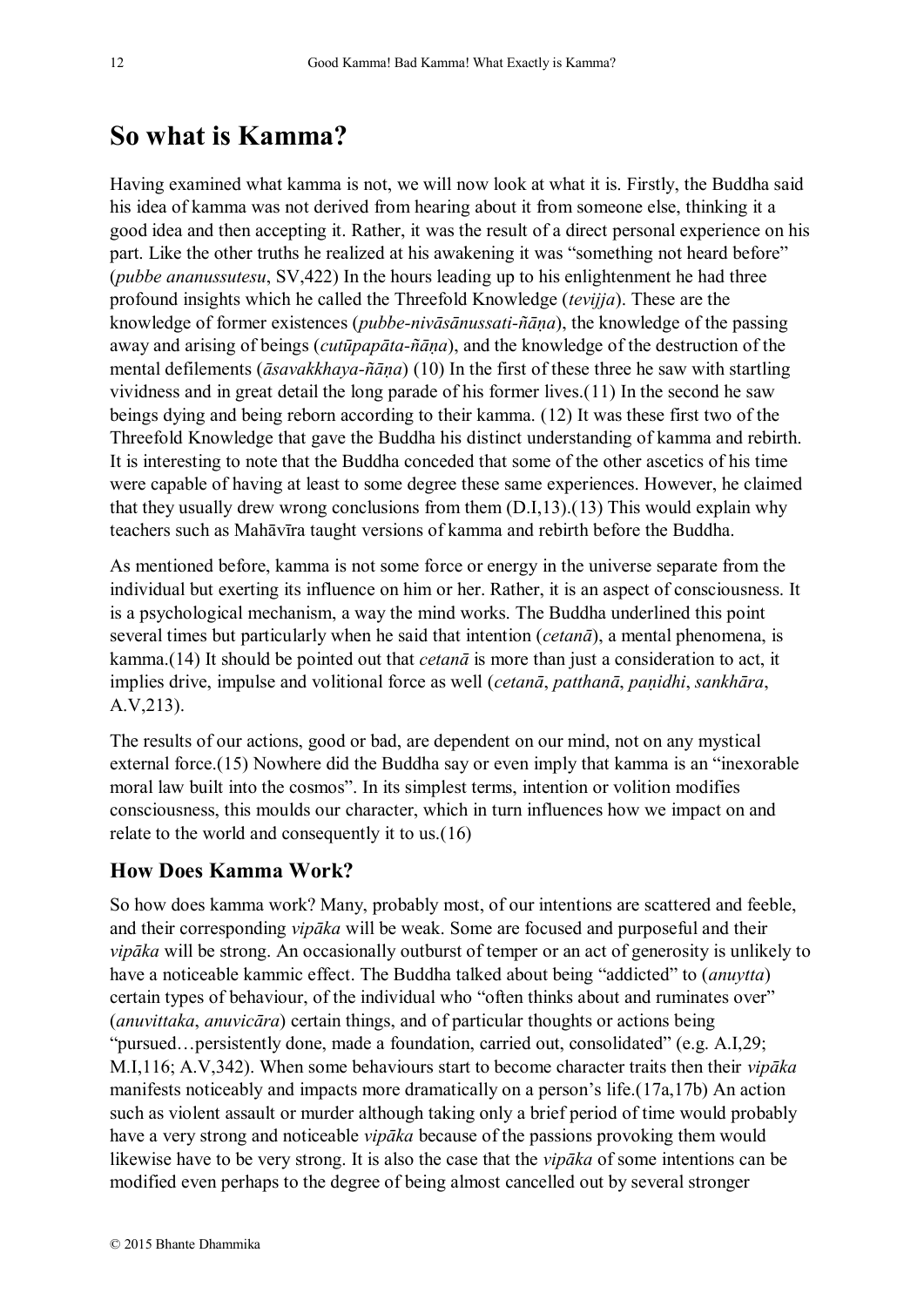contrasting intentions. One often hears statements such as: "If you murder you will be reborn in purgatory." Interestingly, the Buddha said that he would disagree with such an assertion.[\(18\)](#page-41-1) Consider it.

Let's say a 20 year-old youth commits a murder, gets a 20 year sentence, and lives for another 30 years after his release. In the two decades prior to his crime he was an average child and young man with no criminal record. The murder was an example of a minor argument that got out-of-hand leading to tragedy. In the first few years after his sentence the young man suffered from separation from his family, endured deep remorse and shame for what he had done and the rigors of imprisonment. But gradually he became a model prisoner. After his release he founded an organization helping troubled youths which turned many of them away from crime. The problem with assertions such as: "Murderers are reborn in purgatory", is that they are simplistic, sweeping generalizations[\(19\)](#page-41-2) that fail to take into account the rich and varied landscape of the human mind. In the case of the hypothetical murderer mentioned above, the *vipāka* of his heavy kamma and murder is a very heavy kamma (*garuka kamma*) would be lessened by his years of painful remorse, sorrow and regret, all of which would be the *vipāka* of his actions, while what remained may be further diluted or perhaps even cancelled out completely by the subsequent many years of good kamma he did.

Let us look at a case from real life, that of Oskar Schindler, the subject of the book *Schindler's Arch* and the film *Schindler's List*. By any standards Schindler had been a disreputable character. He was a member of the Nazi Party, a traitor spying for German Intelligence against his own country, a habitual adulterer, a sleazy businessman and blackmarketer, and something of a drunkard. But witnessing Nazi crimes in 1943 changed him. With great courage and at very real peril to himself and his family he saved some 1200 people, all of them complete strangers, from certain death. Paradoxically, the very vices Schindler had perfected in his dishonest business deals: bribery, lying, blackmail and flattery, helped him save these people. He had committed a great deal of negative kamma but overwhelming more positive kamma. Stories such as this should make us very cautious of the usual black and white, good and bad approach to kamma. And not surprisingly, the Buddha warned against making just such sweeping generalizations. [\(19\)](#page-41-2).

#### <span id="page-12-0"></span>**Vipāka**

1

Now let us look at *vipāka*, the results of kamma. In its simplest terms intentional morally positive actions have a positive effect on the actor and intentional morally negative actions have a negative effect. What constitutes morally positive and negative actions in Buddhism is very similar to what is generally recognised as being good and bad by most other religions and by most ethicists.[\(20a](#page-43-0)[,20b\)](#page-43-1) But while intention is important there is of course a difference between intending to do something and actually doing it. Thinking of sharing something with someone would be good kamma having positive *vipāka*, but going beyond the thought to actually share would have stronger positive *vipāka*. The results of some deeds can be fixed and unalterable (*micchatta-niyata rāsi*, *sammatta-niyata rāsi*). These would be exceptionally positive or exceptionally negative deeds.<sup>1</sup> But there are other deeds for which the *vipāka* can

<sup>&</sup>lt;sup>1</sup> Although killing one's mother, one's father or an arahat, injuring a Buddha or causing a schism in the Sangha, are mentioned in the Nikāyas as very negative kamma, they are nowhere specifically said to be deeds of immediate and fixed consequence (*ānantariya*). See A.I,27; III,438-9 and Sn.231.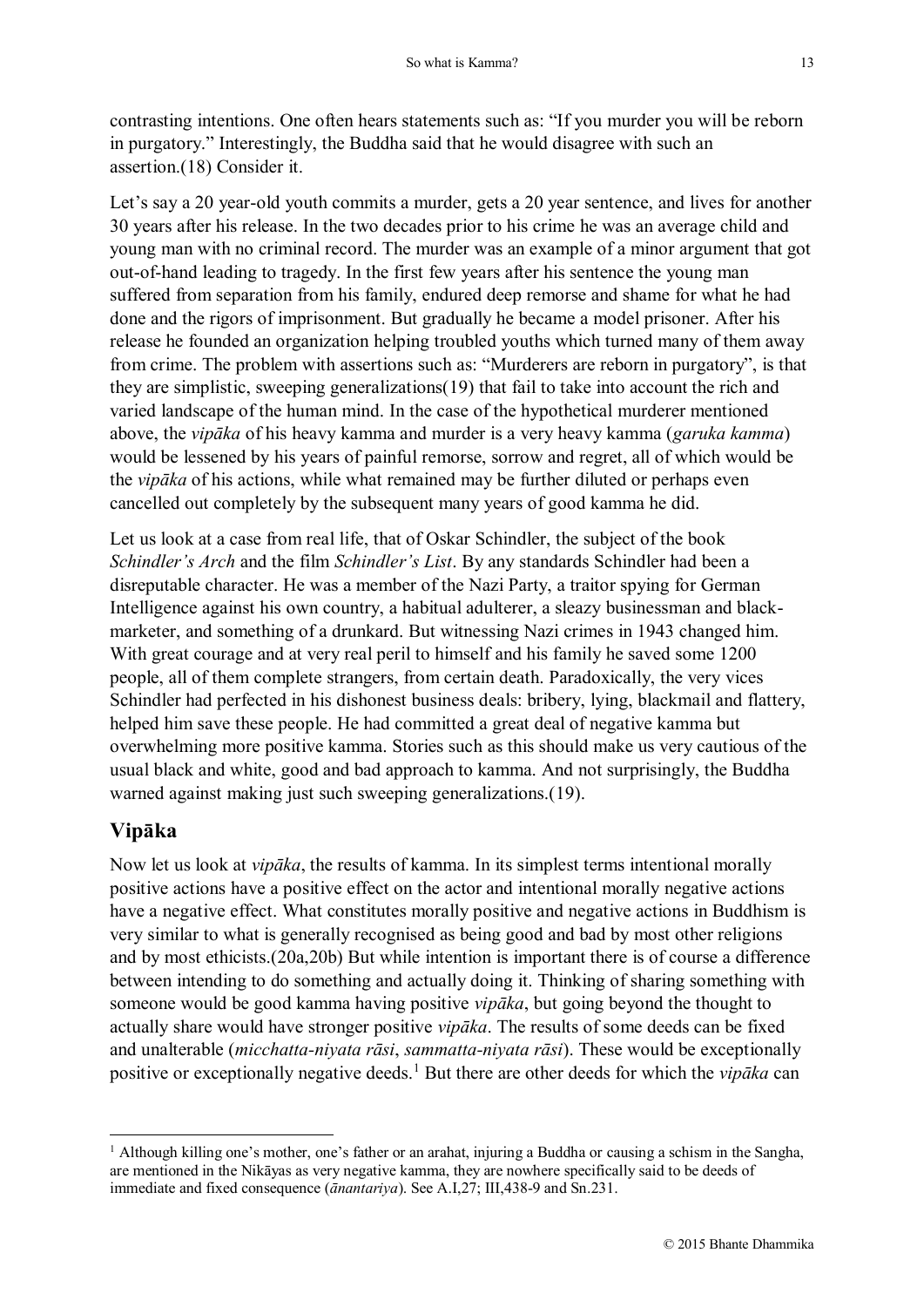be uncertain (*aniyata*) because they would be susceptible to being diluted or perhaps even cancelled out according to circumstances.[\(21\)](#page-44-0)

Many expositions of kamma include what was previously called kammic parallelism, the idea that the *vipāka* of a kammic deed will be identical to or very similar to that deed. Thus we are told that if you are mean with your money you will be reborn poor and if you are generous you will be reborn rich. There are several discourses where the Buddha seems to endorse the idea of kammic parallelism. It would be worthwhile to examine these discourses a little closer to see if this is really the case. The most well-known such discourse on kamma is the Cūḷakammavibaṅgha Sutta.[\(22\)](#page-44-1) In this discourse the Buddha said, in effect, that showing deference and reverence towards those worthy of it leads to rebirth into a high class family, killing results in having a short life expectancy, being free from jealousy and envy will result in being reborn with attractive facial features, generosity towards others causes one to be rich in the next life, etc. Let us examine this last claim.

Being rich means having access to large amounts of money, money being material objects. But exactly how does a psychological state like generosity attract to the individual who has it material objects such as paper bank notes and metal coins? There is another thing that needs to be examined. Is being rich necessarily a blessed and enviable condition and thus a suitable "reward" for being good? Is it possible for a rich person to be unfulfilled, depressed, miserable or chronically ill? Most people would probably agree that it is possible. This being so, why should a virtue such as generosity lead to wealth, which may or may not go to together with happiness? Would it not be more desirable to be poor or at least of modest means and be happy and fulfilled? Again, most people would probably agree that it would. For these and other reasons it is difficult to see a connection between generosity and wealth, or any of the other kammic correlations mentioned in the Cūḷakammavibaṅgha Sutta for that matter. If we look at all the positive *vipākas* mentioned in the discourse we notice that one thing they have in common is that they are all associated, at least in popular imagination, with happiness. Everyone dreams of having longevity, wealth, fame, talent and beauty, because superficial consideration associates such states with happiness. Deeper and more realistic consideration will cast serious doubt on this idea, although it is a widespread assumption.

Because kamma is a psychological phenomena, logically its result must be psychological too.<sup>2</sup> Thus the *vipāka* of positive kamma must be positive mental states – happiness, contentment, ease, self-appreciation, sanguinity, peace, joy, a clear conscious, good cheer, delight, and so on. The *vipāka* of negative kamma is negative mental states – unhappiness, guilt, shame, depression, self-loathing, despair, morbid brooding, dread, fear and so on. Ultimately, what allows us to say a person is happy and content is not the extent of their possessions, their facial features, their immediate environment, their lifespan or whether or not they have a physical deformity, but their attitude towards these things. So why in the Cūḷakammavibaṅgha Sutta did the Buddha say that killing leads to being short-lived, generosity to wealth, etc?

It seems likely that he was using long and short life, beauty and ugliness, wealth and poverty, etc., as tropes or metaphors for happiness and unhappiness. The person who the Buddha was

1

<sup>2</sup> The five causes of things; seasonal causes (*utu-niyāma*), biological causes (*bīja-niyāma*), kammic causes (*kamma-niyāma*), psychological causes (*citta-niyāma*) and (*dhamma-niyāma*); is a commentarial idea first mentioned in the *Atthasālinī*, 5<sup>th</sup> century CE. In reality, kammic causes and psychological causes are the same.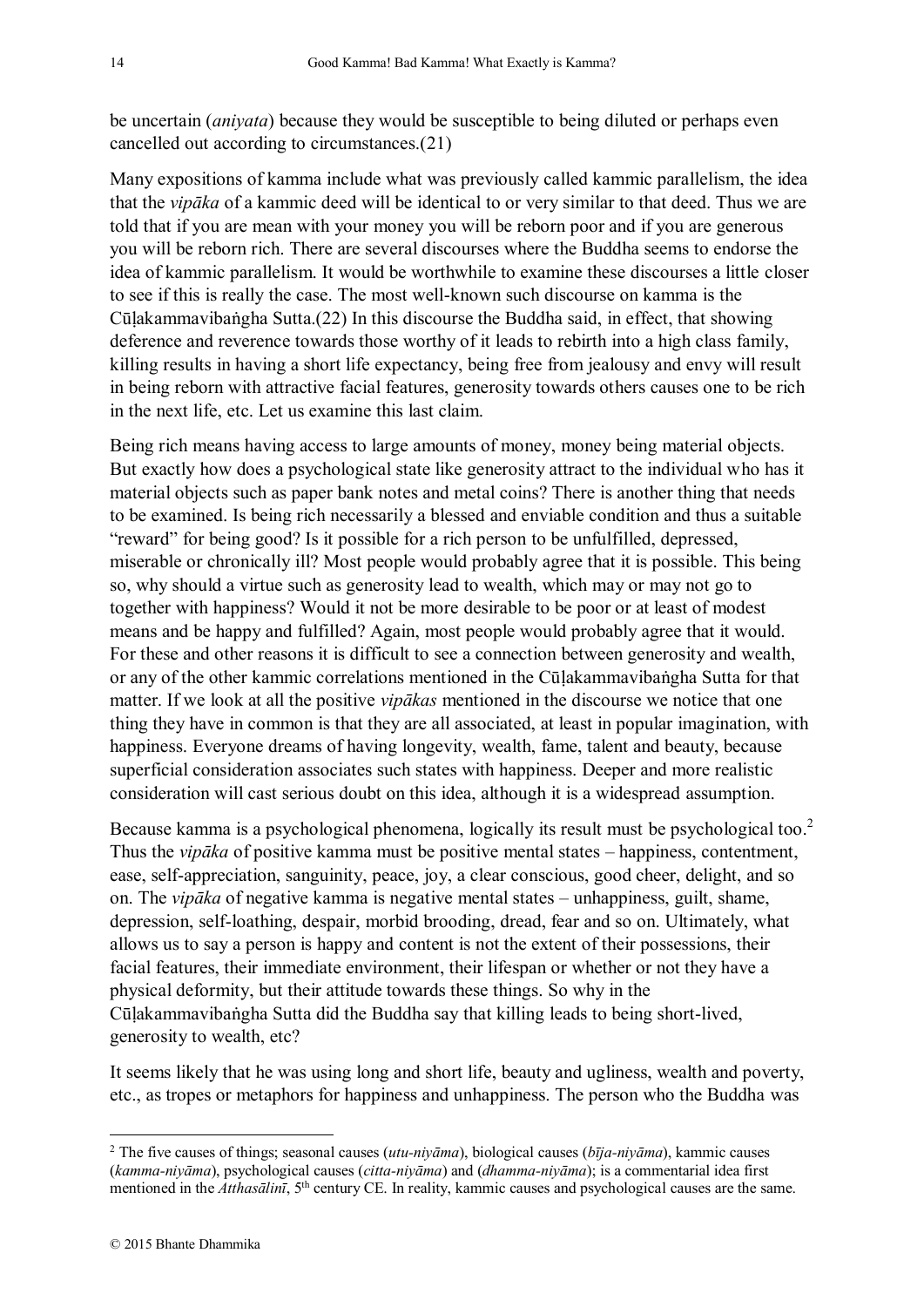addressing in the Cūḷakammavibaṅgha Sutta may also help explain why he said such things. His interlocutor was a person named Subha and throughout the discourse the Buddha addressed him as "student" (*māṇava*). This indicates that Subha was young, perhaps quite young. Given this, it makes sense that the Buddha would explain his ideas in simple terms that took into account common perceptions and his interlocutor's lack of sophistication. If this interpretation is correct, it means that we will be misled if we take the Buddha's words in the Cūḷakammavibaṅgha Sutta literally. It is interesting to note that the Buddha said his discourses were of two types, those of indirect meaning (*neyyattha*) requiring interpretation and not to be taken literally, and those of direct meaning (*nītattha*) that mean exactly what they say. I suggest that the Cūḷakammavibaṅgha Sutta is an example of the first and was not meant to be taken literally.[\(23\)](#page-45-0)

#### <span id="page-14-0"></span>**Kamma and Physical Form**

When the Buddha spoke of the deed-born body (*karajakāya*, A.V,300), and of the body being the result of "old kamma" (*purāṇa-kamma*, S.IV,132) he did not mean physical appearances or attributes are the *vipāka* of past actions good or bad. [\(24\)](#page-45-1) Rather, he meant that when we are reborn it is usually into a physical body and thus it is legitimate to say that the body is caused by kamma.

Another place in the Tipiṭaka where the idea that *vipāka* can manifest itself in the physical domain is in Lakkhaṇa Sutta which deals with the signs of a great man (*mahā-purisalakkhana*). According to this concept, the body of all fully awakened Buddhas exhibit 32 special signs. Some of these signs are very curious, even grotesque, to the modern mind, although apparently they were associated with auspiciousness by the ancient Indians. According to this discourse the Buddha had these 32 signs and each was the result of him "doing mighty deeds of great benefit, of being unwavering in good conduct of body, speech and mind" throughout many of his past lives. Thus for example, he had legs like the swiftrunning antelope because as a teacher in past lives he has helped his students quickly master their lessons. He had webbed fingers and toes as a result of acting kindly towards others. Because he spoke to others in a gentle and considerate manner his tongue was long enough to lick his forehead. His deep blue eyes were the result of his kindly and benign gaze, and his arms were long enough to touch his knees without bending, the result of reaching out to help others, etc. (D.III,142). This clearly links physical attributes to past kamma. It will also be noticed that some of these *vipākas* would be examples of kammic parallelism. How can this be explained given the earlier assertion that kamma consequences have mainly a psychological affect and that kammic parallelism is a naive idea?

Many scholars agree that the doctrine of the 32 special signs belongs to a late, probably the latest, strata of the Tipitaka, the Buddhist scriptures. It should also be pointed out that this doctrine contradicts numerous statements in the Tipitaka where the Buddha is depicted as being physically no different from other humans. When King Ajatasattu went to meet the Buddha he was unable to distinguish him from the surrounding monks (D.I,50) and Pukkusāti sat talking to the Buddha for hours before realizing who he was (M.III,238). If the Buddha really had any of the signs, Ajātasatthu and Pukkusāti would have noticed it and immediately known that they were in the presence of an extraordinary individual. When Upāka encountered the Buddha walking along the road to Gaya, the thing he noticed most about him was his "clear faculties and radiant complexion". (M.1,170) He did not mention seeing any of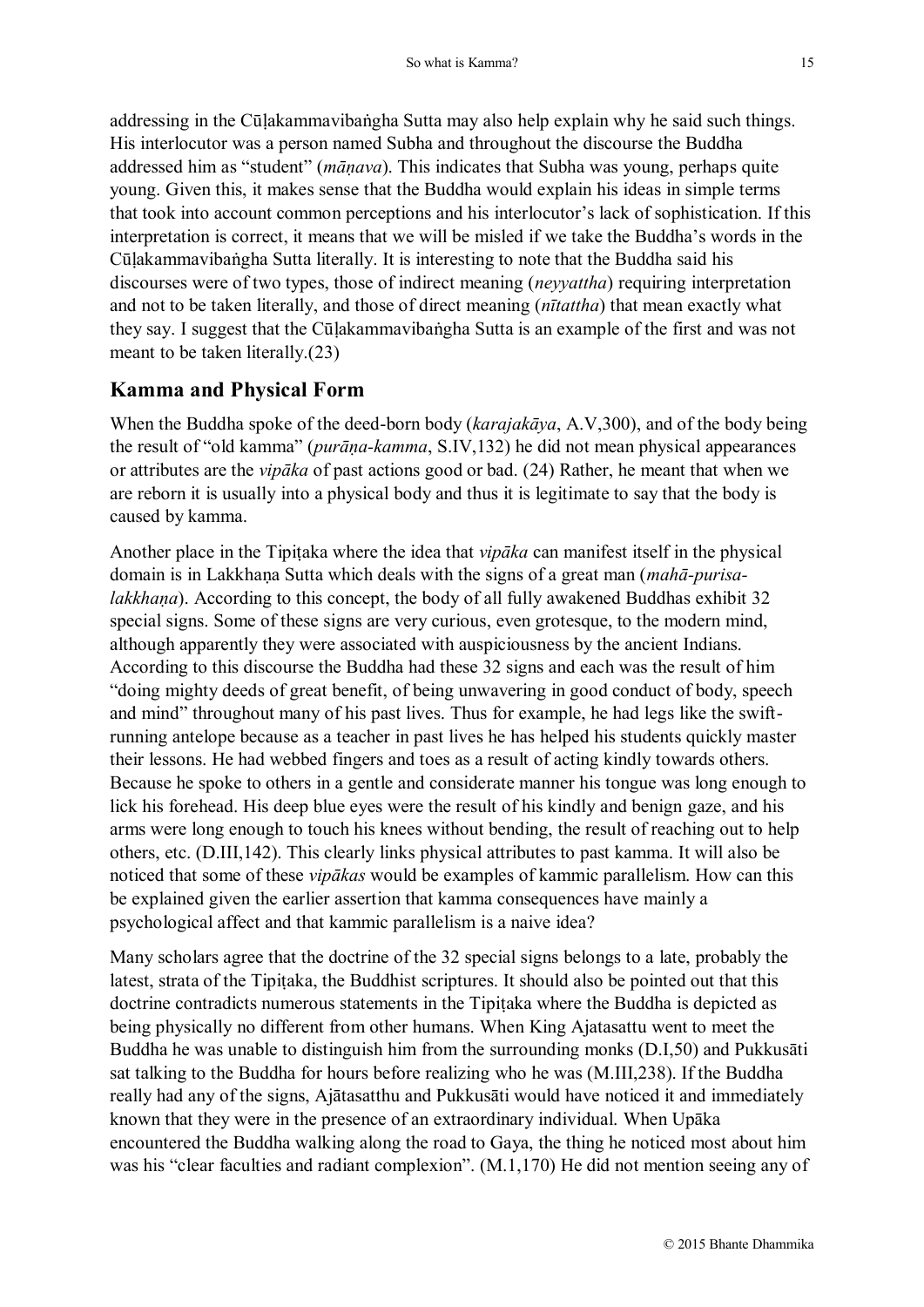the special signs, which if the Buddha really had, would have been glaringly noticeable. So we have numerous texts depicting the Buddha as physically normal or assuming his physical normality, and a small number claiming that he had the 32 signs. Given this it is reasonable to assume that passages mentioning the 32 signs are interpolations.

But the doctrine of the 32 signs raises other problems for the idea that kammaic consequences can manifest themselves in the body. As we saw previously, the Cūḷakammavibaṅgha Sutta could be interpreted as saying that past good deeds can manifest themselves as physical beauty, i.e. that beauty is a "reward" for having done good. However, notions of what is and is not beautiful differs in both time and place, sometimes quite dramatically. The Kayan people of northern Burma and Thailand for example, consider abnormally long necks to be beautiful, while only a century ago Chinese men found tiny female feet to be extremely alluring. Most people nowadays would be revolted by such deformities. The 17<sup>th</sup> century European ideal woman was pale and pudgy, characteristics now associated with poor health. Today the ideal is to be slim and tanned. Closer to home, the 32 signs were considered auspicious and desirable in ancient India while today they are thought of as freakish, as anything but beautiful. So the question is this: how does kamma predetermine what will be considered beautiful in the future so that a good person is reborn with physical features in a culture and at a time when such features are perceived as attractive? No explanations are forthcoming. Indeed, such implications never seem to be considered. Once again we have the problem of kamma being thought of as an omniscient intelligence in all but name.

Having said all this, there may be a few area where *vipāka* could manifest itself in the physical domain. It is generally accepted that the state of a person's mind can have some effect on their health; aggravating certain illnesses, helping to heal others, or even actually causing some illnesses. This is consistent with the Buddha's comment that some physical afflictions may have a kammic cause.[\(2\)](#page-36-2) Some research suggests that certain mental activities can have an effect on the brain. There is evidence that children who have musical training have a higher IQ than those who do not, and preliminary research suggests that keeping "mentally active" can stave off dementia which is caused by brain deterioration due to ageing. However, there is a big difference between all this and the idea that if you kick a monk in this life you will be reborn with a club foot in the next life.

Another example of kamma influencing the physical might be where certain mental states influence the countenance. The Buddha said that a loving disposition or profound inner peace can give the face a radiant complexion (S.I,5; III,236; V,301). However, as such physical attributes may change when the mental states change it is not certain whether they can be considered *vipāka*.

#### <span id="page-15-0"></span>**Burning Buildings**

Two examples from possible real-life events may help clarify the working of kamma. A man drives home one day to find his house on fire. The fire brigade has already arrived and is attempting to put out the blaze and the neighbours are standing around watching. The man is horrified by the sight and spends the next two hours in intense anxiety hoping that at least some of his home and possessions will be spared. When it becomes clear that the fire is going to destroy everything he falls into despair. A sympathetic neighbour takes him to her home so he can sit for a while and plan what he is going to do over the next few days. Trying to cheer him up she say: "Well, at least you have insurance." Suddenly a look of horror passes the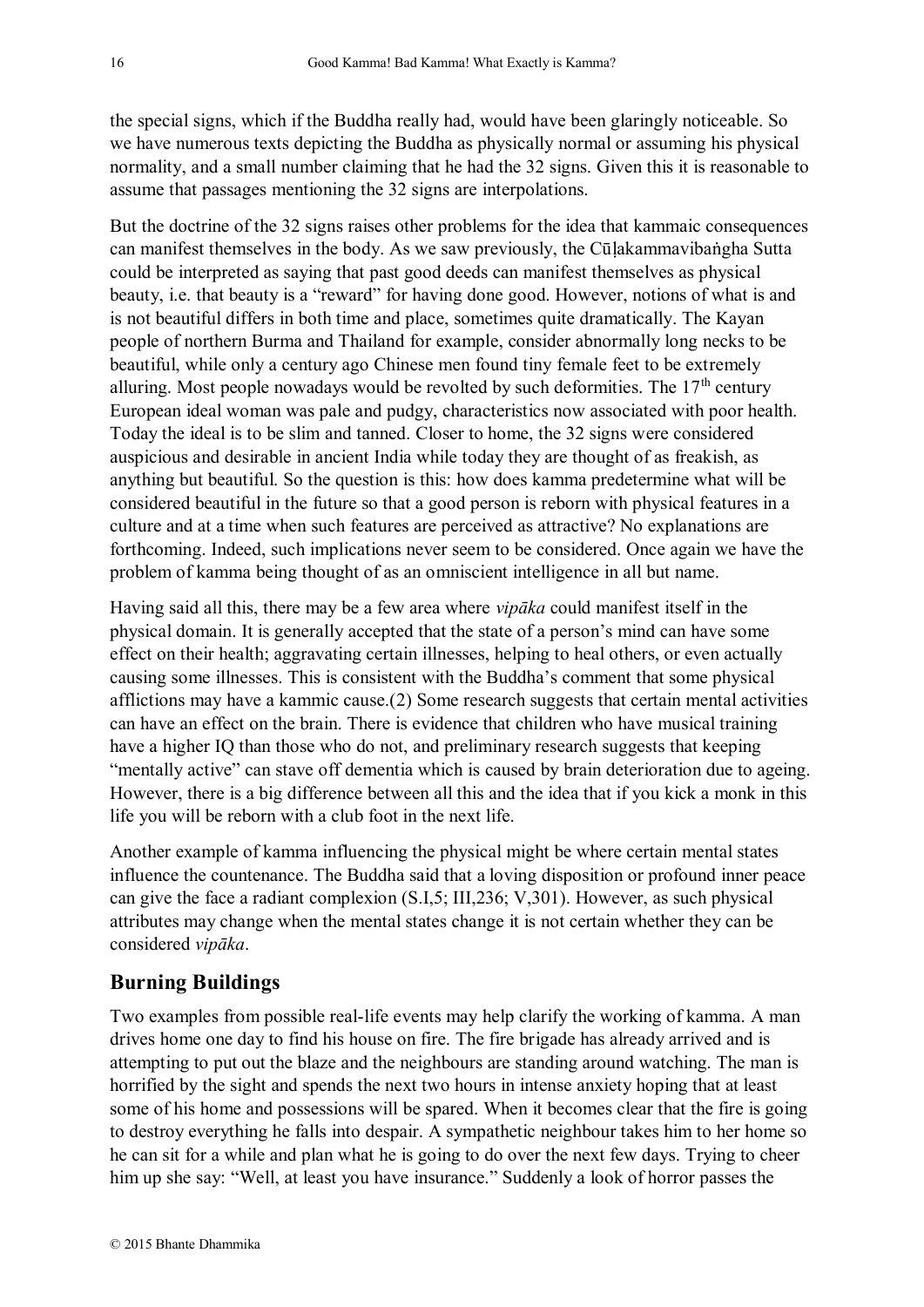man's face, he lets out a groan and hangs his head in his hands. He has just remembered that only last month he allowed his insurance policy to lapse due to being busy. Over the next few months the man suffers depression and anxiety, anger and regret as he struggles to come to terms with the disaster. Eventually he gets over it but still occasionally angrily reproaches himself when he remembers the fire and his failure to keep his insurance policy up-to-date.

Let's say that on the other side of the city, at about the same time, there was another fire in which a woman's business went up in flames. She too reacted with dismay and anxiety but within a few hours she got over it, almost returned to her usual sanguine, state and set about trying to deal with her immediate problem. Her reaction would certainly be untypical in such circumstances but by no means be impossible. Why did the man react so differently from the woman? Why did he experience such prolonged suffering and distress and the woman so little?

The answer is because of their respective kamma, i.e. because of their different past actions. In the case of the man, for much of his life he has reacted negatively every time he experienced a setback or when something went wrong. He would get exasperated, annoyed and petulant, cursing under his breath, angrily blaming either himself or others, and experiencing all the consequent negative feelings. His reactions to the fire and the accompanying suffering are the *vipāka* for this previous kamma. And his reaction now will further reinforces and makes it much more likely that he will react similarly in the future. No one of his negative outbursts had much of an effect, but one following another, a previous one reinforcing a present one, gradually built up so that eventually it has become part of his character. Now it is almost inevitable that he will react negatively to reverses. His present reactions are literally determined by his past actions. The burning house had nothing to do with his or anyone else's kamma. It was simply an event taking place in the world. It had a cause or causes, but not a kammic one. It could have been caused by an electrical fault, being struck by lightning, perhaps even arson. How he reacted to, how he felt about the burning house is the *vipāka* of his previous kamma.

Why did the woman react to an almost identical event, the destruction of her business, so differently? It could have been because she was always naturally sanguine and easygoing, something carried over from her past life a Buddhist might say. But in this case, when she was young she used to react negatively when things went wrong, but over time she came to realize how counter-productive this was. She learned various relaxation techniques and eventually took up meditation. The meditation taught her to watch her various reactions and to try to be detached from them. This gradually allowed her to be much more balanced in the face of the various ups and downs in her life and maintain a sense of equanimity. She still reacted negatively to various reversals but a little less each time. Her ability to keep relativity calm, i.e. her *vipāka*, when her business was destroyed was a direct result of her past actions, i.e. her past kamma. Again, the burning of her business had nothing to do with her or anyone else's kamma. It was just "one of those things".

#### <span id="page-16-0"></span>**Natural Causation, Kammic Causation**

These two examples will probably make sense to most people. Some however, might ask: "But why do good people sometimes suffer while the bad sometimes get off scot-free?" Buddhist philosophy teaches causation, the idea that events have a cause or causes. But it makes a distinction between natural causation and moral or kammic causation. A rain storm is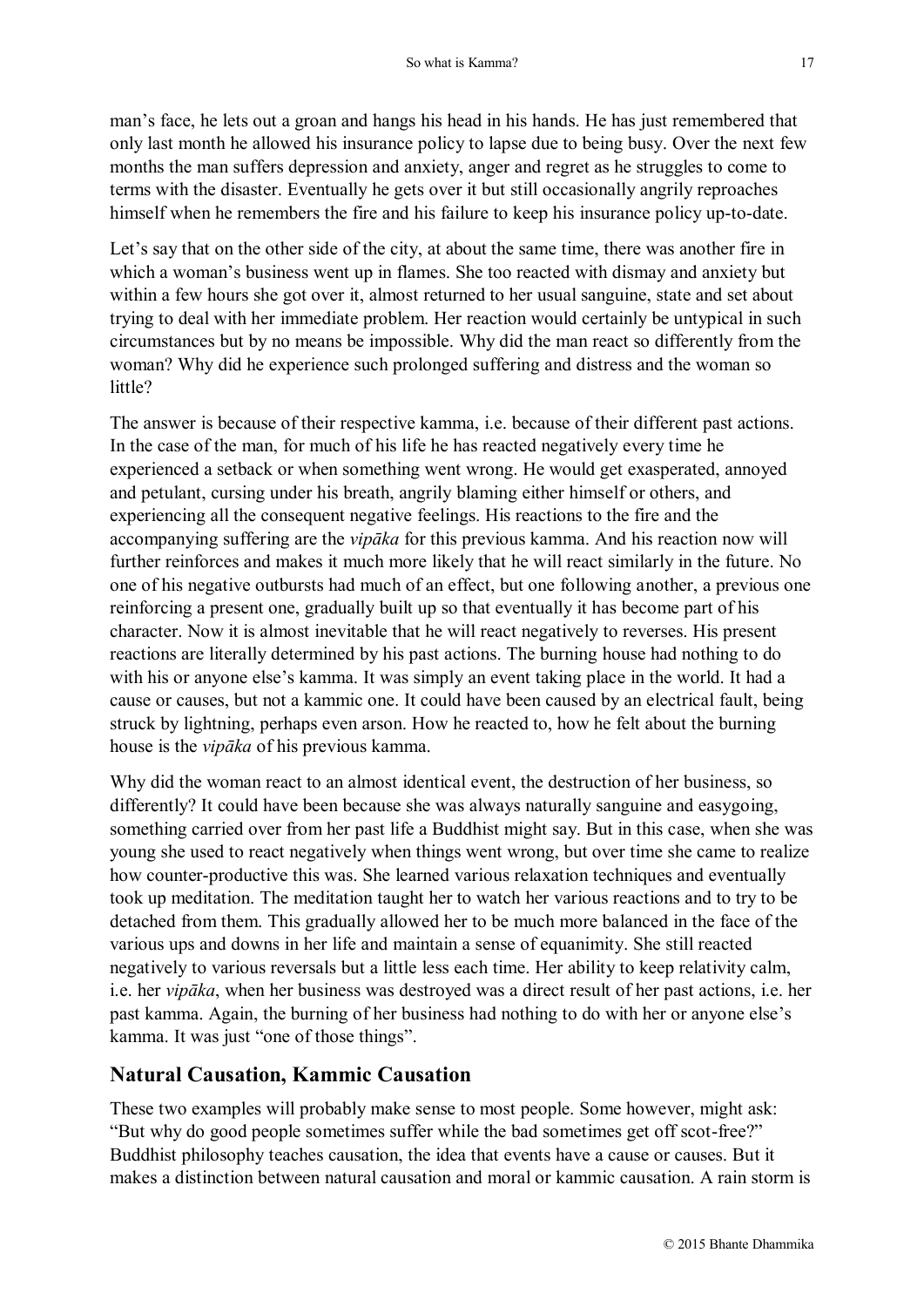a natural event with a natural cause or series of causes. Getting angry because the rain has spoiled my weekend plans and spending Saturday and Sunday cursing the weather and sulking, is a kammic event which will have negative *vipāka*, in fact the unpleasant feeling of anger and annoyance is the *vipāka*. I have no control over the rain but I do have, or can have, some control over my reactions to and attitude towards the rain. Buddhist psychology makes a distinction between pain (*dukkha*) and suffering (*domanassa*).[\(25\)](#page-45-2) Pain is physiological, while suffering is psychological. If I drop a heavy object on my foot I will experience physical pain. I may also get angry at myself for being careless, curse and swear and fly into a rage. This second reaction compounds the unpleasantness I am experiencing. I have no control over my pain, unless I take a painkiller. It has a natural cause or causes. But I do have, or can have, some control over my reaction to the pain. Concerning the rain, I could cheerfully accept that outdoor activities are not possible this weekend, find something else to do and enjoy myself doing it. There are a mass of complex reasons why people experience pain or pleasure – being in the wrong or the right place at the wrong or right time, or because it is "just one of those things". The universe and every force and object within it is in a constantly dynamic state. Sometimes things and events move in ways that are to our benefit and sometimes they move in ways that are to our detriment. Our ability to control or predict what the universe does or will do is limited.

So why do good people sometimes have to endure pain and bad people sometimes enjoy pleasure? Because they, like everyone else, exist in a dynamic universe. Why people experience happiness or suffering is another matter altogether. That is due to their kamma. If we are able to understand, learn to control and gradually change how our minds work we will suffer much less, we may even be able to get to the stage where we are free from suffering and are able to abide in a state of continual peace and happiness.

#### <span id="page-17-0"></span>**Speculating about Kamma**

It is correct to say that we are conditioned by our kamma rather than determined by it. And as we have seen, *vipāka* is conditioned too; by our kammic background, by the intensity of our intentions, by acting with mixed motives, by what we do subsequent to any particular action, etc. The idea that a single act inevitably leads to a single effect of exact strength or proportion simplifies the multifaceted phenomena that is kamma. The *Sammohavinodani* correctly says: "From one reason there is not one or many results, nor through many reasons is there only one result; but rather from many reasons there are many results."<sup>3</sup> Consequently, the Buddha said that it is impossible and even unwise to speculate about what the *vipāka* of any particular kamma will be.[\(26\)](#page-45-3) By this he did not mean that we should not bother about trying to understand the general principles of kamma. But pontificating about what kamma caused one person to have a certain experience, or what will be the *vipāka* of something another person is doing, or what kind of rebirth a third person will have because of what they are doing, is unlikely to be accurate. It is difficult enough knowing our own kammic background, desires, motives and reactions, let alone those of others. Only an enlightened person has the wisdom and insight to do this with any degree of accuracy. [\(27\)](#page-46-0)

Having said this, it is at the same time true that understanding the basic concept of kamma and contemplating it can be helpful for the spiritual life. Considering that one's actions will

<u>.</u>

<sup>3</sup> *Ekato hi kāraṇato na idha kiñci ekaṁ phalam-atthi, na anekaṁ*; *nāpi anekehi kāraṇehi ekaṁ*; *anekehi pana kāraṇehi anekam-eva hoti*, p.147).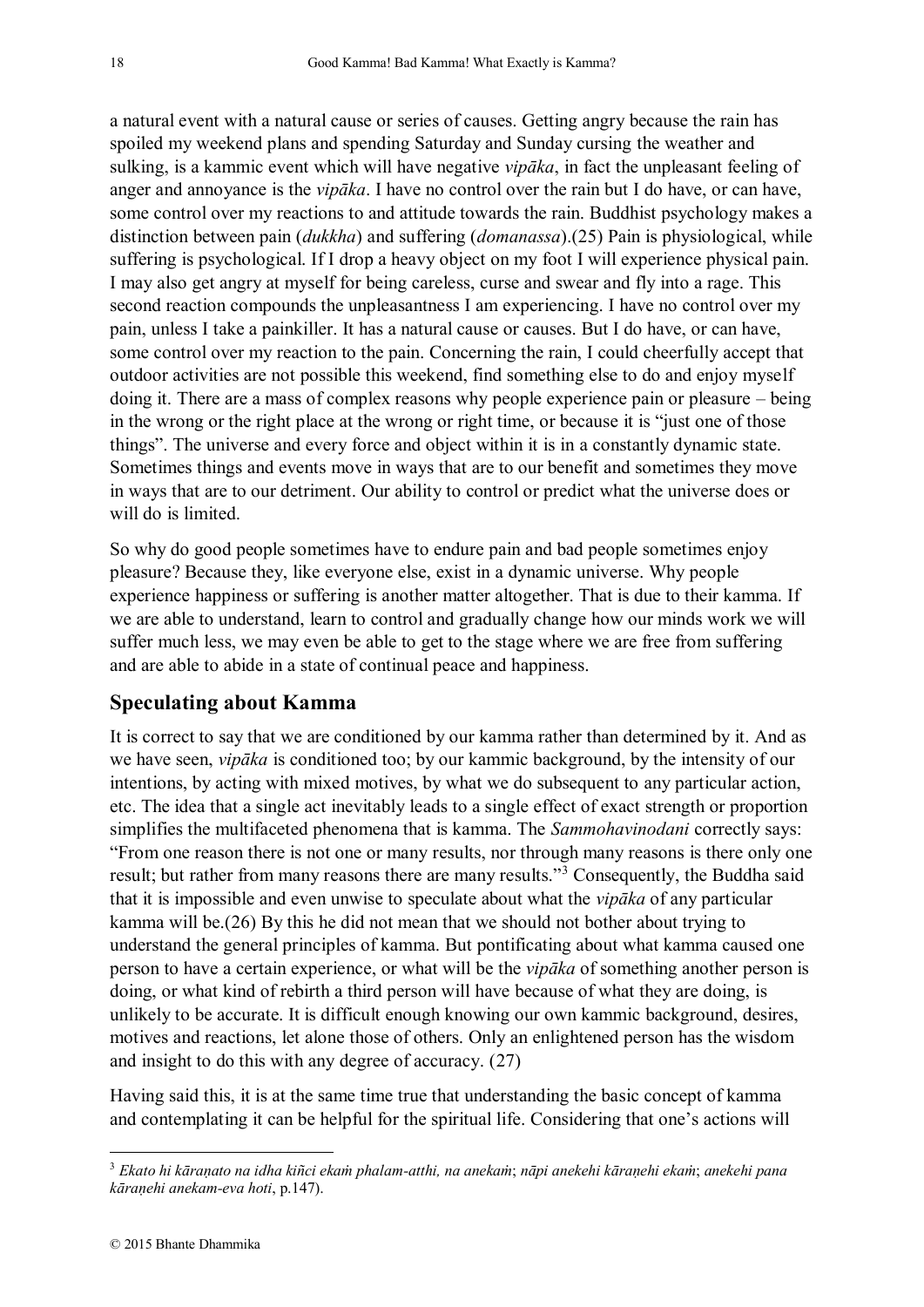sooner or later have an effect is a strong inducement to do good and avoid evil. [\(28a,](#page-47-0)[28b\)](#page-47-1) When we see others behaving badly or when we become a victim of their bad behaviour, contemplating that they, like us, will be affected by what they are doing can help free us from being judgemental, self-righteousness, angry or vengeful. [\(29a,](#page-48-0)[29b\)](#page-48-1) When we see others acting with virtue, heroism or unselfishness and benefiting from it this can make us try to emulate their behaviour.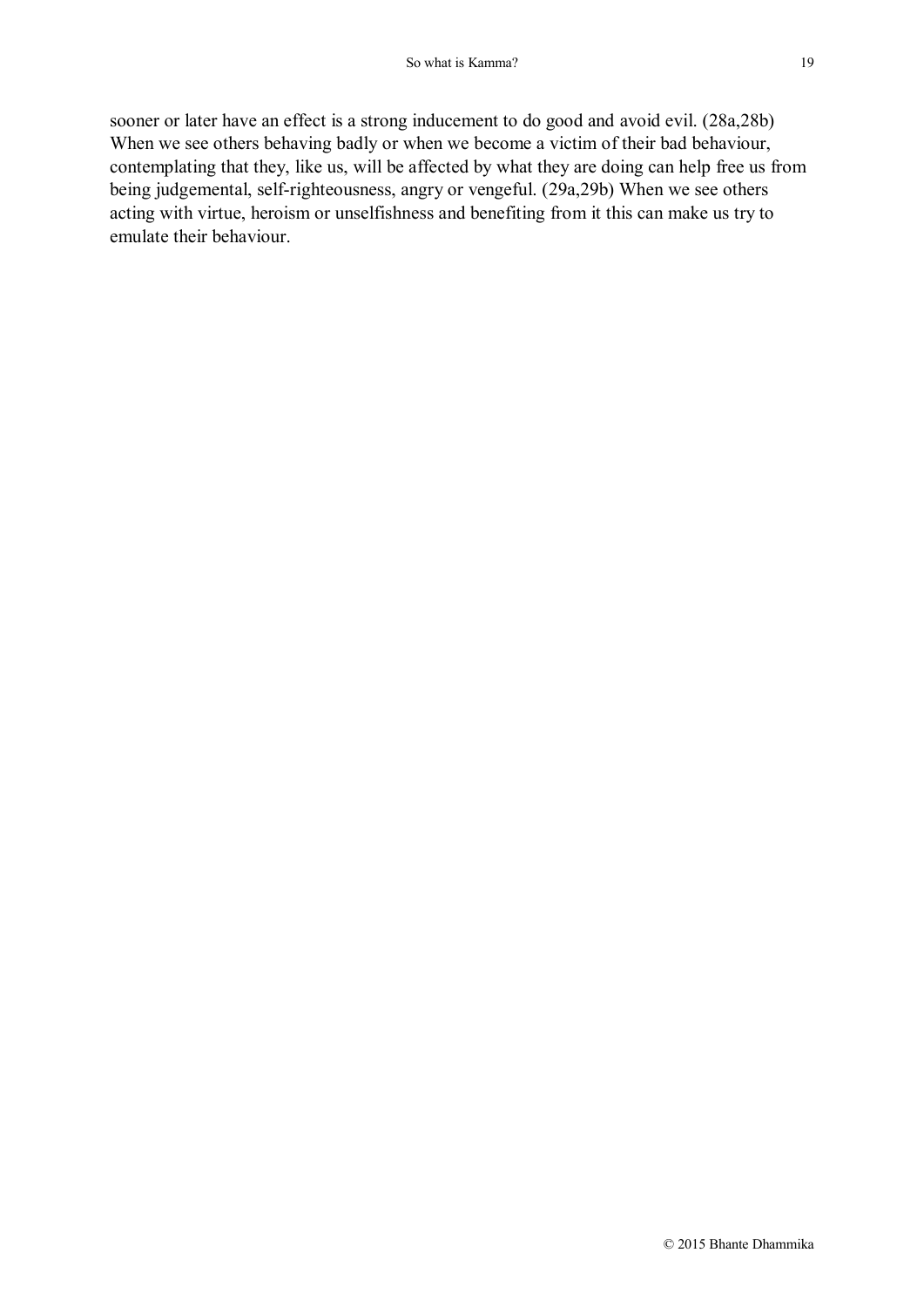# <span id="page-19-0"></span>**Kamma and Rebirth**

According to the Buddha, the continual process of being born, dying and being born again, which he called *saṁsāra*, is fraught with pain and suffering. Even if in this life we were able to avoid all the pain and distress that embodied existence is susceptible to, there is no guarantee that we will be able to avoid it in the next. Thus the ultimate goal of the Buddha's teaching is to stop being reborn.

There are three ideas about what happens after death. Materialism say that we cease to exist. The major theistic religions maintain that we go to either everlasting paradise or damnation according to our beliefs and/or our actions. Buddhism, Jainism, some versions of Hinduism and several minor religions and spiritual movements say that at death we reincarnate, or to use Buddhist lingo, we are reborn. The terms the Buddha used for rebirth are "re-becoming" (*punabbhava*, D.II,15), "moving from womb to womb" (*gabbhā gabbhaṁ*, Sn.278), or sometimes "existence after existence" (*bhavābhavaṁ*, A.III,69; Sn.1060).

Like kamma, the idea of rebirth or reincarnation was not a widespread one at the time of the Buddha. The Vedas do not mention it nor do most of the early *Upaniṣads*. The *Taittirīya Upaniṣad* for example, teaches that "after departing from this world his self becomes food, the life-principle… the mind understanding or bliss" (Tai.3.10.5). The idea of rebirth seems to have been current mainly amongst some of the non-Vedic unorthodox teachers, although others rejected the idea in favour of either materialism or heaven.

As well as imparting moral value to our actions and conditioning the quality of our experience, the other important effect of kamma is causing us to be reborn. From one point of view it could be said that kamma is of two types – positive or negative. From another point of view all kamma is negative in that it causes us to be reborn. At the deepest level all our intentional actions are rooted in clinging and craving (*upādāna* and *taṇhā*) and so kamma is equivalent to craving [\(30a,](#page-48-2)[30b,](#page-48-3)[30c](#page-49-0)**)** Craving creates the energy that both compels and propels us into a new life. Kamma keeps us going through a succession of lives just as material food keeps us going through the present life. [\(31\)](#page-49-1)

How does rebirth take place? According to the Buddha, death can be said to have occurred when vitality (*āyu*), heat (*usmā*) and consciousness (*viññāṇa*) leave the body.[\(32\)](#page-49-2) The conditions necessary for rebirth to take place are the parent's coitus (*sannipatita*), the mother's fertility, (*utunī*) and the presence of the consciousness to be reborn (*gandhabba*). [\(33](#page-49-3)) This consciousness "moves upwards" (*uddhagāmi*), then "descends" (*avakkanti*) unconsciously (*asampajāña*) into the mother's newly fertilized egg (D.III,103; S.V,370), and "settles down (*okkamissathā*, D.II,63) in the womb. These spatial description are probably only metaphorical.

#### <span id="page-19-1"></span>**The In-between State**

Some schools of Buddhism teach that after death, consciousness hovers or pauses in an inbetween state (*antarabhava*) for a certain period before being reborn. Others assert that rebirth takes place the instant consciousness disengages from the body. The Buddha's words suggest that there is an interval between death and rebirth. He spoke of the situation "when one has laid down the body (i.e. died) but has not yet been reborn" (S.IV,400). On several other occasions he said that for one who has attained Nirvana there is "no here, no there, no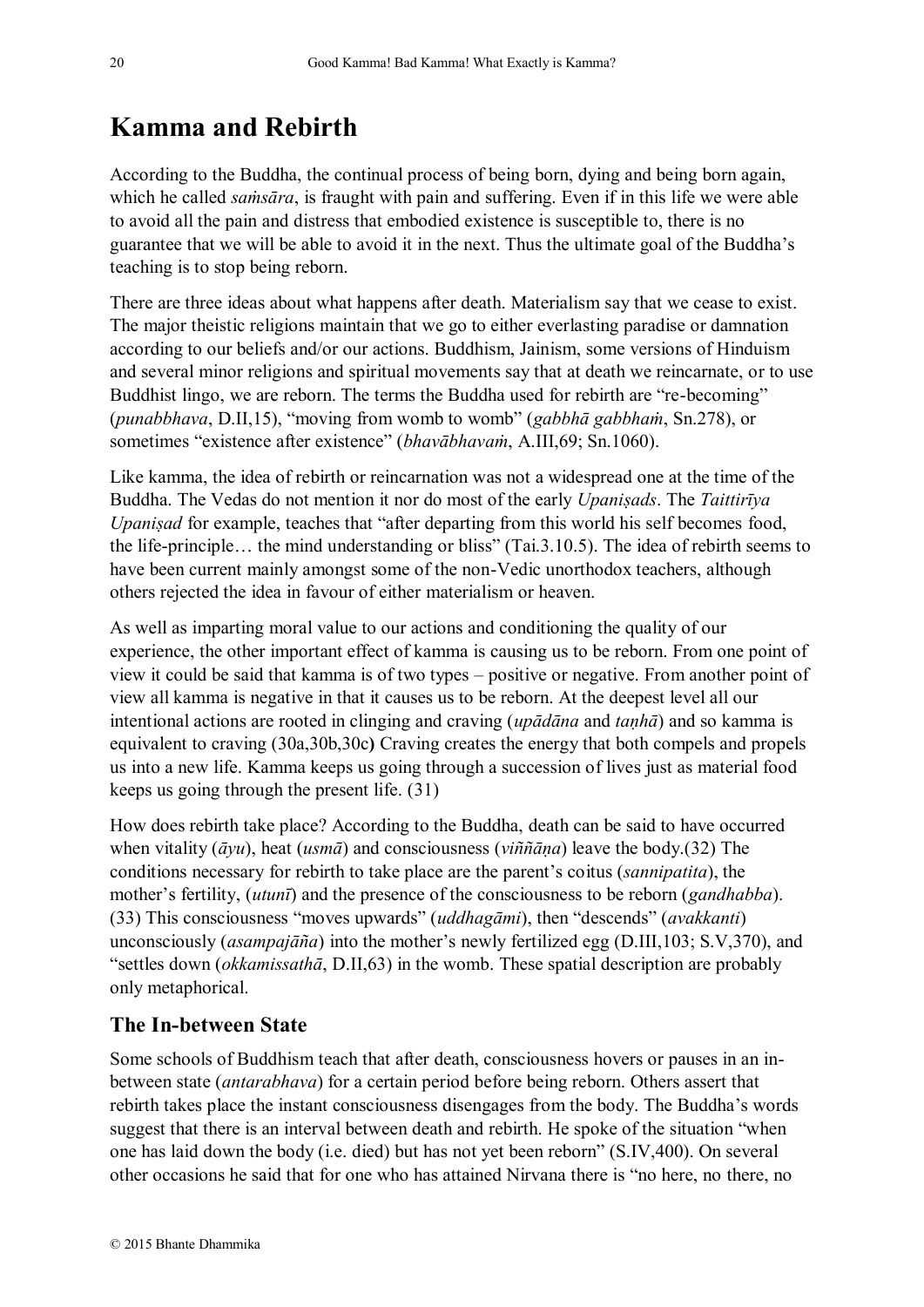in-between" (e.g. S.IV,73; Ud.8), referring to this life, the next life and presumably, the inbetween state. While the *gandhabba* is in this in-between state apparently the thing that sustains it is the latent craving (*taṇha*), which is described as its fuel (*upādāna*). [\(34\)](#page-49-4)

#### <span id="page-20-0"></span>**Stopping Kamma, Ending Rebirth**

As a person's practice of the Dhamma matures they gradually learn to become more detached from contact (*phassa*), i.e. the various pleasant and unpleasant experiences that impinge on them in the normal process of living. [\(35\)](#page-50-0) In the early stages of spiritual practice, guarding the sense doors (*indriya-saṁvara*), moral restraint (*sīla*) and mindful attention (*sati*) are useful to enhancing detachment. But even if a person is serene at the time they die and apparently without any anxiety, fear or apparent clinging or craving, they will still be reborn. This is because at the deepest level, we might say, at the unconscious level, residual craving and the propensity for craving are still present. The Buddha described craving as manifesting itself sometimes as craving for sensual experiences (*kāmāsava*), craving for becoming (*bhavāsana*) and craving for not knowing (*avijjāsava*). Sometimes he also mentioned craving for nonexistence (*vibhavāsava*), i.e. annihilation. Ultimately, it is seeing the futility of continually being pushed by this desirable experience, recoiling from that undesirable one, constantly hankering for ever more intense and novel contact and its subsequent feelings, that results in complete detachment. It is only when one attains awakening or freedom (*bodhi* or *vimutti*) that one sees and is able to neutralise the propensity for craving. [\(36](#page-50-1)**)** Sometimes the Buddha likened craving to seeds (*bīja*) that may lie dormant for an extended period but germinate and spring into life given the right conditions.[\(37a,](#page-50-2)[37b](#page-50-3)) An awakened person's insight has destroyed even the tiniest seeds of this craving and thus is no longer reborn. They no longer react, they just act; without desire, ego or self interest. They have "done what had to be done". Being without desire they no longer create kamma and thus when their life-span finishes they are no longer reborn, they attain Nirvana. The obvious next question is: "What or where is Nirvana?" To answer this would require another book. In the meantime it will be sufficient to quote the Buddha: "Nirvana is the highest happiness" (Dhp.203).

It is interesting to note that while the awakened person does not make any new kamma, either positive or negative, they are still able to experience the *vipāka* of any kamma they made earlier; what might be called residual *vipāka*. However, in the lead up to their awakening experience it is unlikely that they would have done any kamma the *vipāka* of which would be unpleasant, because while they had been developing wisdom and detachment they would have also at the same time been developing the positive states, particularly love, kindness, empathy and compassion.[\(38\)](#page-51-0)

#### <span id="page-20-1"></span>**Rebirth and Special Attainments**

An individual who has developed meditation and purified their mind to a very high level can apparently have a degree of control over the process of rebirth. Although such abilities are rare and not accessible to the vast majority of people, they are still worth mentioning. Rebirth is a process that usually takes place unconsciously and apart from the individual's will. However, some individuals are apparently able to be conscious and fully aware (*sampajañña*) during the whole process. [\(39\)](#page-51-1) Some are even able to attain awakening while suspended in the in-between state. The Buddha called such a person "a Nirvanaized in-between type" (*antarāparinibbāyī*, S.V,69). Although no details are given, it is clear that only someone who was already very close to awakening at the time of their death would have such an ability.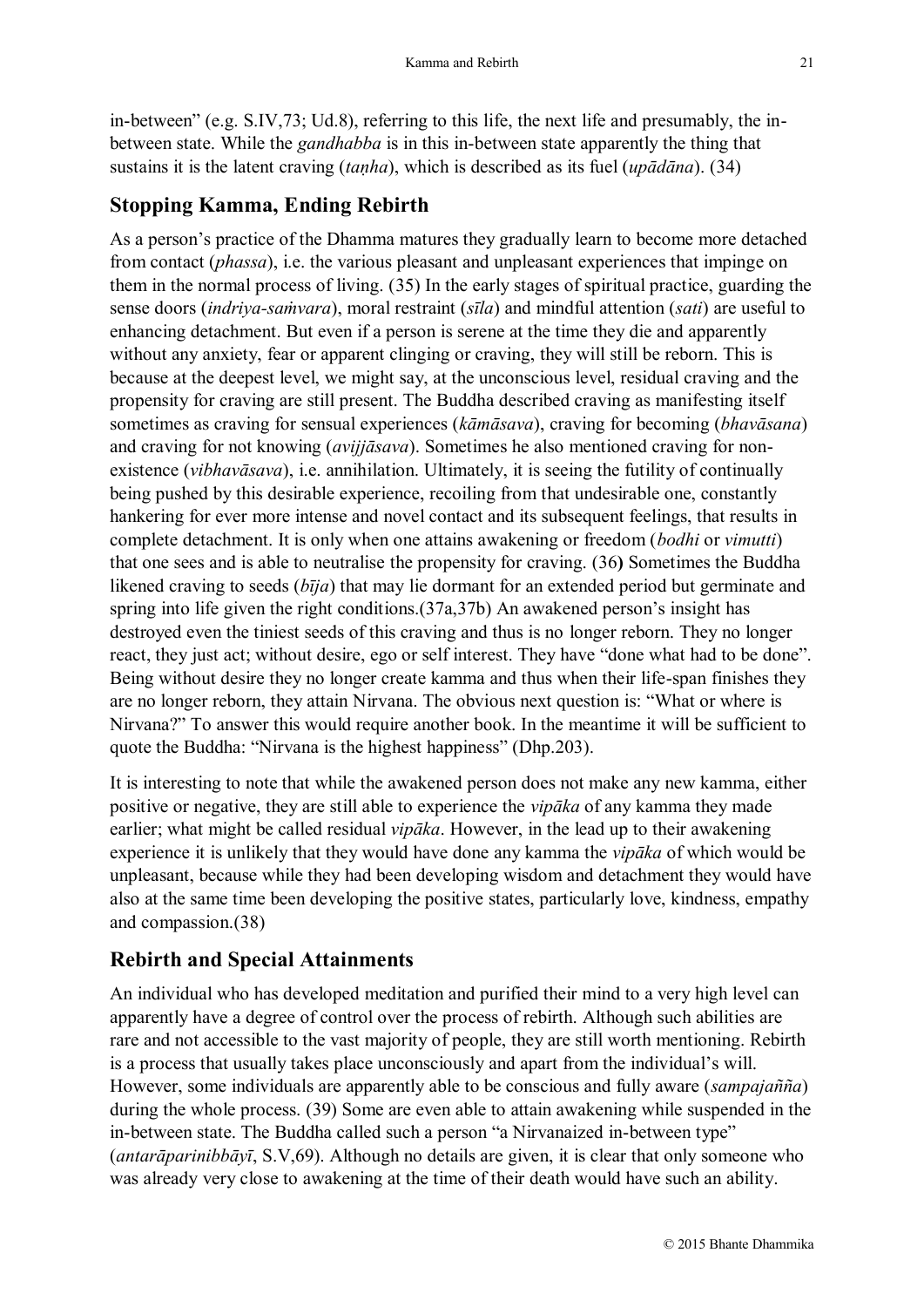#### <span id="page-21-0"></span>**The Last Thought Moment**

Let us now examine some developments of the Buddha's doctrine of kamma and rebirth that may well distort them rather than be in harmony with them. While the Buddha understood the mind to be a "flow" or "stream" of mental events (*viññāṇasota*), later thinkers speculated that it was actually a string of individual thought moments (*cittavīthi*) arising and passing away with great rapidity. Later still, the theory developed that the last of these thought moments (*cuticitta*) before a person dies will, not condition, but determine their next life. The theory of the importance of the last thought moment is not mentioned in any of the Buddha's discourses or even in the later Abhidhamma Piṭaka. The Tipiṭaka records many occasions where the Buddha counselled people who were either dying or critically ill and yet he never bought up the idea of the last thought moment, the most appropriate time to do so one would think. Mahānāma once confided to the Buddha his anxiety about dying at a time when his mind was confused and bewildered (*musati*), thinking it might result in him having a negative rebirth. The Buddha reassured him that because he had developed various spiritual qualities for a long time, he had nothing to fear if such a thing should happen. [\(40\)](#page-51-2) (S.V,369).

The theory of the importance of the supposed last thought moment first appears in an undeveloped form in the *Milindapañha* (approx. 1<sup>st</sup> century  $BCE/2<sup>nd</sup>$  century CE) which says: "If someone did unskilful things for a hundred years but at the time of death was mindful for one moment of the Buddha, he would be reborn amongst the gods." (Mil.80). By the time the *Visuddhimagga* was composed ( $5<sup>th</sup>$  century CE), this idea had been worked out in detail and had come to be considered orthodox in Theravada (Vism.458-60). Apart from not having been taught by the Buddha, there are several philosophical, ethical and logical problems with the theory that the last thought moment is the deciding factor in one's circumstances in the next life.

If a person had lived a relatively good life but in the anxiety and confusion just preceding their death they had some negative thoughts they would, according to this theory, have a negative rebirth. Likewise, one could have lived an immoral and dissolute life but pass away with ease and in peace and therefore have an advantageous rebirth. This negates the whole idea of kamma, the teaching that the sum total of our intentional thoughts, speech and actions conditions our future, both in this life and the next. Further, it is very difficult to understand how just one or two thought moments, each of them supposedly a millisecond long (*khaṇa*), can cancel out perhaps many years of good or evil thoughts, speech and actions.

This theory also fails to take into account causation. If everything is conditioned, and the Buddha taught that it is, then the last thought moment must be conditioned by the second last thought moment which in turn must be conditioned by the third last thought moment, etc. This means what we are thinking, saying and doing right now will have an impact on what is in our minds at the time we die. Therefore, to emphasise the last thought moment is to give exaggerated significance to the effect and neglect the cause or causes, i.e. how one is living here and now.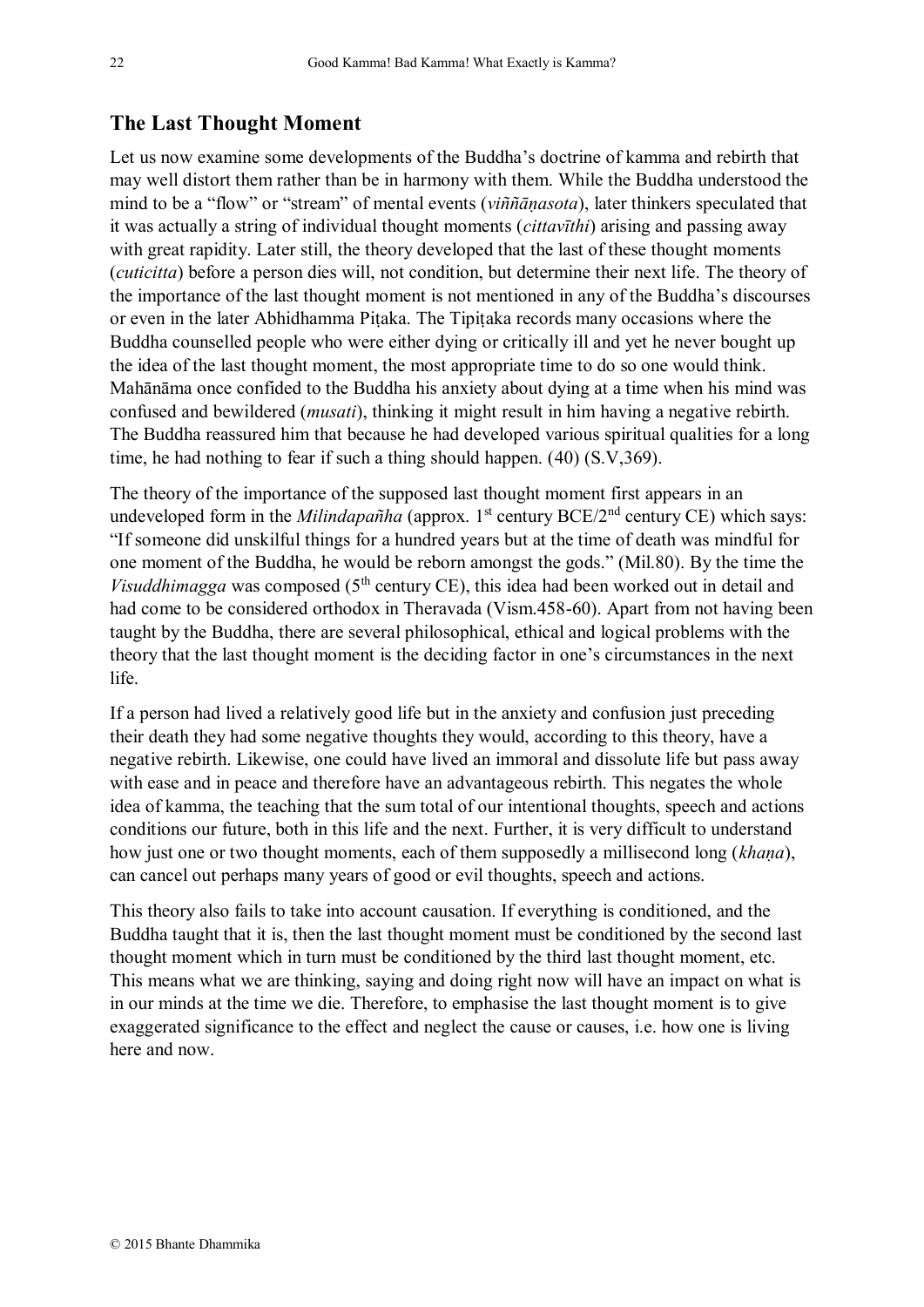# <span id="page-22-0"></span>**Collective Kamma and other Misunderstandings**

#### <span id="page-22-1"></span>**Collective Kamma**

<u>.</u>

In recent decades something referred to as collective kamma or group kamma has been posited and discussed. According to this theory, groups of people or even a whole nation can supposedly suffer the results (as usual, positive collective kamma never seems to be discussed, it's always negative kamma). The revered Tibetan master Lati Rimpoche recently claimed that the suffering of the Jewish people during the Holocaust was the result of great wickedness they had all committed in previous lives. Others have claimed that the murderous rule of the Khmer Rouge was likewise kammic retribution for past evil done by the Cambodian people.

Nothing explicitly mentioning the idea of collective kamma is found in the Buddha's teachings and there is no Pāḷi or Sanskrit terms for collective kamma in the traditional lexicons. The idea also seems to be absent from later Buddhist texts. However, in his *Abhidharmakośabhāsya* Vasubandhu has a comment that could be interpreted as suggesting collective kamma. He says: "When many persons are united with the intention to kill, either in war, or in the hunt, or in banditry, who is guilty of murder, if only one of them kills? As soldiers, etc., concur in the realization of the same effect, all are as guilty as is the one who kills. Having a common goal, all are guilty just as he who among them kills, for all mutually incite one another, not through speech, but by the very fact that they are united together in order to kill. But is the person who has been constrained through force to join the army also guilty? Evidently so, unless he has formed the resolution: 'Even in order to save my life, I shall not kill a living being'."<sup>1</sup>

If indeed Vasabandhu was positing collective kamma the example he gave for it is not very convincing. Let us consider it carefully. All the persons mentioned in this example would have come together with a common negative purpose and thus would have all committed some negative kamma, as Vasubandhu correctly says. However, the nature and intensity of their individual intentions may well have varied. Some might have been enthusiastic about what was planned, others less so, one or two may have had serious reservations. Further, the kammic background of each person would have been different. One could have been a hardened criminal who had committed many crimes before, another might have been a novice in crime, while a third might have been basically good but weak and easily led by his friends. With such a variety of motives and backgrounds how each member of the gang would have felt and acted subsequent to their crime is likely to have been just as diverse, ranging all the way from cruel satisfaction, to cold indifference, to regret. Taking all these quite plausible and even quite likely differences into consideration, it is only realistic to imagine that the *vipāka* of each person in the group would be of very different strength and that it would manifest at different times and in very different ways. Thus a second look at this passage will show that it is not a convincing argument for collective kamma, if indeed that is what it is meant to be.

One incident from the Buddhist tradition that could be suggesting something like collective kamma is a story about the Sakyans, the Buddha's kinsmen. Viḍūḍabha, the king of Kosala,

<sup>1</sup> *Abhidharmakośabhāsya*. Vol. 1, translated into French by Louis de La Vallee Poussin, English translation by Leo M. Pruden 1991, p. 649.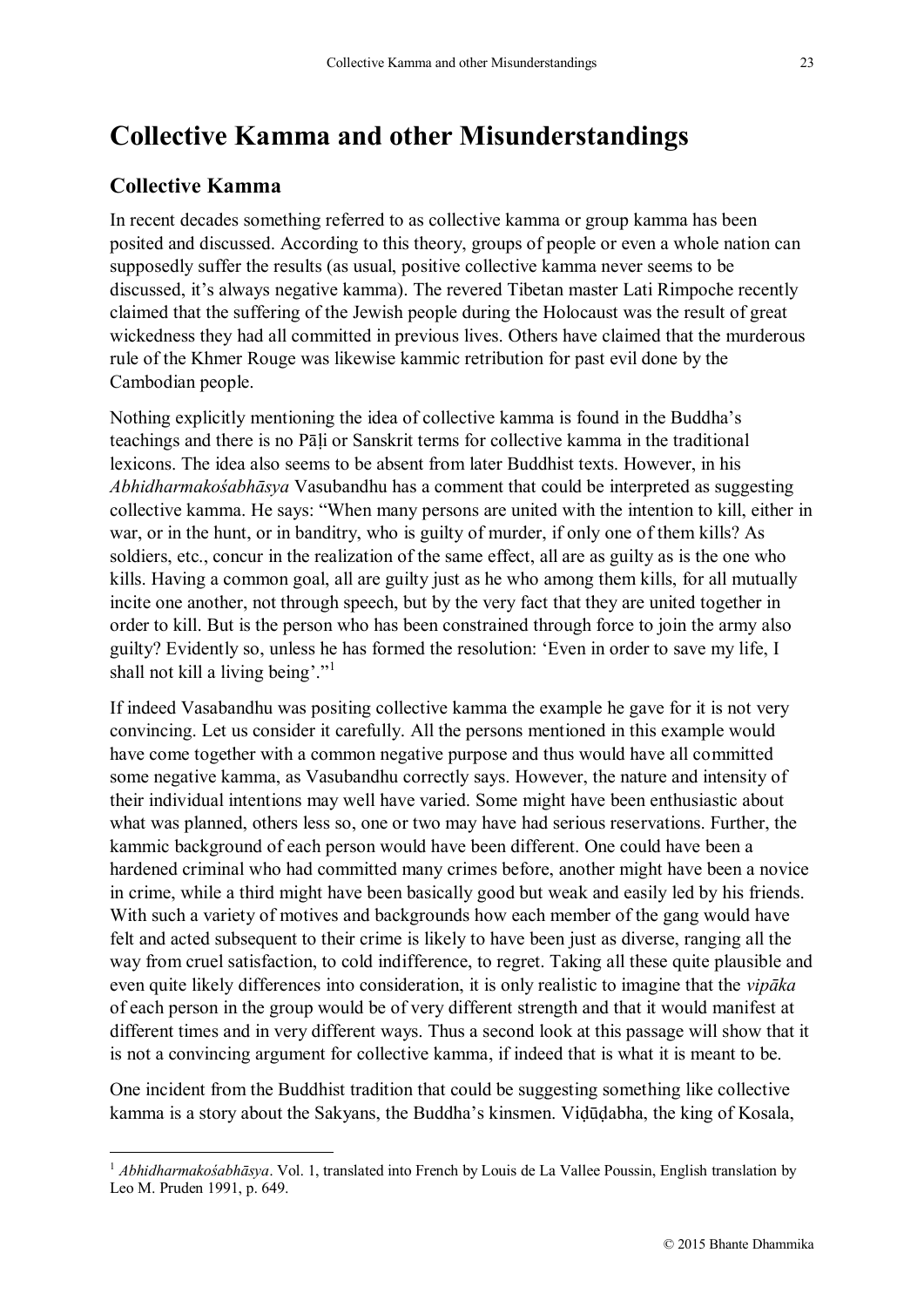massacred "all the Sakyans" including even "the suckling babes", and they suffered this fate supposedly because "the Sakyans" had sometime previously poisoned a river in a dispute over its water (Ja.IV,152). In reality, only a few Sakyans would have committed this evil deed, and although the Sakyan chiefs probably authorized it and a number of others may have approved of it, the majority, particularly the babies and children, would have had nothing at to do with it. Thus the idea of collective kamma idea is implicit in this story. How are we to explain this? The story is not in the Tipiṭaka but comes from the of the Jātaka commentary, a text of uncertain but late date. Some scholars consider it to have been composed in Sri Lankan rather than India. But whoever the author was it seems likely that he was just storytelling, rather than positing the idea of collective kamma as a specific doctrine. The fact that no later commentators took the story as a cue to develop the idea of collective kamma strengthens this assumption. Also, another version of the story, from the *Mahāvaṁsa Ṭīkā*, says that there were survivors of the massacre, thus undermining that claim that "all Sakyans" suffered the negative *vipāka* of the kamma created by others.

The version of collective kamma which maintains that the consequences of deeds done by some within a group can be experienced by others within the same group, contradicts one of the most fundamental Buddhist concepts; that each individual is responsible for themselves.

The earliest unambiguous mention of collective kamma that I have been able to find is in the writings of the 19<sup>th</sup> century occultist Helena Blavatsky. In her *The Key to Theosophy*, 1889, Blavatsky make reference to what she called "National Karma". The idea seems to have subsequently been taken up by various believers in the occult, then absorbed into New Age thinking, from where it has spread to Buddhism. It is surprising how many Buddhist teachers, learned and otherwise, speak of collective kamma as if it were a part of authentic Dhamma, despite its recent origin and it having no precedence in traditional Buddhism.

Nonetheless, it could be argued that just because collective kamma is not mentioned in any Buddhist scriptures does not mean that it is false. After all, Buddhism does not have an exclusive claim to all truth. Perhaps Madam Blavatsky and others had insights that the Buddha or later Buddhist masters lacked. So it will be worthwhile to examine the idea of collective kamma more carefully to see if it has any validity.

There are various versions of the collective kamma idea. One maintains that large numbers of people can be reborn into a particular group which then suffers together because of their shared negative kamma. Another version maintains that a small number of innocent individuals belonging to a group can suffer the negative kamma made by a larger number of individuals within that group. In these first two versions the suffering supposedly comes in the form of war, famine, plague, earthquakes or other natural disasters. Yet another version of this second theory is that individuals can suffer for evil they have done by having something horrible happen to someone related to them. I have heard people, in one case a senior monk, say that giving birth to a handicapped child is not a result of the victim's bad kamma but of the parents'.

The dilettante exponent of Buddhism and so-called "perennial philosophy", Ananda Coomaraswamy, was unable to understand how kamma could be transmitted through a series of lives without a soul and so he read into Buddhism a kind of universal heredity kamma. "No man lives alone, but we may regard the whole creation…as one life and therefore as sharing a common karma, to which every individual contributes for good or ill…(T)he great difficulty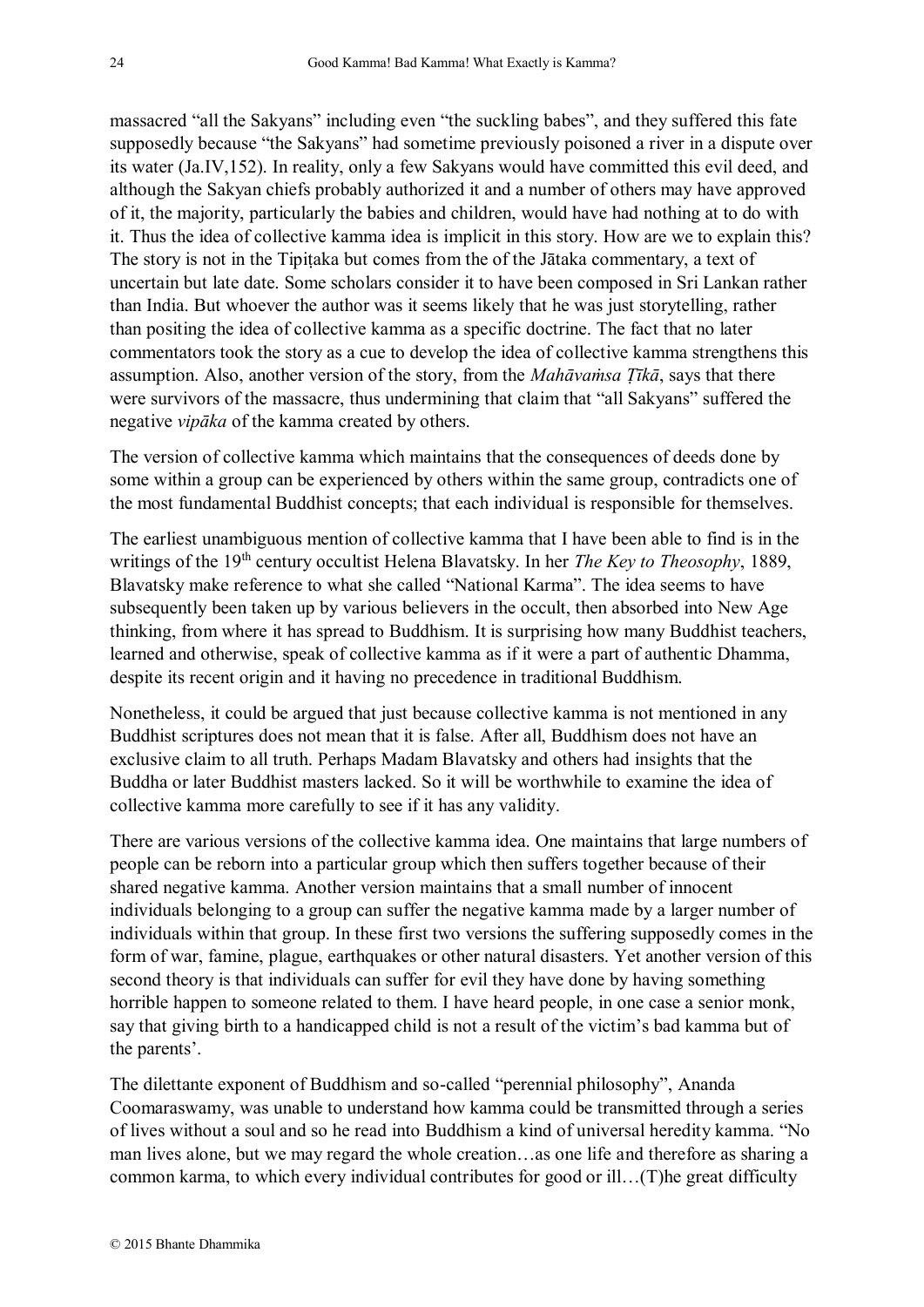of imagining a particular karma passing from individual to individual, without the persistence of even a subtle body, is avoided by the conception of human beings, or indeed of the whole universe, as constituting one life or self. Thus it is from our ancestors that we receive our karma, and not merely from 'our own' past experience; and whatsoever karma we create will be inherited by humanity for ever."<sup>2</sup>

The most recent mass tragedy to be dubbed an example of collective kamma was the 2004 Indian Ocean Tsunami. In the days immediately after this disaster a prominent Singaporean monk was reported in the local newspaper as saying that most of the tsunami victims were fishermen suffering the kammic consequences of decades of killing fish.

There are numerous doctrinal, logical, evidential, moral and even common sense problems with the collective kamma idea in any of its forms. Let us examine some of them. Proponents of collective kamma are long on generalizations but noticeably short on details. How, for example, does kamma organize all its mass causes and effects? How and in what form does it store and process all the data needed so that one individual experiences this kammic consequence and another one experiences that? How do the logistics work that would be needed to guarantee that a large number of individuals are reborn at this time, within that group and at a certain location so as to experience the required suffering? And what is the force or energy by which kamma makes all these extraordinarily complex arrangements? No explanations are forthcoming.

If we explore specific examples of what is claimed to be collective kamma we will see just how problematic the idea is. Let us look at the monstrous crimes the Nazis committed against European Jewry during the Second World War. If some form of collective kamma really operates something like this would have be necessary. Kamma would have had to somehow construct things so that six million evil-doers were reborn in what was to become Nazi occupied Europe and be living there between 1939 and 1945. It would have had to pre-plan decades ahead to arrange the social and political situation in Germany so that a fanatical anti-Semite came to power. Concordant to this it would have been necessary to select millions of other people to be reborn in Germany with attitudes and outlooks that either supported Nazism, or were too apathetic or too timid to oppose it. And when the required six million victims had suffered sufficiently for their past evil deeds, kamma would then have had to arrange and manipulate innumerable complex causes and effects in such ways that the war ended when everyone had got their just deserts. Kamma must be as omnipotent and as omniscient as any supreme being!

Now let us examine the 2004 tsunami, another event often cited as an example of collective kamma. The tsunami killed some 200,000 people, injured another million and left hundreds of thousands of others homeless. Even the most ill-informed person knows that the directly observable cause of the tsunami was an earthquake that shifted the tectonic plates on the floor of the ocean off the coast of Sumatra. This released a vast amount of energy which in turn caused huge waves to form. For the tsunami to be collective kamma it would require several things. As with the Holocaust, kamma would have had to pre-plan things so that vast numbers of people were in the affected area, either because they were reborn there and lived there, or that they were visiting the area at the required time, i.e. in the late morning of the  $26<sup>th</sup>$ December. Extraordinarily, amidst the chaos of the deluge, the panic, the collapsing buildings

1

<sup>2</sup> *Buddha and the Gospel of Buddhism*, 1916, p.233-4.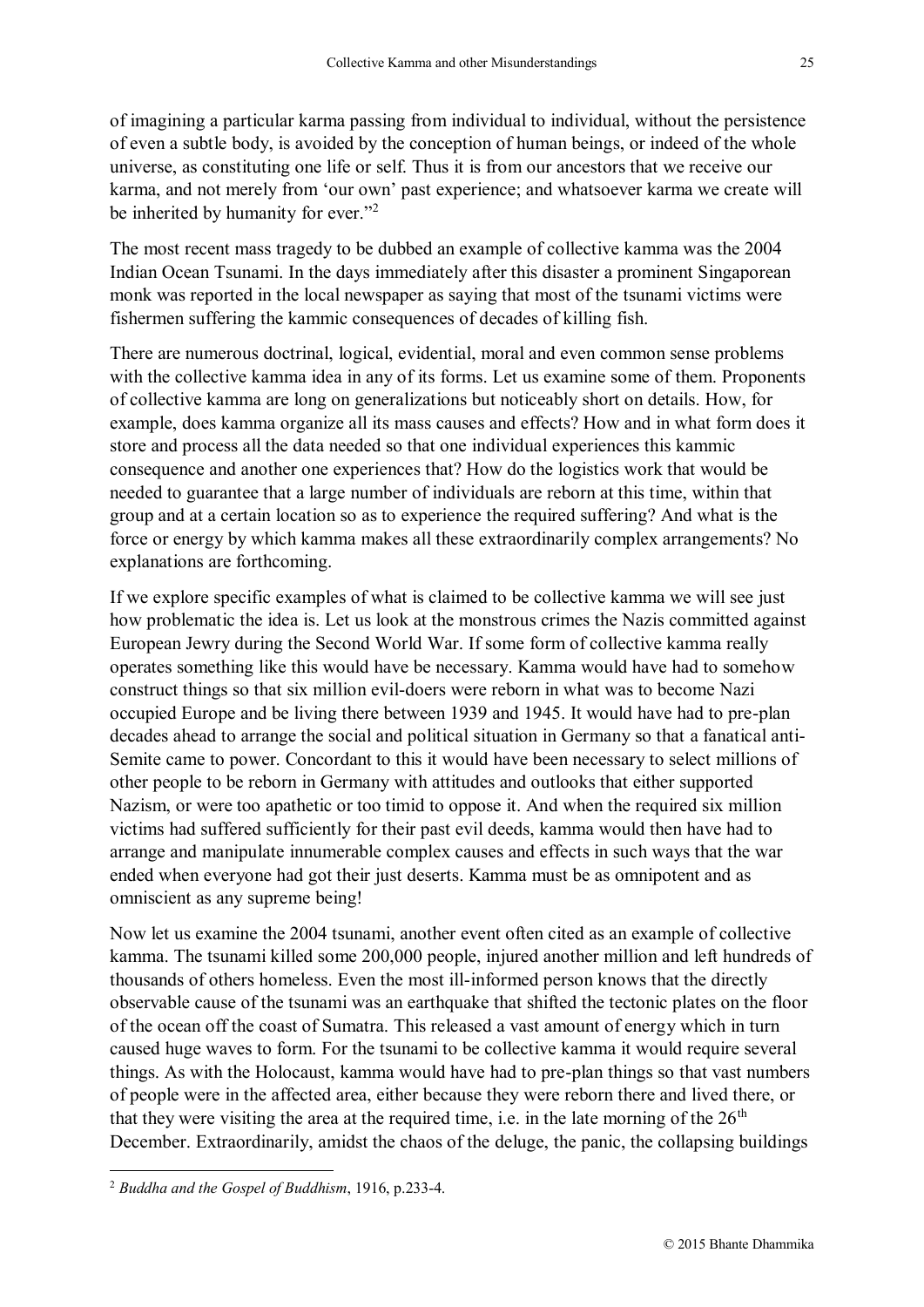and the debris being swept along, kamma would have had to arrange things so that the thousands of victims involved got their exact kammic retribution, no more and no less; so that those whose kamma required them to be killed were killed, that those whose kamma required them to be seriously injured were so injured, that those who only had to sustain minor injuries did so, and those whose kamma required only that their houses be destroyed suffered only that loss, and so on. But even more extraordinary, for the tsunami to be an example of collective kamma would require accepting that kamma is able to influence, not just humans, but even the Earth's tectonic plates, making them move to just the right extent and at just the right time so that the resulting waves were able to play out on thousands of people's *vipāka*. There seems to be no end to the extraordinary abilities that speculation is able to attribute to kamma. And of course all this may be true. Just let it be known that nothing even remotely like this was taught by the Buddha.

#### <span id="page-25-0"></span>**The Realms of Existence**

When a person who has not yet attained awakening dies they are reborn and they have to be reborn somewhere. According to the Buddha there are various states one can be reborn into: the heavenly realm, the human realm, the animal realm, the realm of deprived spirits, the realm of jealous spirits and purgatory.[\(41\)](#page-52-0) Before proceeding further let us briefly explain some of these terms. Here the word purgatory is used instead of hell, and with good reason. The word hell is inextricably linked in the Western mind to the Christian concept of a place of eternal punishment. At death one is judged and as a punishment is cast into everlasting hell. The Buddhist state in some ways equivalent to hell is not the result of a decision by or the judgment of an agent external to the individual, but one created by the individual's own mind, the contours of which have been shaped by their intentional thoughts, speech and actions throughout their life, i.e. their kamma. More importantly, because this state is not eternal but only lasts as long as the kamma that created it has not played itself out, it is more appropriately called purgatory rather than hell. The most common Pali words for purgatory are *apāya* 'loss', *duggati* 'the difficult road', *niraya* 'to descend' and *vinipāta* 'ruin'.

Nowadays words such as heaven and hell (or purgatory) often raise a sceptical smile on many people's faces, and perhaps with good reason. So what are we to make of the Buddha's teachings about the realms of existence, particularly of purgatory? Many 'modern' Buddhists brush the concept aside and focus on teaching ethics and meditation, much as liberal Christians try to avoid any mention of hell. But the realms of existence are an integral part of the Buddha's teaching and to pretend they are not there is disingenuous. In his discourses the Buddha's usually described heaven, purgatory and the other non-human, non-animal realms much as they were understood by people in his day; lovely palaces in the case of heaven and cauldrons of boiling pus in the case of purgatory. But not always. One ancient Indian idea of purgatory (in this case *pātāla*, abyss) was that it was at the bottom of the ocean and concerning this the Buddha commented: "When the ordinary uninstructed person says 'Purgatory is under the great ocean' he says something that is not true or real. Purgatory is actually a name for painful feeling." (S.IV,206) This comment deserves more attention. In it the Buddha was saying that purgatory is not a location in space but an experience. If this is so then presumably heaven, the realm of afflicted spirits, etc, are not necessarily always places but can sometimes be experiences. This model fits much better and is more consistent with the primacy the Buddha gives to the mind. "Mind precedes mental states, mind is their chief, they are all mind-made", "By mind the world is made" (Dhp.1; S.I,39). Thus heaven can be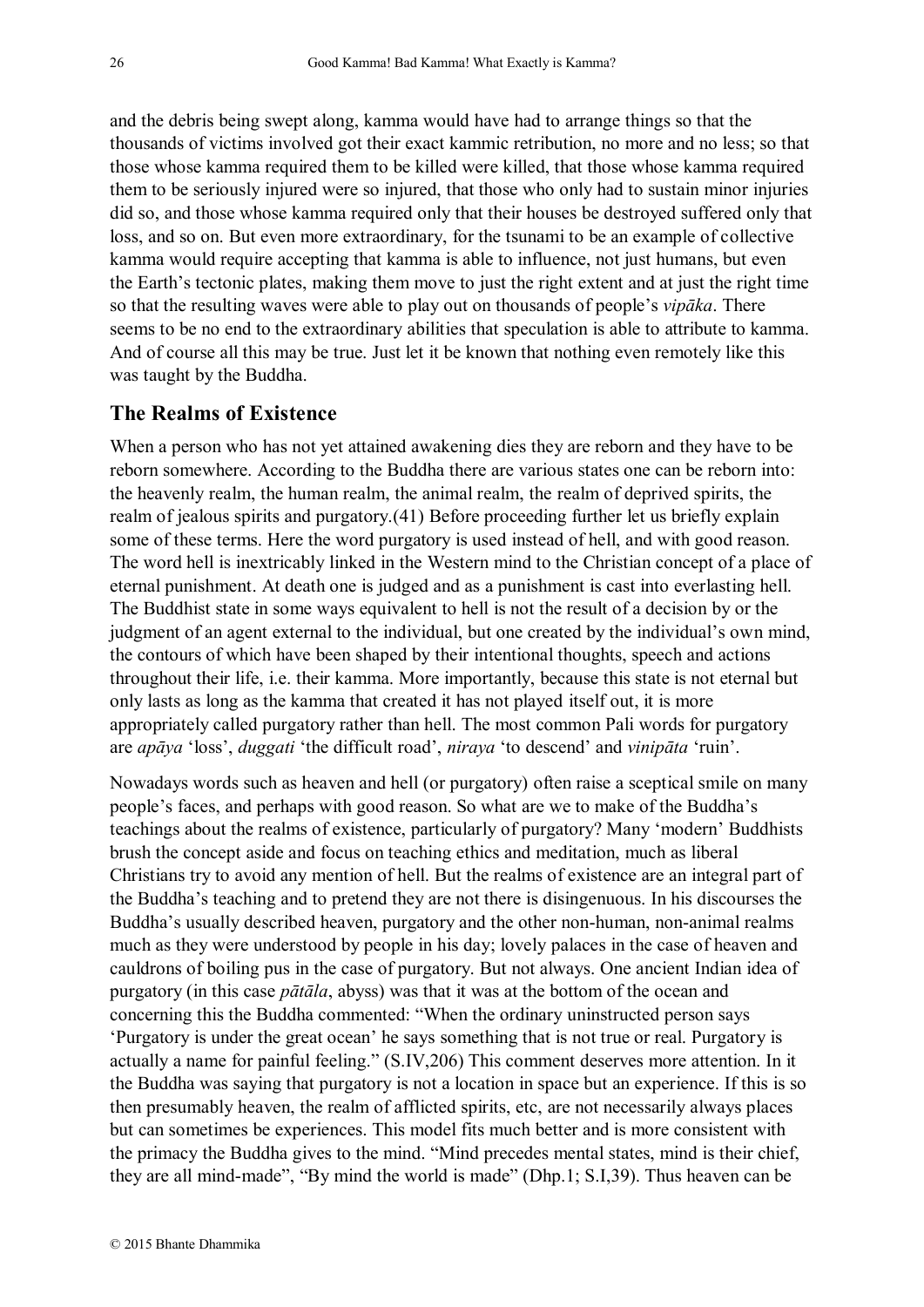conceived of as a human existence that is predominantly one of ease, comfort, pleasure and delight; purgatory as one characterized as distressful and unfulfilled, and so on.

#### <span id="page-26-0"></span>**Why So much Misunderstanding?**

It may well be asked why it is that if kamma is such an important and central doctrine in Buddhism it been so widely and so badly misunderstood? There are probably several reasons for this. The first would be because kamma is a complex concept. Human consciousness, of which kamma is an aspect, is an intricate and multifarious phenomena with subtle crosscurrents of thoughts and feelings, intentions, emotions and other experiences coursing through it. For most people, the false but simple idea that if you are generous you will be reborn rich, and similar notions, is so much easier to grasp. Perhaps it also appeals to people's "let the punishment fit the crime" notion of justice. Because of this, from an early period in the history of Buddhism text were written presenting kamma in just such simple and simplistic terms. The Pāḷi *Vimānavatthu*, *Petavatthu* (cira 3rd or 2nd century BCE), and the *Dhammapada Aṭṭhakathā* (4<sup>th</sup> or 5<sup>th</sup> century CE) and Sanskrit works like the *Kammavibhanga* would be examples of this. Another work in a similar vain to these is the *Buddha Teaches the Sutra Cause and Effect in the Three Times* (*Fo Shuo San-shi Yinguo Jing*). This text was supposedly spoken by the Buddha and translated into Chinese by Kumārajīva (344-413). In fact, all the evidence points to it being composed in China many centuries after Kumārajīva. Its apocryphal origins did not prevent it being enormously popular in China and even today it is often printed and distributed for free in Chinese Buddhists temples. Its role in distorting the Buddha's teaching of kamma and perpetuating ignorance about it has been profound.

According to this text if you have fine clothes to wear this is because you donated robes to monks in past life. If you are constantly hungry this is because you were gluttonous in the past life. Those who have many children and grandchildren released captive birds and animals in their former lives. Barren women are so because they were sexually promiscuous in former lives. Offering lamps in front of Buddha statues leads to having good eyesight, refusing to show travellers the way results in being born blind, and to laugh at those who bow before Buddha statues is to be reborn with kyphosis, i.e. hunchbacked. The *Fo Shuo San-shi Yinguo Jing* and other texts like it may have encouraged simple illiterate peasants to live kinder and more ethical lives. On the other hand, their distorted version of kamma was and still is accepted and sited even by learned monks, nuns and lay people.

Another reason why kamma is so widely misunderstood may be the traditional approach to religious education in Buddhist cultures. It is not uncommon to encounter Christians or Muslims who are familiar with their respective scriptures. In traditional Buddhist countries a familiarity with the sacred texts is not common. There are understandable reasons for this. Until recently the majority of lay Buddhists were either illiterate or only marginally literate. Further, unlike the Bible or the Koran the Pāli Buddhist scriptures are huge, over 40 volumes in the English translation, and their contents are not in an easy-to-read style. Added to this is the fact that the scriptures were not translated into vernaculars until well into the  $20<sup>th</sup>$  century, and even now are not widely available in that form. Even monks and nuns, some of whom were and are very learned, tend to read the scriptures through the ancient commentaries, rather than allowing them to speak for themselves, and some of these commentaries lack the wisdom of the Buddha's words. The upshot of all this is that the majority of Buddhists rely more on hearsay or popular secondary writings for their knowledge of Dhamma than on the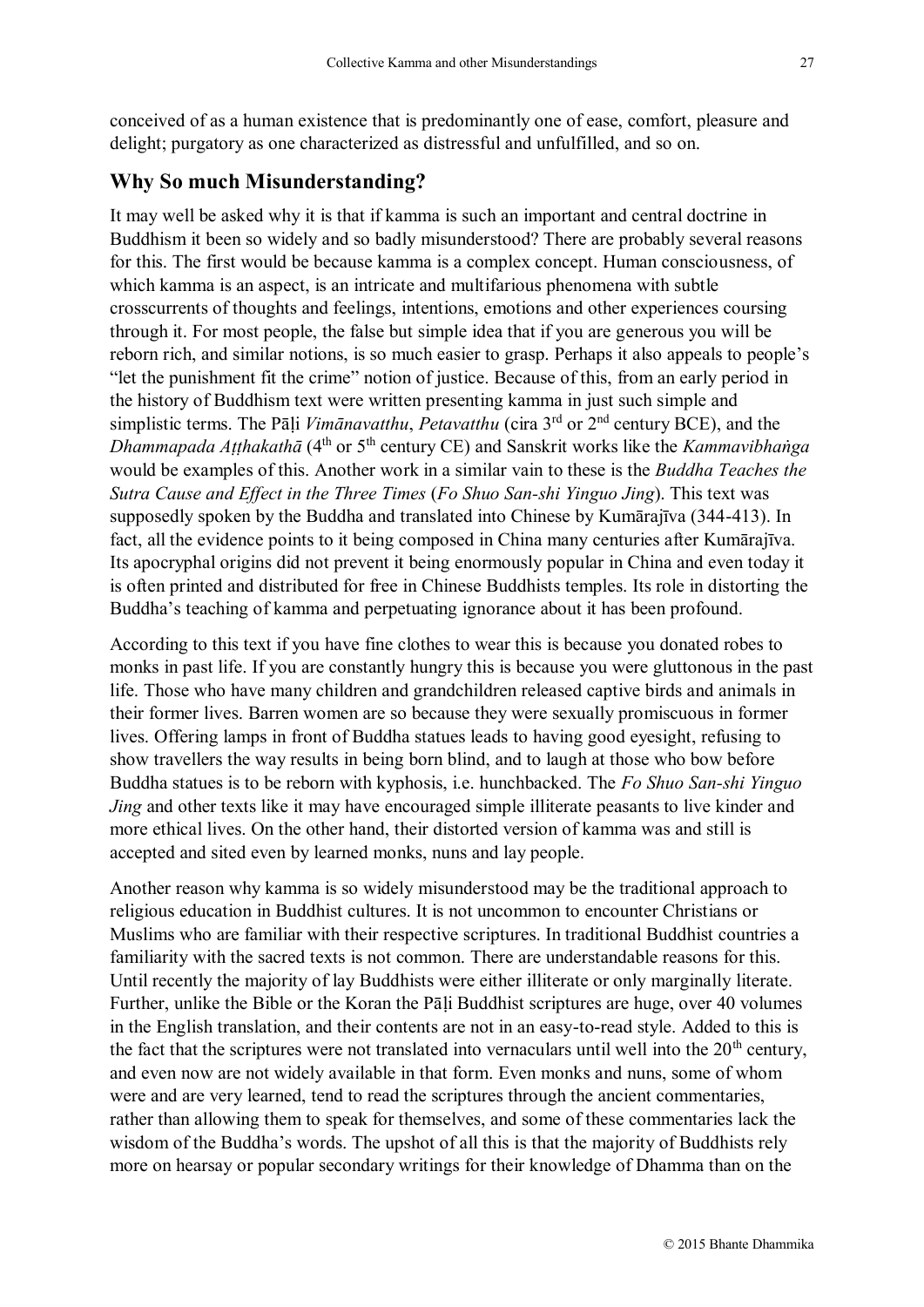actual words of the Buddha, much of which embodies the misunderstandings highlighted above.

In the west, the concept of kamma became familiar to the general public piecemeal and from a variety of sources; from an early amateur knowledge of Hinduism, from Theosophy, from socalled "esoteric wisdom" and more recently from New Age literature. While these sources agree about kamma in the broadest and most general sense, they are very diverse and even contradictory as far as details are concerned. Thus kamma has become a catch-all word for a jumble of vague, poorly thought-out and incoherent notions, some of which get attributed to the Buddha.

Common ways of talking about kamma in the west have also reinforced confusion about it. Some early western Buddhists referred to what they called "the iron Law of Kamma". Even today the word "law" almost always precedes the word kamma. Other words widely used together with kamma are "retribution", "reward", "punishment" and "inescapable". It is interesting to note that there is no equivalent to the term "law of kamma" in the early Buddhist scriptures. So how did kamma go from being whatever it is to becoming a law? And how did an impersonal process of psychological causes and effects become a system of rewards and punishments dispensed by a vaguely suggested rewarder and punisher? The first western scholars of Buddhism, like the first western Buddhists, usually came from Christian backgrounds and not surprisingly this influenced their understanding of Buddhism. God's commandments are known as "the Law"; precise, unalterable and compulsory rules the flouting of which brings forth "retribution". This divine retribution is inescapable and so is kamma. The pioneering western Buddhist Christmas Humhreys' comments on kamma are typical of this kind of thinking. "This law of merit and demerit, Karma in the sense of the reign of moral law, is neither particularly Hindu, Buddhist nor Theosophical. It is fundamental to all Oriental philosophy and was preached by St. Paul. 'Brethren, be not deceived. God is not mocked, for whatsoever a man soweth that shall he also reap'."<sup>3</sup> Underlying this sort of terminology and the thinking stemming from it, is the notion of a rewarding and punishing deity. And as mentioned above, kamma is typically conceived as a supreme being in everything but name.

#### <span id="page-27-0"></span>**The Results of Misunderstanding**

What has been the results of misunderstanding the doctrine of kamma as detailed above? Observers have long pointed out what they see as significant differences in attitudes to social problems between traditional Buddhist cultures and the Western/Christian world; the former being more passive, the latter more proactive. Having lived in Buddhist Asia for more than three decades I would have to agree with this observation. Traditional Buddhists are for the most part a kindly, generous and gracious people. But this kindliness only sometimes manifests as a concern for and sense of urgency towards social problems and concrete actions to deal with them. One hears time and time again that those disadvantaged in one way or another are suffering the consequences of their kamma. Mahasi Sayadaw, probably modern Burma's most revered Buddhist scholar and meditation master, summed up this attitude well when he wrote: "In this world nothing happens to a person that he does not for some reason or other deserve."<sup>4</sup> As mentioned above, this claim is directly contrary to what the Buddha

<u>.</u>

<sup>3</sup> *Karma and Rebirth*, 1994,p.16. Humphries was in fact much more a Theosophist than he was a Buddhist.

<sup>4</sup> *The Theory of Karma*, p.3.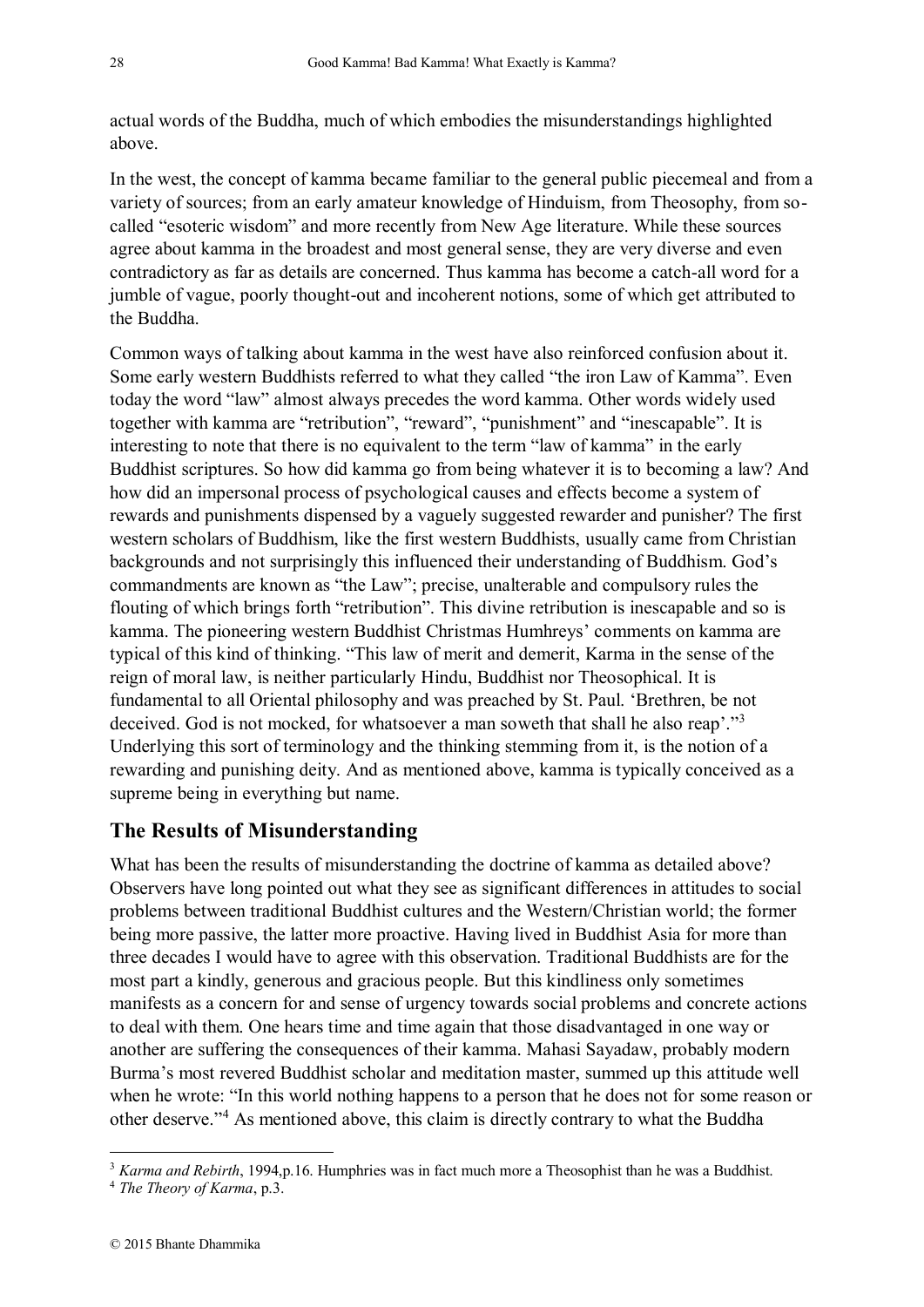taught. In her novel *Fruit of Karma* the Thai authoress Sudassa Onkom has a dialogue between a novice and the protagonist of the story, the wise old monk Phra Khru, who the author uses to elucidate Buddhist doctrine. In one dialogue Phra Khru mentions the problem of corruption within the Sangha and the novice asks: " 'How can we help to improve the situation?' 'Pardon me. Did you say we? No, we cannot do anything. We are only a drop in the ocean. Neither can those with political power, who are many thousands of times more mighty than we are. We have to leave it to the process of karma,' said Ven. Phra Khru sorrowfully."<sup>5</sup> Given the almost universal belief that everything that happens to persons, institutions and societies is due to past kamma, a misunderstanding repeated endlessly in sermons, tracts and books, Phru Khru's fatalism comes as no surprise.

Prof. Dale S. Wright, a scholar of Buddhism, writes: "Karma may be socially and politically disempowering in its cultural effect, that without intending to do this, karma may in fact support social passivity or acquiescence in the face of oppression of various kinds."<sup>6</sup> Prof. David Loy, both a Buddhist and a scholar of Buddhism, writes: "Karma has been used to rationalize sexism, racism, caste, economic oppression, birth handicaps, and almost everything else. Taken literally, karma justifies the authority of political elites, who therefore deserve their wealth and power, and the subordination of those without them, who are also experiencing the results of their behaviour in previous lifetimes."<sup>7</sup> The sad reality is that some of the misunderstandings about kamma have led to or been used as an excuse for social passivity and indifference.

But while they have been used to retard some actions they have also been used to justify others. An example of this is found in the *Milindapañha*. In dialogue with the monk Nāgasena King Milinda quoted two passages from the scriptures: "By harming none in the world you will be loved and cherished," and "Punish that which deserves punishment and encourage that which is good." (Ja.IV, 71 and Ja.V, 116) The king then pointed out that just punishment might require harming, even to the extent of amputating limbs of or executing wrongdoers, and that this would contradict the Buddha's praise of not harming anyone. Nāgasena, supposedly an arahat, replied that someone who inflicts punishment on a wrongdoer is not responsible for the harm they do. Rather, the wrongdoer would be suffering because of their own evil kamma and the person administering the punishment would incur no blame (Mil.185-6). This spurious argument could be used to justify any action and indeed history is full of examples of this being done. The Tibetan King Langdarma who persecuted Buddhism was assassinated by a monk in 842. The traditional justification of this act is that the monk was actually acting out of compassion in that he was saving the king from making even more negative kamma for himself. This political murder is celebrated every year in Tibet, Bhutan and Ladakh with the famous Black Hat Dance. During his career as a judge the pioneering western Buddhist Christmas Humphreys passed down numerous death sentences and in his autobiography he justified this by saying that the judge is only "an instrument for the law for kamma".<sup>8</sup> One of the people he sentenced to hang was Timothy Evans who was later proved to be innocent, although Humphreys did not explain how this tragic miscarriage of justice fitted in with his

1

<sup>5</sup> *Fruit of Karma*, 1994, p.113.

<sup>6</sup> 'Critical Questions Towards a Naturalized Concept of Karma in Buddhism', *Journal of Buddhist Ethics*, Volume 11, 2004.

<sup>7</sup> *Money Sex War Karma*, 2008, p.55.

<sup>8</sup> *Both Sides of the Circle*, 1978, p.48.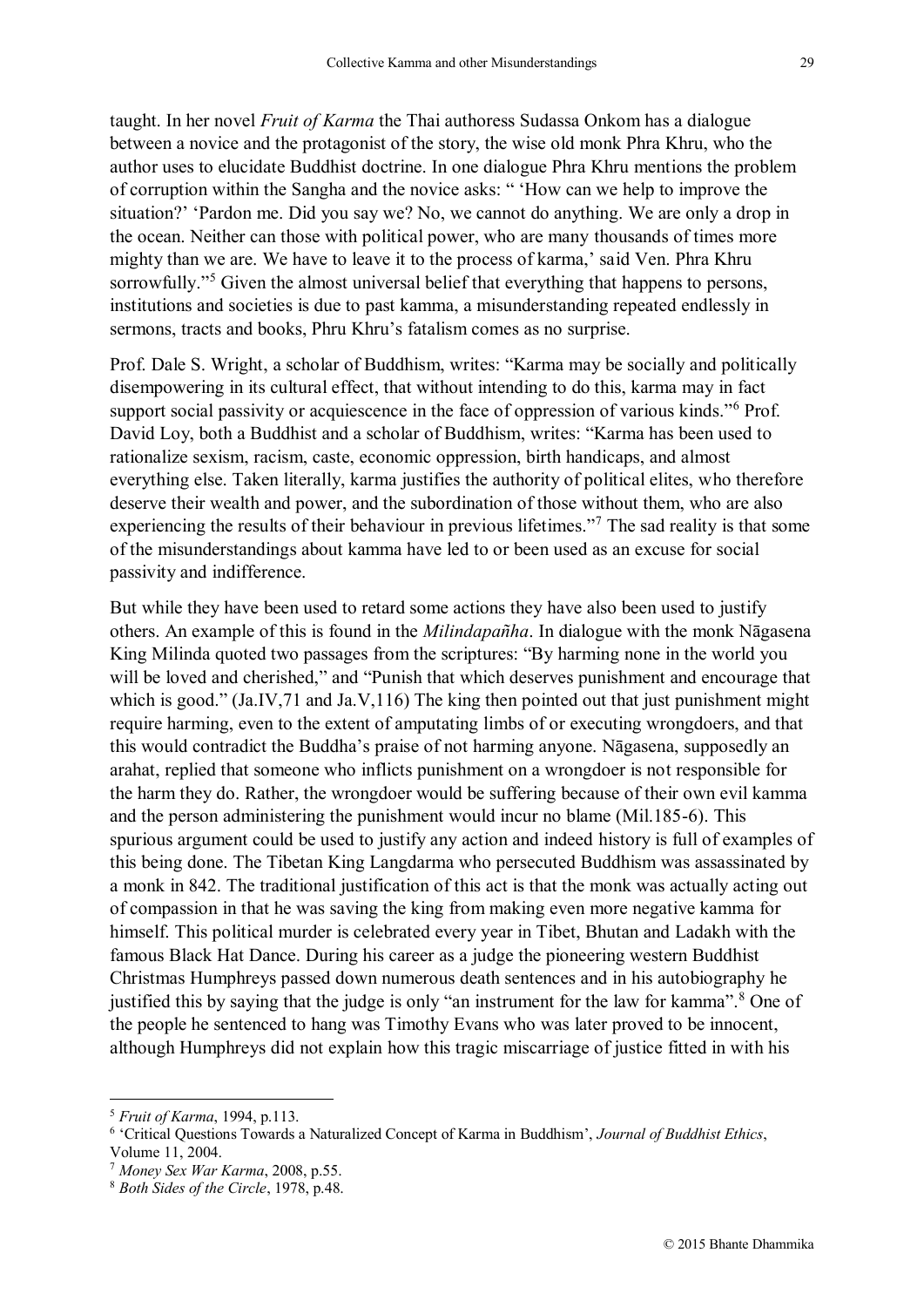view of kamma. Perhaps he would have explained it as *vipāka* for a murder Evans had committed in his last life.

Of course people have always distorted religious beliefs to suit their own ends, justify their actions and put a pious gloss on them. But doing this is one thing; incorporating such distortions into the sacred literature is another. The *Milindapañha* and the Pāḷi commentaries, which both contain spurious interpretations of kamma, are considered authoritative texts in the Theravada tradition, almost on a par with the Tipiṭaka. In fact, as mentioned in the Introduction, few expositions of kamma and rebirth ever make a distinction between the two. Was the *Milindapañha*'s misuse of the doctrine of kamma to justify judicial torture, amputation and capital punishment one of the reasons why all Buddhists countries continue to maintain capital punishment and why there has never been agitation from within either the Sangha or the legal profession to abolish it? I doubt it. But common misunderstandings of kamma that prevail throughout the Buddhist world most certainly would have had.

On a personal level false views about kamma can have and do have an immediate and extremely negative effect. Two examples from my own experience will suffice to illustrate this. A man and his wife once came to see me, both of them looking noticeably depressed. They told me that their joyful expectations at having an addition to their family turned to dismay and sadness when their first child was born with Down's Syndrome. Is it true, they asked, that this was really the result of both of them having done something evil in an earlier life? I did my best to try to explain the subtleties of kamma to them but with only limited success. The monk who had told them that they were responsible for their child's condition was not only many years senior to me but had recently been awarded some mark of esteem by the Thai king. My explanations of the Dhamma counted for little besides his. Later I came to know that this couple abandoned Buddhism for another religion.

On another occasion I was conversing with a man who had a real interest in the Dhamma and a fairly good knowledge of it as well. As we spoke I noticed a swelling on the side of his neck and asked him about it. He told me that he had cancer of the thyroid which was now in its terminal stage. He said that his regular practice of meditation was helping him to have a degree of acceptance and that he was reconciled to dying. Then he added: "And besides, it's my fault for having done something wrong in my last life." All this was said with forced cheerfulness but it was not difficult to detect the fear and sadness behind his words. The natural feelings of fear and anxiety he was having about his approaching demise was almost certainly compounded by believing that he was responsible for his illness. So misunderstanding kamma is not just a doctrinal or theoretical matter, it can affect people's lives. It can burden them with guilt, regret and self-reproach.

The coming of the Dhamma to the west has heightened the need to revisit the Buddha's concept of kamma, become familiar with it and make a distinction between it and how later commentators and modern expositions interpret it. Buddhism generally has "a good press" in popular western perceptions. But as soon as the subject of kamma comes up this perception changes. Amongst thoughtful people at least, kamma sounds like a form of crude determinism leading to shrugged shoulders in the face of suffering and to blaming victims for their personal tragedies. This makes the precious Dhamma look less attractive and convincing than it would otherwise. It even opens it to justified criticism.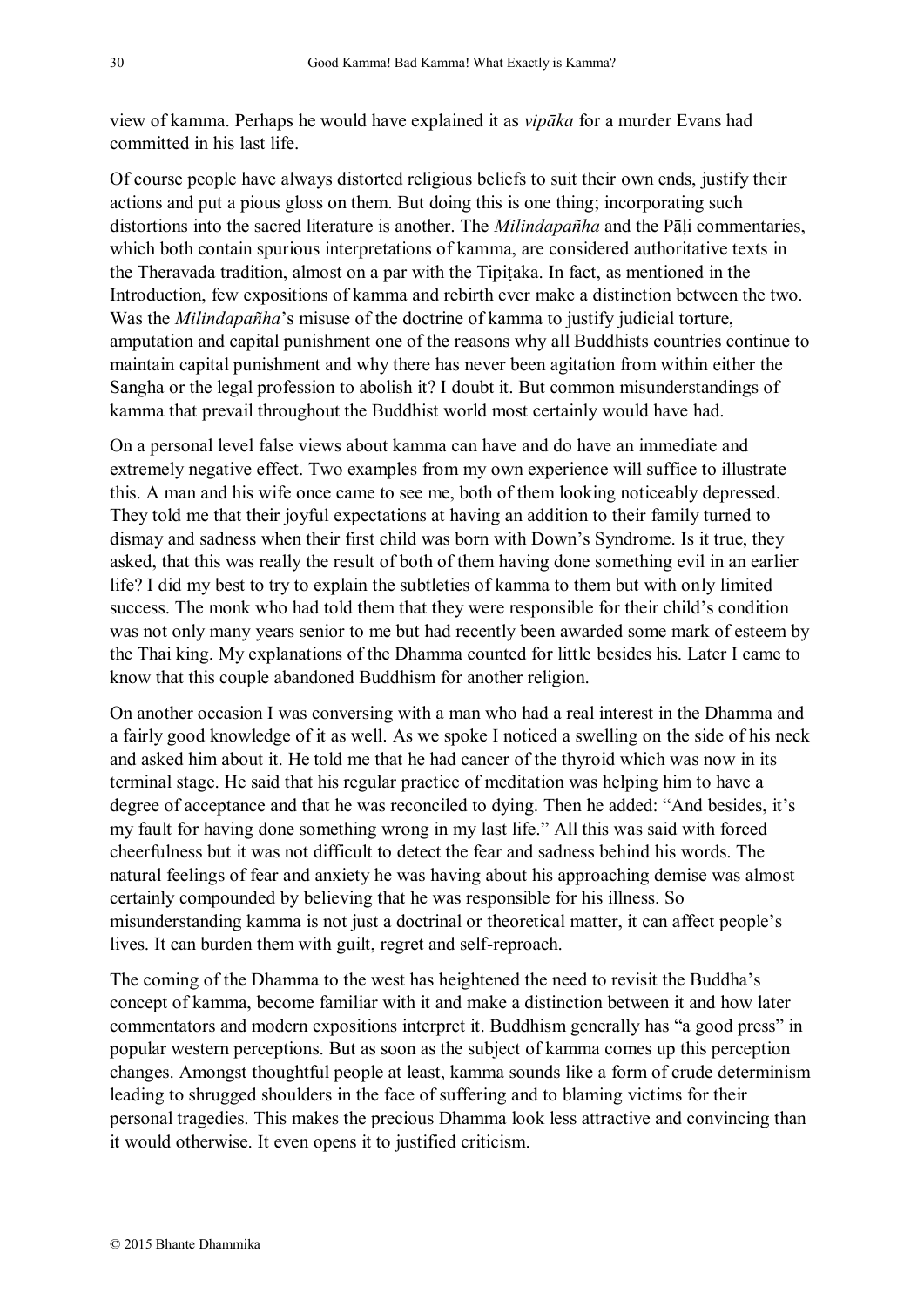One of but many examples of such criticism appears in Dr. Richard Dawkins' book *The God Delusion*, a trenchant critique of religion. Dawkins makes only one reference to Buddhism in his book and predictably it is about kamma. He writes: "Julia Sweeney is also right on target when she briefly mentions Buddhism… Buddhism is often cracked up to be the nicest of all (religions). But the doctrine of demotion on the reincarnation ladder because of sins in a past life is pretty unpleasant. Julia Sweeny went to Thailand and happened to visit a woman who was taking care of a terribly deformed boy. 'I said to his caretaker, It's good of you to be taking care of this poor boy. She said, Don't say poor boy. He must have done something terrible in his past life to be born this way'."<sup>9</sup> Judging Buddhism by the comments of a single individual who almost certainly knows little or nothing of Buddhist philosophy and psychology is as unfair as it would be to judge biology or evolution entirely on the comments of someone who was ignorant of those sciences. Nonetheless, there is little doubt that Julia Sweeney's informant derived her misunderstanding of kamma from sermons or tracts by Buddhist clergy.

Some have even suggested that Buddhists should scrap the doctrine of kamma altogether. David Loy again: "What are we going to do about karma? There's no point in pretending that karma hasn't become a problem for contemporary Buddhism. Buddhism can fit quite nicely into modern ways of understanding. But not traditional views of karma."<sup>10</sup> The western teacher of Tibetan Buddhism, Shenpen Hookham, is uncomfortable with the idea that millions in the Third World are starving because of their past kamma and think that the best way to sidestep this embarrassing ideas is to deny the reality of kamma. She writes: "…the idea of karma is untrue", it is just "a provisional truth that is only helpful when we are caught up in confusion. It is not ultimately true…"<sup>11</sup> Once again we have the problem of the inability to distinguishing between what the Buddha taught in the Pāḷi Tipitaka, the earliest evidence of Buddhism, and later versions of it. Nothing in the Buddha's Dhamma need imply that people suffer starvation, sickness, social oppression, etc, because of their past kamma.

#### <span id="page-30-0"></span>**Transferring Merit**

An issue related to the doctrine of kamma is that of transference of merit. This is the idea that it is possible to do good and then 'transfer' the *vipāka* of that good to a person who has passed away. The possibility of transferring merit is now almost universally accepted by Buddhists despite not having been taught by the Buddha and, it would seem, being contradictory to some of the things he did teach. The idea of transferring merit was probably adapted from the Brahmanical *saddha* ritual in which small balls or rice or barley were believed to be transmitted to departed loved ones so as to satisfy their hunger by means of chanting certain formula. Apparently at an early period some Buddhists adopted this idea and applied it to merit. The materialist Carvaka school quite rightly poked fun at the *saddha* ritual saying: "If the *saddha* can really satisfy beings who are dead, then in this world when travellers embark on a journey it would not be necessary to provide them with provisions because their relatives back home could eat for them."<sup>12</sup>

<u>.</u>

<sup>9</sup> *The God Delusion*, 2006 p.394.

 $10$  p.53.

<sup>11</sup> *There is more to Dying than Death*, 2006, p.62.

<sup>12</sup> Sarvadarśanasaṁgraha, *Bibilotheca Indica*, 1858, p.10.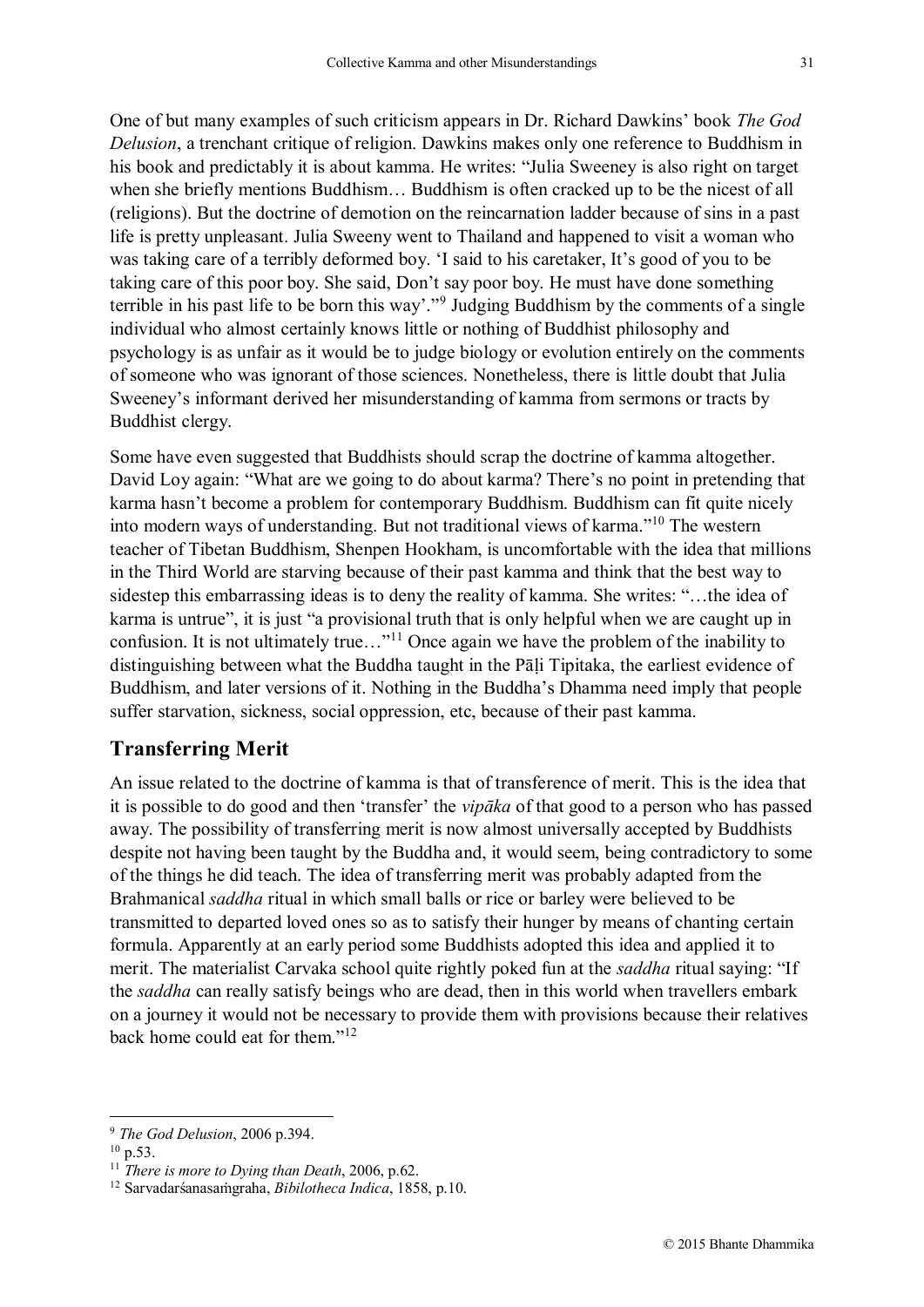Anyone with a good grasp of the Buddha's teaching could think of quite a few more serious problems with the idea of transferring merit. For example, if it were possible to transfer merit to someone, logically it should also be possible to transfer demerit or evil to them too. This would mean that one could benefit from the good kamma one never did and avoid evil kamma one did do. This would undermine the whole notion of kamma. The Buddha made it clear that: "By oneself is evil done, by oneself is evil shunned, by oneself is one purified. Purity and impurity depend on oneself. No one can purify another" (Dhp.165). In the Sutta Nipāta he said: "When they are overcome by death and are going from here to the next world, the father cannot assist the son, any more than other relatives can" (Sn.579). The Jātakas seem to represent a period when the early Buddhists were in two minds about the possibility of transferring merit. True to the original Dhamma, one Jātaka says: "One makes one's own good fortune. One makes one's own misfortune. For good fortune or lack of it cannot be made for another by another" (Ja.III,263). But in another story a virtuous man says he will give all the merit he has accumulated to a man lacking virtue (Ja.II,112). By the time of the *Dhammapada Atthakathā* it had come to be believed that it was actually possible to *buy* someone's merit from them (Dhp-a.III,12a). But even after the transference of merit had become widely accepted there were voices still holding out against this popular superstition. In the 2<sup>nd</sup> century CE Aśvaghoṣa wrote: "It is impossible for one to do good and then give it to another, even if one wants to the other cannot receive it. The result of one's own acts are not destroyed, they are experienced by oneself, but that the effect of what one had not done can be experienced is not factual" (*Buddhacarita* XX,28).

It is not uncommon for religions to present believers with what is at first said to be an insurmountable problem and then offer them an easy way to avoid it. The Brahmanism of the Buddha's time taught numerous ways to avoid the consequences of evil one may have done; reciting special mantras, praying to certain deities, bathing in sacred rivers, visiting certain sacred places, and so on. The belief that performing some ritual can make a fundamental difference to a person's life, especially by benefiting them spiritually, is contrary to the Buddha's teaching. Then why, it could be asked, do so many Buddhists accept the idea of transferring merit? I have asked a number of senior and learned Sri Lankan monks whether transferring merit is really possible and the responses have generally been the same; slight embarrassment, equivocation and finally a reluctant admission that it is not possible. When I have further asked: "Then why is it done?" the answer is usually this, that people feel the need to do something for the benefit of their deceased loved ones, that the Buddhist understanding of reality does not allow for that, and so out of compassion monks perform the merit transferring ceremony during funerals and on the successive death anniversaries. Doing things out of sensitivity for peoples' feelings, particularly when they are grieving, is commendable. But explaining the Dhamma is even more commendable. Ultimately, the best consolation, the strongest armour against the vicissitudes of life, is the truth.

While it is not possible to transfer merit to another it is possible to give them the opportunity to rejoice in good and virtuous actions done on their behalf, a practice called *puñña anumodana* (Sinhala, *pin anumodanaya*). Although such a thing is not directly mentioned by the Buddha it appeared in Buddhism at a very early stage and does not contradict the Dhamma. In this practice the family and friends of a recently deceased person do some generous or virtuous action and then in a simple ceremony announce that what they did was done on behalf of the deceased person. If the deceased is still in the in-between state (*antarabhava*) they can sense or otherwise come to know of this and it can give them joy and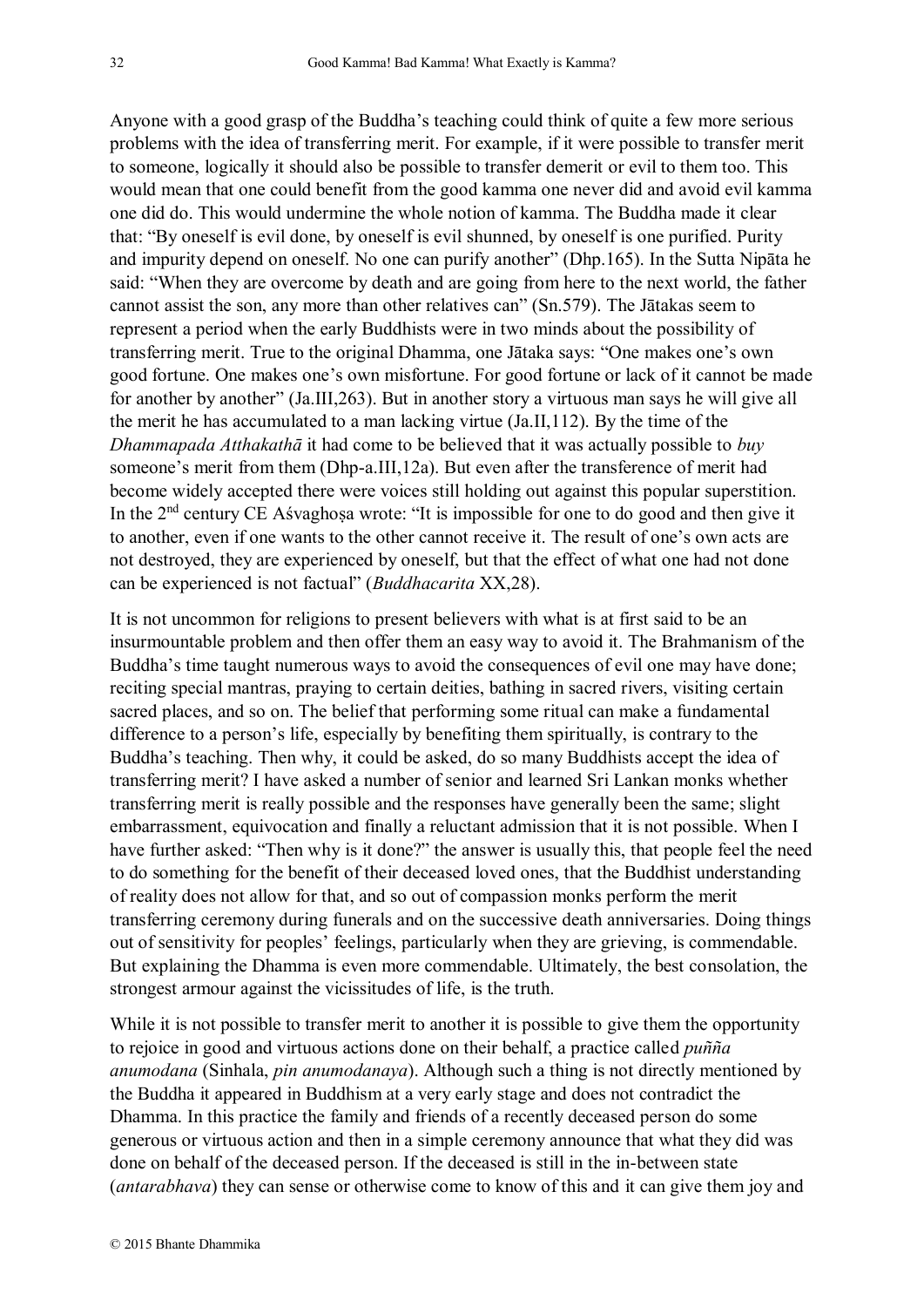comfort. Traditionally the good deed was usually to provide a meal for a group of monks in the name of the deceased. But I know of cases in Sri Lanka where people have undertaken to provide meals for patients in one ward of a hospital or a home for the aged, have made a donation to a charity that was of interest to the deceased, or bought a set of encyclopaedias and donated it to the local school library. *Puñña anumodana* has a variety of benefits. It can uplift the deceased, it gives consolation to the grieving, the recipients of the good deed benefit from it, and of course it is in harmony with the Dhamma.

#### <span id="page-32-0"></span>**Kamma and Rebirth. A Miscellany**

We will finish this exploration of the Buddha's doctrine of kamma and rebirth by looking at some of implications of them and attempting to answer some of the questions often raised about them.

(A) Since the idea of rebirth has become well-known in the West and to some degree acceptable, there has been a plethora of books by people claiming that they can remember their former lives. There are even guidebooks explaining how to recover supposed past life memories. Few of these claims stand up to careful or sometimes even casual scrutiny. A friend of mine tells me that he knows at least four people who can vividly remember being Cleopatra. Most so-called past life memories are probably a result of suggestion, an overlyvivid imagination, the desire to be appear more interesting than one really is, or cryptoamnesia.<sup>13</sup> But certainly not all. The late parapsychologist Prof. Ian Stevenson of the University of Virginia School of Medicine has published a series of studies of children who appear to have been able to remember a past life. Stevenson's findings have earned him at least some attention from the scientific community. Others who have followed in Stevenson's footsteps are Dr. B. Jim Tucker and Prof. Erlendur Haraldsson.

So if we really are reborn, some people ask, why cannot most people remember their former lives? But perhaps they can, at least while they are infants. Children not uncommonly say things that could well be the result of past life memories but because rebirth is not widely accepted beyond the Buddhist world, their parents disregard such things and dismiss then as just childish prattle. As the child grows the impact of all the new sensory impressions in his or her present life simply smother the past life memories, or past life memories get confused with memories from the present life. For the majority however, it seems likely the nine months in the womb, which could be considered a natural sensory-deprivation tank, erases all but just a few fragmentary and disconnected past life memories. Apparently such memories usually only become accessible again in the period just prior to awakening, when the mind is, as the Buddha described it: "focused and purified, cleansed and unblemished, pliant and free of defilements, malleable, stable, firm and imperturbable".(D.I,76)

(B) Throughout the Buddhist world rebirth is taken for granted. In the west however, many people find it curious and improbable. The idea of eternal heaven or hell still has some acceptance, at least in a vague sense. But objectively speaking, rebirth is no more or less improbable. The main problem with rebirth in many people's minds is its unfamiliarity. And no doubt many intelligent people dismiss it as unworthy of consideration when they are presented with half baked "esoteric" and New Age versions of what in circulation. But rebirth has won at least some acceptance from certain intellectuals and serious thinkers. Philosopher

1

<sup>13</sup> On crypto-amnesia see Ian Wilson's *Mind Out of Time: Reincarnation Investigated*, 1981.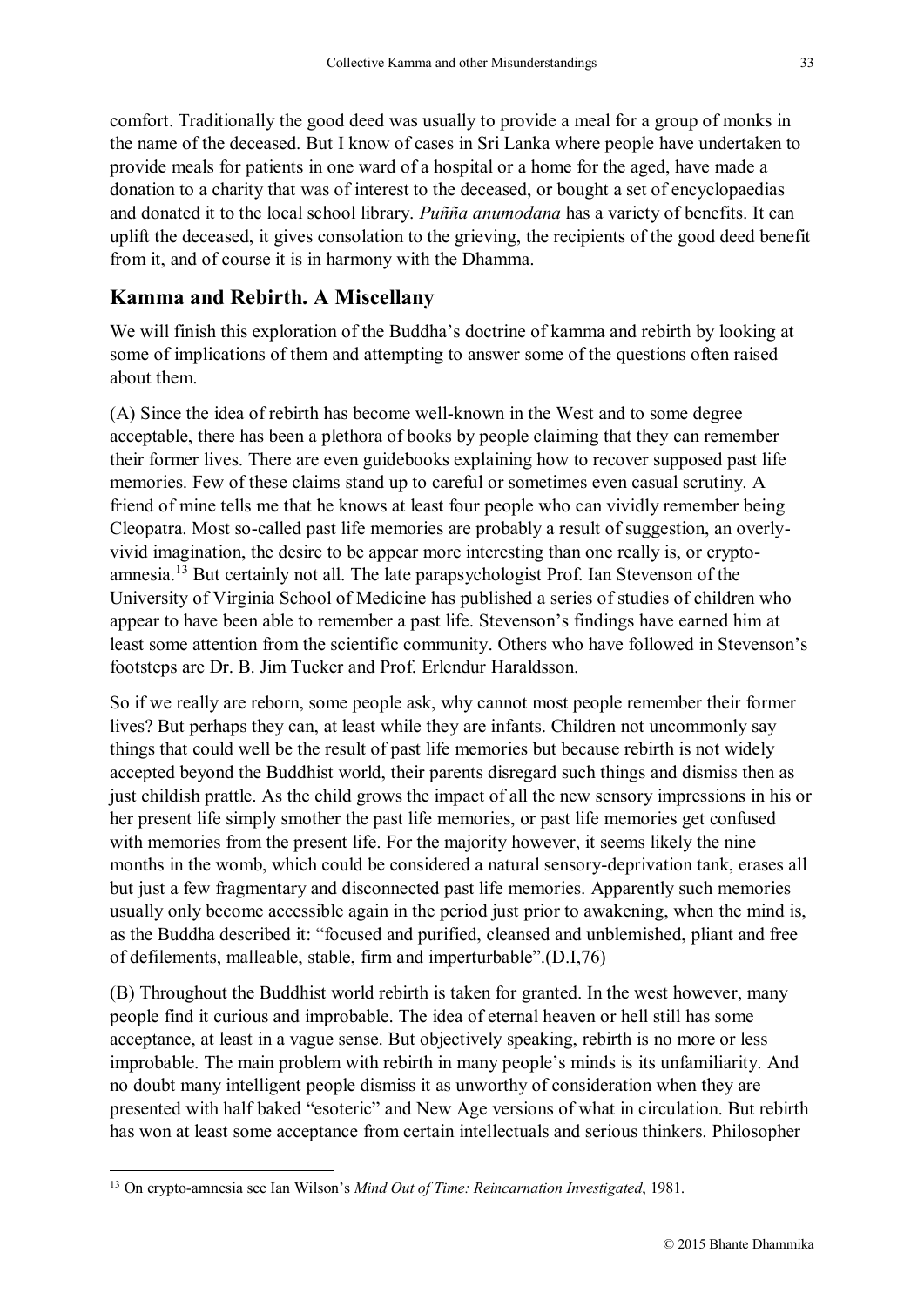Paul Edwards has highlighted what he believes to be serious evidential and logical problems with rebirth/reincarnation. But others like philosophers C. J. Ducasse and J. M. E. McTaggart and academics such as Susan Blackmore consider rebirth to be a plausible post-mortem explanation.<sup>14</sup>

(C) According to the Buddha, the three characteristics of existence are suffering (*dukkha*), impermanence (*anicca*) and no-self (*anatta*). No-self asserts that the idea of an eternal, unchanging self, soul or essence in things is an illusion. When some people hear this they ask, perhaps understandably: "If there is no self, soul or spirit what passes from one life to the next?" The problem is more apparent than real. The Buddha did not teach that there is no self as such; he taught that there is no *permanent*, *unchanging*, *metaphysical* self. In Buddhism as in contemporary psychology, the self is understood to be the constantly evolving cluster of impressions and memories, traits and dispositions that together form consciousness. When one identifies with this it gives the feeling of being autonomous and separate from others and of persisting through time. This empirical self clearly exists in that it is a real experience, although it is in a constant state of flux. It is this "self" that passes from one life to the next.

Imagine three billiard balls in a line, each touching the other and a fourth billiard ball some distance from the three and aligned to them. Now imagine that a man hits the fourth ball with his cue and it speeds across the table and hits the first ball in the line. The moving ball will come to an immediate halt, it and second balls will remain stationary while the third ball, the last in the row, will speed across the table and into the pocket. What has happened? The energy in the fourth ball has passed through the first and second balls in the row, then into the third ball, activating it so that it moves across the table. In a similar way, the mental energy that makes up what we can conveniently call the self, moves from one body to another. Indeed, the very thing that allows it to pass through a medium and animate another object is its changeability (*anicca*). It is not this, but the idea that a soul or spirit can go from one location or dimension to another *without changing* that is difficult to explain.

(D) Following from this is the question of identity. If the consciousness that makes up the self is indeed constantly changing, is it legitimate to consider the individual who is reborn the same as the one who died? And if the individual who is reborn is different from the one who died, is it legitimate to say that one can experience the results of kamma done in the former life in the present life? Interestingly, the Buddha addressed these very questions. He said that to say that the one who acts is the same as the one who experiences its result would be extreme, but to say that they were entirely different would be extreme too. He then proceeded to reiterate his position that the individual is a conditioned, constantly evolving flow of interconnected psycho-physical factors giving the "impression" of a self.([42\)](#page-52-1)

Using an analogy might help clarify what the Buddha meant. Think of a football team which has been going for 60 years. During that time scores of players have joined the team, played with it for five or ten years, left and been replaced by other players. Even though not one of the original players is still in the team and the earliest ones are not even alive, it is still valid to say that "the team" exists. Its identity is recognizable despite the continual change. The players are hard, solid entities but what is the team identity made up of? In part of the players,

1

<sup>14</sup> Paul Edwards, *Reincarnation: A Critical Examination*, 1996; C. J. Ducasse, *A Critical Examination of the Belief in a Life after Death*, 1961; John McTaggart, *Human Immortality and Pre-existence*, 1916; Susan Blackmore, *Dying to Live: Science and the Near-death Experience*,1993.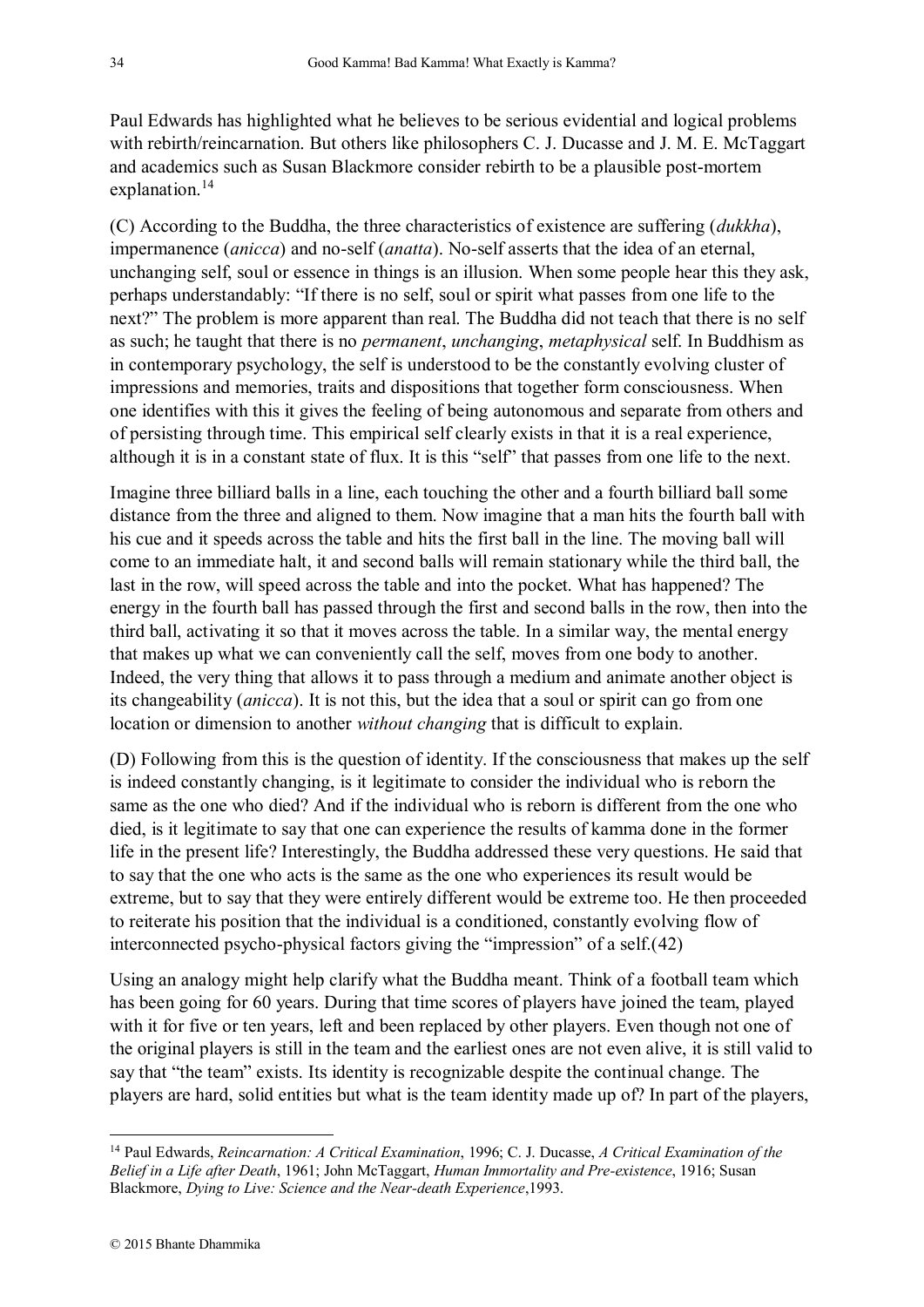but also its name, memories of its past achievements, the feelings that the players and the supporters have towards it, its *esprit de corps*, etc.

Similarly, a mother might take out the family photo album and show her children photos of herself when she was a child. Science tells us that not one molecule in her body is the same as when she was young. Her thoughts, ideas and beliefs are all different from when she was a child. Even her facial features when young, although vaguely similar, are hardly recognisable to her children. Even so, when the curious children ask their mother: "Is that you mummy?", and she answers "Yes", no one would accuse her of lying. Despite the fact that both body and mind are continually changing, it is still valid to say that the person who is reborn is a continuation of the person who died – not because any unchanging self has passed from one to another, but because identity persists in memories, dispositions, traits, mental habits and psychological tendencies. Thus it is valid to say that an individual passes from one life to another and that one can experience in this life the *vipāka* of kamma done in the previous life.

(E) One of the arguments posited in favour of belief in a supreme deity is that ethics only become meaningful when there is a god, an eternal arbiter of values. People supposedly have a clear idea of right and wrong because it is dictated by the deity's commandments. They adhere to these moral commandments, so the argument goes, either out of love of the deity or because they fear his punishment here or hereafter if they do not. Thus without a god there would be no motivation to do good and avoid evil. Indeed, we would not know what was good and evil were without God. Dostoyevsky famously summed up this argument when he wrote: "Without God everything is permitted." There are major problems with this argument, not the least being that almost every conceivable wickedness has been committed with a god, even sometimes by people who had a deep faith in a god.

But is it really the case that the only two choices available are theism and moral nihilism? Although kamma is never included in the debate between those who believe in a supreme being and those who do not, kamma offers a third alternative worth considering. The Buddhist doctrine of kamma provides a basis for a moral universe, it justifies and encourages sound ethical precepts and it provides the motivation to do good and avoid evil, without having to posit the notion of a divine being. Although Buddhist philosophy does not include the concept of a supreme being it has arrived at moral principles for the most part the same as those taught by the major theistic faiths. The reality is that there can be morality without a god. The Buddha said we should adhere to the good because it leads to "love, respect, kind regard, harmony and peace" (A.III,289), and we should shun evil out of compassion for others and because its kammic consequences can be very unpleasant.

(F) Those who believe that life ceases at death sometimes maintain that all theories of postmortem existence, rebirth included, are just a product of wish-fulfilment. Because humans have a natural fear of death and desire to live forever, they create in their imagination some form of happy afterlife. The belief in post-mortem existence is, so the argument goes, just a consolation. It would be difficult to argue with this claim. However, such a claim could hardly apply to the Buddhist idea of rebirth. Whereas almost all religions consider eternal life in one form or another to be a desirable thing, a reward for doing good or having faith in the true god, something to be hoped for, Buddhism regards it as a problem to be solved. According to the Buddha, continual rebirth into the world exposes one to all the problems ordinary embodied existence entails: sickness, accidents, loss of loved ones, social upheavals,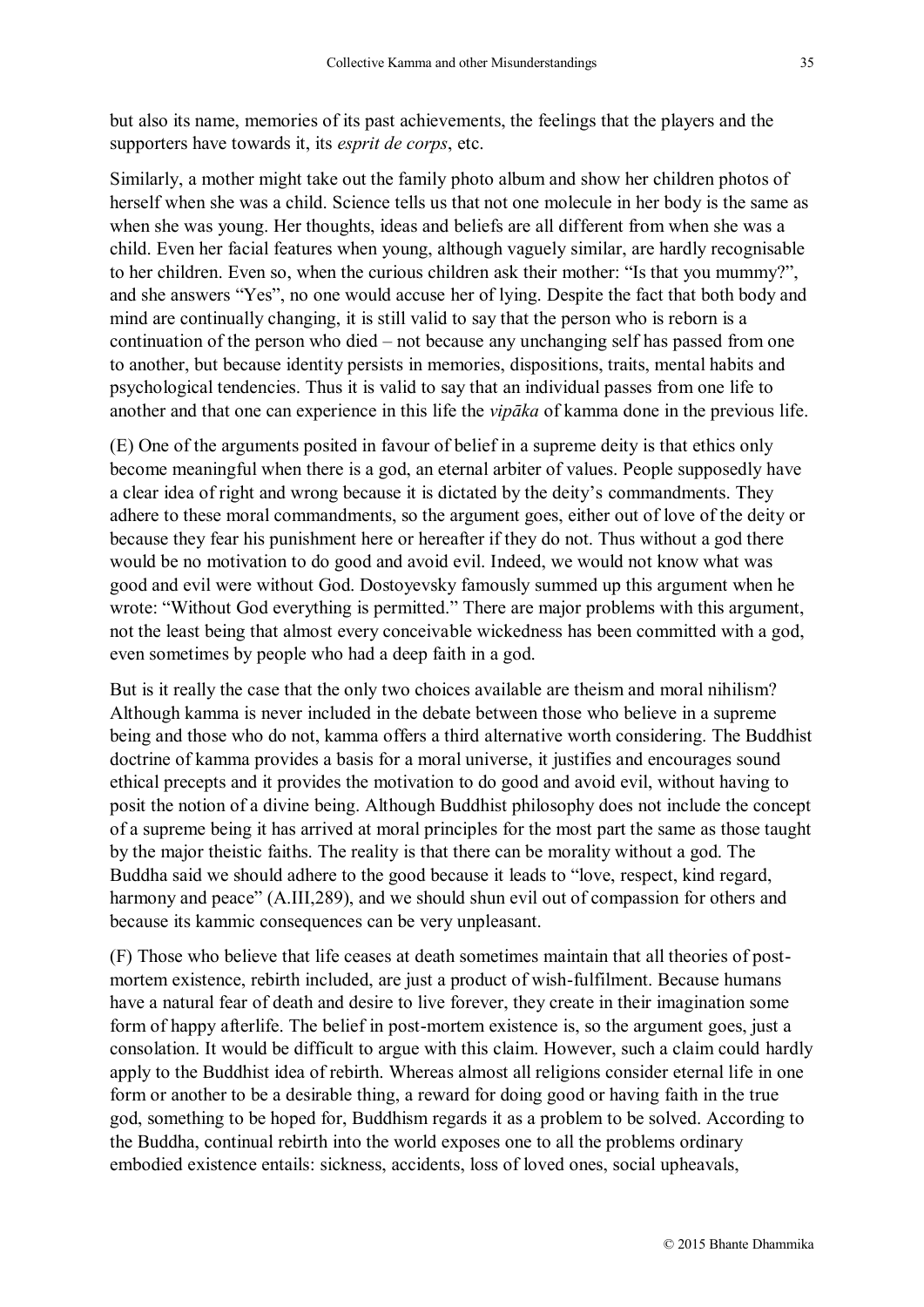decrepitude and eventually death, etc. The Buddha said that one should be "turned off, repelled and disgusted" by the idea of eternal life in heaven (A.I,115), a goal he considered decidedly inferior to Nirvana. Even eternal life in heaven, if such a thing were true, must, sooner or later, entail boredom and a sense of meaninglessness. The *raison d'etre* of Buddhism is to end *saṃsāra*, the process of birth, death and being reborn. So however much the wish-fulfilment theory may apply to other post-mortem theories it could not apply to Buddhism.

(G) One of the strong points of the Buddha's doctrine of kamma is that is fits well into most peoples' idea of fairness and justice. Eternal hell seems to be a disproportionate punishment for acts of evil, even a lifetime of evil or of worshipping a false deity. And even 50, 80 or 100 years of virtuous living is, some would say, a very modest outlay for eternity in paradise. The *vipāka* we experience for the kamma we do is, by contrast, approximately proportionate. The picture on the cover of this book is of a relief from the great Borobudur temple in Java depicting a scene from the *Karmavibhaṅga*. On the right people are cooking fish and tortoises and on the left, as a result of this they are reborn in purgatory where they are boiled alive. While such a cause-and-effect scenario is simplistic and naive in the extreme, it does convey the idea that the strength and duration of *vipāka* reflects the kamma that caused it. A man like Hitler deserves to go to hell, but does he deserve to go to hell forever? That would seem to be an act more terrible than the atrocities he had committed. Kamma is equitable in that the good experience good and the bad bad whatever religion they belong to or whatever deity they worship. Kamma can also be seen as embodying a form of restorative justice. The *vipāka* of even the most evil people; Jeffrey Dahmer, Idi Amin, Pol Pot, Himmler, Stalin and others, will eventually peter out and they will have another chance to redeem themselves. In every sense the doctrine of kamma is equitable, fair and just.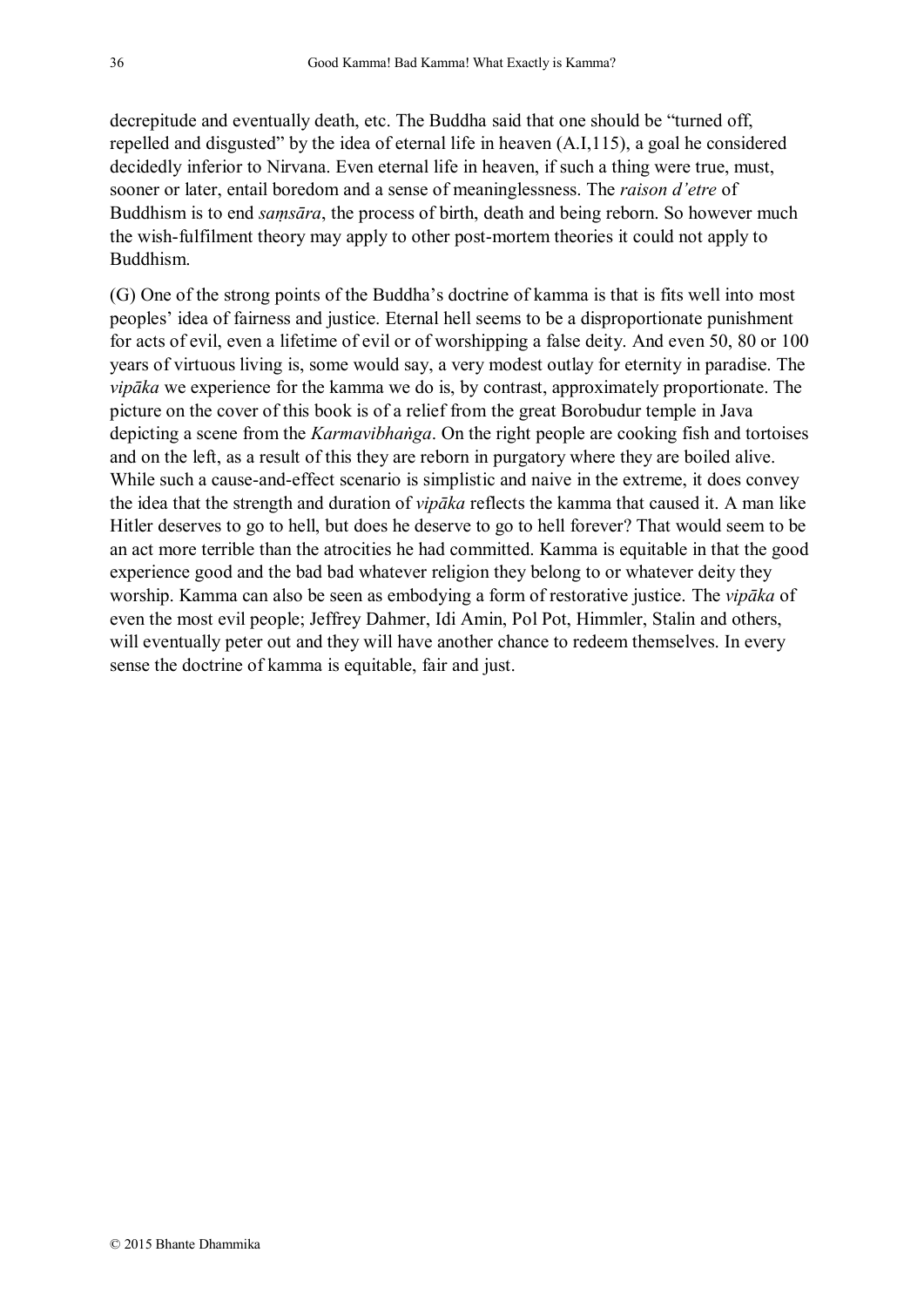# <span id="page-36-0"></span>**Appendix I: The Buddha on Kamma and Rebirth**

<span id="page-36-1"></span>(1) There are these three sectarian views which, when considered, examined and thought about carefully by the wise, and taken to their logical conclusion, must lead to doing nothing. What three? (a) There are some ascetics and Brahmans<sup>1</sup> who teach that whatever pleasant, painful or neutral experiences a person has is all due to past kamma. (b) There are other who teach that whatever pleasant, painful or neutral experiences a person has is all due to God's will. (c) And there are still other ascetics and Brahmins teach that whatever pleasant, painful or neutral experiences a person has is without cause. Now I went to those ascetics and Brahmins who teach that whatever pleasant, painful or neutral experiences a person has is all due to past kamma and I asked them if indeed they did teach this. When they confirmed that they did I said to them: "If this is so then if you kill, steal, sexually misbehave, lie, speak unskilfully and are full of craving and deluded views, then that must be due to your past kamma." Those who fall back on past deeds as the cause of everything should have no desire to do good or avoid evil and in truth they should not even be able to make the effort. Because they do not know the real cause of good or evil actions they are muddle minded, they do not guard themselves, and thus even the term "ascetic" could not be legitimately applied to them. This was my first legitimate refutation of those ascetics and Brahmins who hold such a doctrine and view. AN 3.62

<span id="page-36-2"></span>(2) Moliyasivaka said to the Lord: "Good Gotama, there are some ascetics and Brahmins who teach that whatever pleasant, painful or neutral experiences a person has all that is all due to past kamma. What do you have to say about that?"

The Lord said: "Sivaka, some feelings arise from disorders of the bile, and that this is so can be known by oneself, and it is a fact generally acknowledged by the world. Now when those ascetics and Brahmins hold such a doctrine they go beyond what one knows by oneself and what is generally acknowledged by the world. Therefore I say that they are wrong. Some feelings arise from disorders of phlegm, from disorders of wind, or from disorders in all three humors combined. Some are due to climatic changes, others are due to accidents and yet others are due to kamma. And that some feelings have such causes can be known by oneself and it is a fact generally acknowledged by the world. Therefore I say that those ascetics and Brahmins are wrong." S.II,229

<span id="page-36-3"></span>(3) Not in the sky, not in the middle of the sea, not by entering mountain clefts is there that place on earth where standing one might be freed from evil kamma. Dhp.127

<span id="page-36-4"></span>(4) "If one were to say: 'A person experiences kamma in precisely the same way that he created it' and if this were so, then logically one could not live the spiritual life and there would be no way to make an end of suffering. But if one were to say: 'When a person creates kamma that is to be experienced in a particular way, he experiences its result precisely in that way' then living of the spiritual life would be possible and there would be a way to make an end of suffering.

For example, some person creates minor bad kamma and as a result he goes to purgatory, while some other person does exactly the same minor bad kamma and yet he experiences it in

<u>.</u>

<sup>&</sup>lt;sup>1</sup> The two main types of religious teachers of the time were the unorthodox ascetics (*samaṇa*) and the heredity priests of Vedic Brahmanism, the Brahmins.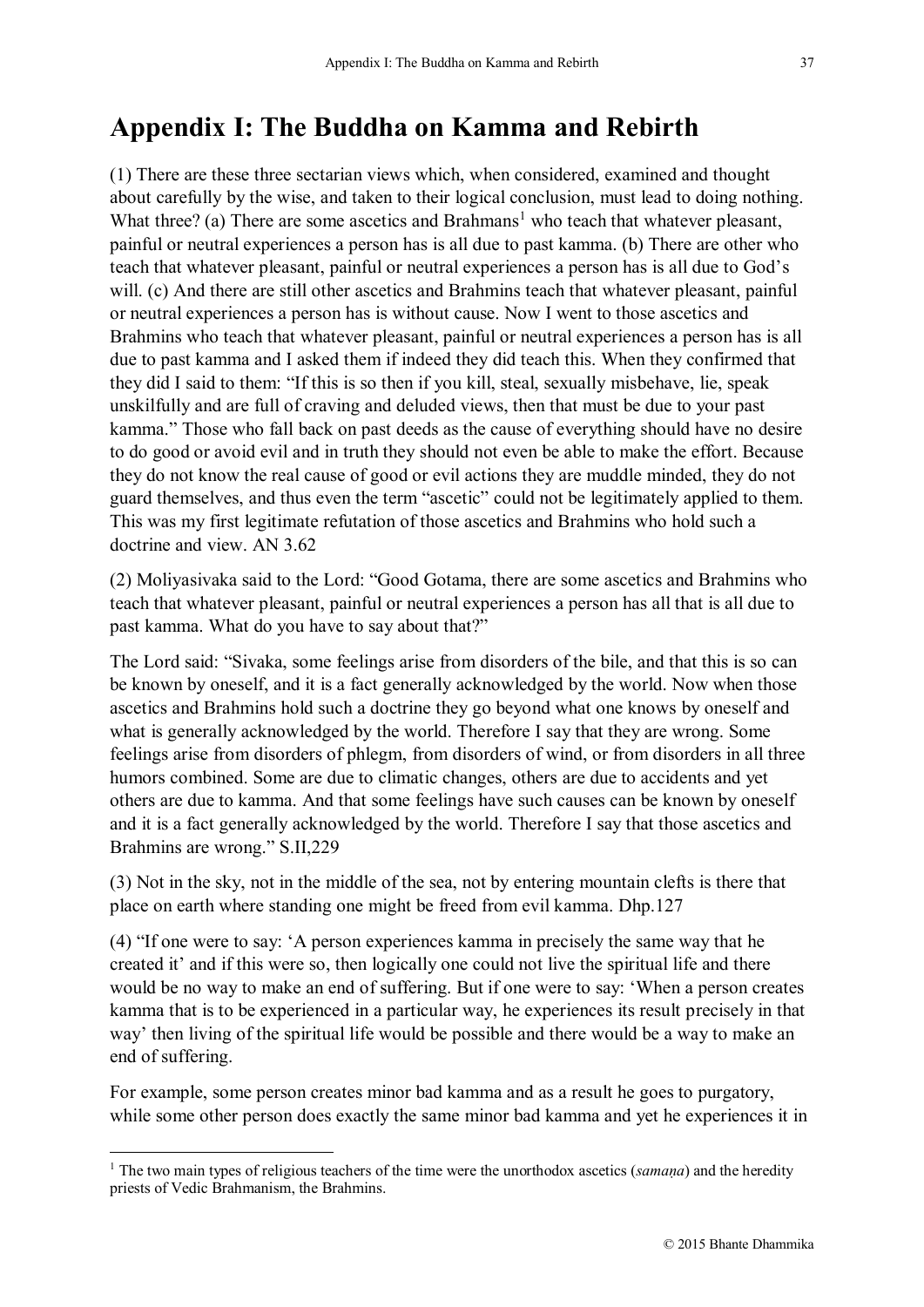this life, leaving not even the slightest residue, much less abundant residue. Why is it that this first person goes to purgatory? Because this person is undeveloped in body, virtuous behaviour, mind, and wisdom; he is limited and has a mean character, and he dwells in suffering. When such a person creates trifling bad kamma, it leads him to purgatory.

And what kind of person creates exactly the same minor bad kamma and yet it is to be experienced in this very life, without even a slightest residue much less abundant residue? Here, some person is developed in body, virtuous behaviour, mind, and wisdom. He is unlimited and has a lofty character, and he dwells without measure. When such a person creates exactly the same minor bad kamma, it is to be experienced in this very life, without even the slightest residue being seen, much less abundant residue. Suppose a man would drop a lump of salt into a small bowl of water. What do you think?, Would that lump of salt make the small amount of water in the bowl salty and undrinkable?"

"Yes, Bhante, $2$  it would. And why? Because the water in the bowl is limited, thus that lump of salt would make it salty and undrinkable."

"Now suppose a man were to drop a lump of salt into the Ganges River. What do you think? Would that lump of salt make the Ganges salty and undrinkable?"

"No, Bhante it would not. And why? Because the Ganges contains much water and thus that lump of salt would not make it salty and undrinkable." A.I,249

<span id="page-37-0"></span>(5) There are these four kinds of persons found existing in the world. What four? One heading from darkness to darkness, one heading from darkness to light, one heading from light to darkness, and one heading from light to light.

(a) And how is a person one heading from darkness to darkness? Let's say some person has been reborn in a low family, a family of outcastes, hunters, bamboo workers, cartwrights, or flower scavengers;<sup>3</sup> a poor family where there is meagre food and drink and where mere subsistence is difficult, plus he is ugly, misshapen, constantly ill, short sighted, crippled, lame or paralyzed. He does not acquire the pleasant things of life easily. And further, he does wrong with body, speech, and mind. Having done so, with the breakup of the body after death, he is reborn into deprivation, a rough place, a bleak destination, even in purgatory.

(b) And how is a person one heading from darkness to light? Let's say some person has been reborn in a low family with all the same disabilities and difficulties mentioned before. But he does good with body, speech, and mind. Having done so, with the breakup of the body after death, he is reborn in a good destination, even in a heavenly world.

(c) And how is a person one heading from light to darkness? Le's say some person has been reborn in a high family, an affluent, noble, Brahmin or householder family, one that is rich, with great wealth and property, abundant gold, silver, treasures and other commodities, plus he is handsome, attractive, with an exceptionally beautiful complexion. He is one who gains the good things of life easily. But he does wrong with body, speech, and mind. Having done so, with the breakup of the body after death he is reborn into deprivation, a rough place, a bleak destination, even in purgatory.

<u>.</u>

<sup>&</sup>lt;sup>2</sup> A term of respect meaning 'sir'.

<sup>&</sup>lt;sup>3</sup> These were the despised jobs and crafts reserved for low castes and outcastes in the Brahmanical caste system.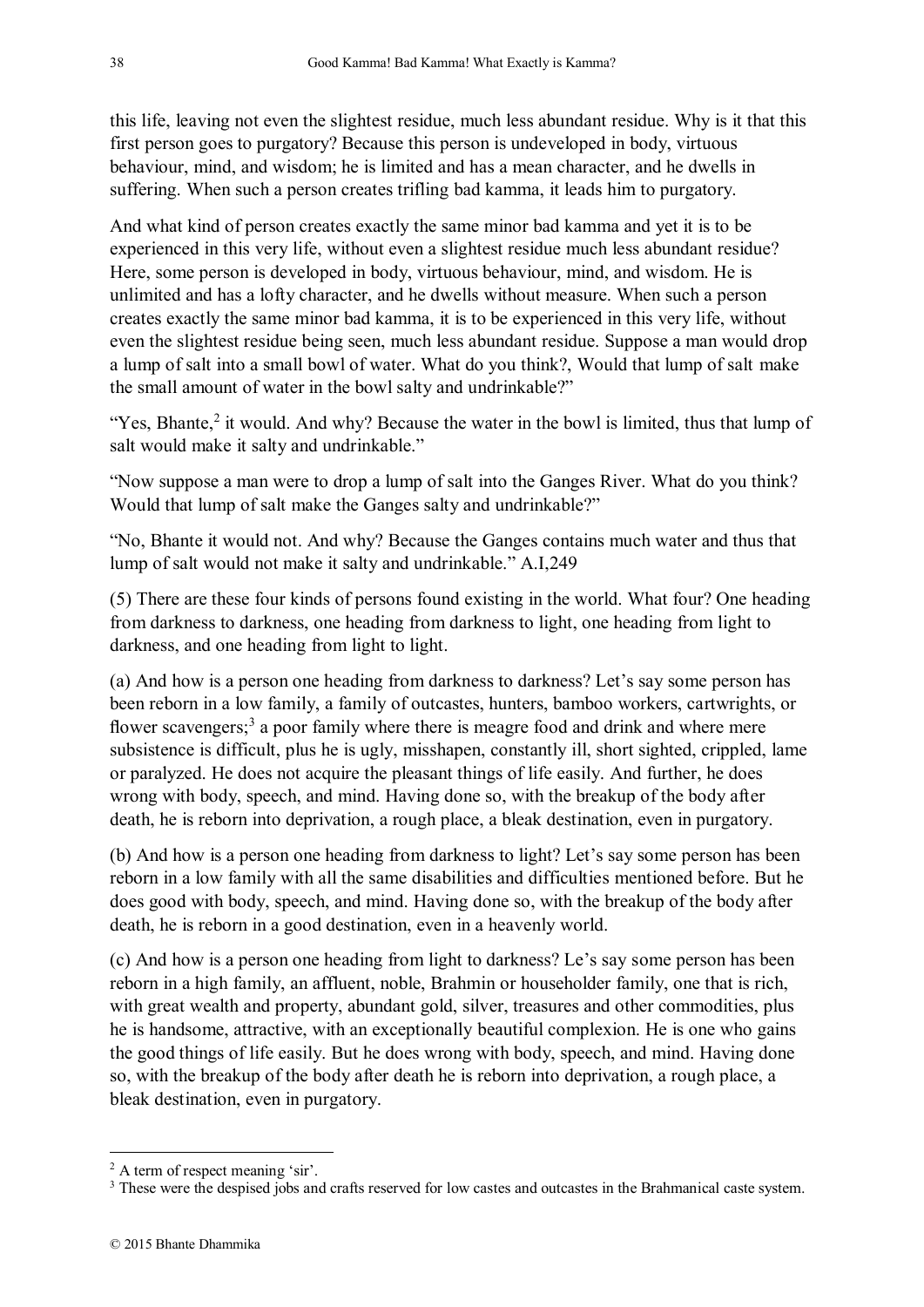(d) And finally, how is a person one heading from light to light? Let's say some person has been reborn in a high family with all the same benefits and advantages. And he does good conduct of body, speech, and mind. Having done so, with the breakup of the body after death he is reborn in a good destination, even in a heavenly world. These are the four kinds of persons found existing in the world. S.I,93

<span id="page-38-0"></span>(6a) Whoever covers the evil kamma he has done with good kamma illuminates this world like the moon when freed from a cloud. Dhp.173

<span id="page-38-1"></span>(6b) There are six classes. What six? Here, someone of the dark (*kaṇha*) class produces a dark state. Someone of the dark class produces a light (*sukka*) state. Someone of the dark class produces Nirvana, which is neither dark nor light. Someone of the light class produces a dark state. Someone of the light class produces a light state. And finally, someone of the light class produces Nirvana, which is neither dark nor light.

(a) And how is it that someone of the dark class produces a dark state? Let's say some person has been reborn in a low family, a family of outcastes, hunters, bamboo workers, cartwrights, or flower scavengers; a poor family where there is meagre food and drink and where mere subsistence is difficult, plus he is ugly, misshapen, constantly ill, short sighted, crippled, lame or paralyzed. He does not acquire the pleasant things of life easily. He cannot get decent food, drink, clothing, vehicles, garlands, scents, and unguents, bedding, housing, and lighting. He does wrong with body, speech, and mind. Because of this at the breakup of the body after death he is reborn in the state of misery, in a bad destination, a lower world, perhaps even in hell. This is an example of someone of a dark class producing a dark state.

(b) And how is it that someone of the dark class produces a light state? Here some person has been reborn in a low family, with all the same disabilities and difficulties mentioned before. But he does good with body, speech, and mind. Having done so, with the breakup of the body after death, he is reborn in a good destination, even in a heavenly world. This is an example of someone of a dark class producing a light state.

(c) And how is it that someone of the dark class produces Nirvana which is neither dark nor light? Here, someone has been reborn in a low family… But then having shaved off his hair and beard, he puts on yellow robes and goes forth from the household life into homelessness. Having done this he abandons the five hindrances, defilements of the mind, things that weaken wisdom; and with his mind well established in the four foundations of mindfulness, he correctly develops the seven factors of enlightenment and produces Nirvana which is neither dark nor light. This is an example of someone of the dark class produces Nirvana, which is neither dark nor light.

(d) And how is it that someone of the light class produces a dark state? Here some person has been reborn in a high family, an affluent, noble, Brahmin or householder family, one that is rich, with great wealth and property, abundant gold, silver, treasures and other commodities, plus he is handsome, attractive, with an exceptionally beautiful complexion. He is one who gains the good things of life easily. But he does wrong with body, speech, and mind. Having done so, with the breakup of the body after death he is reborn in the state of misery, in a bad destination, a lower world, perhaps even in hell.

(e) And how is it that someone of the light class produces a light state? Here some person has been reborn in a high family with all the benefits and advantages mentioned before. And he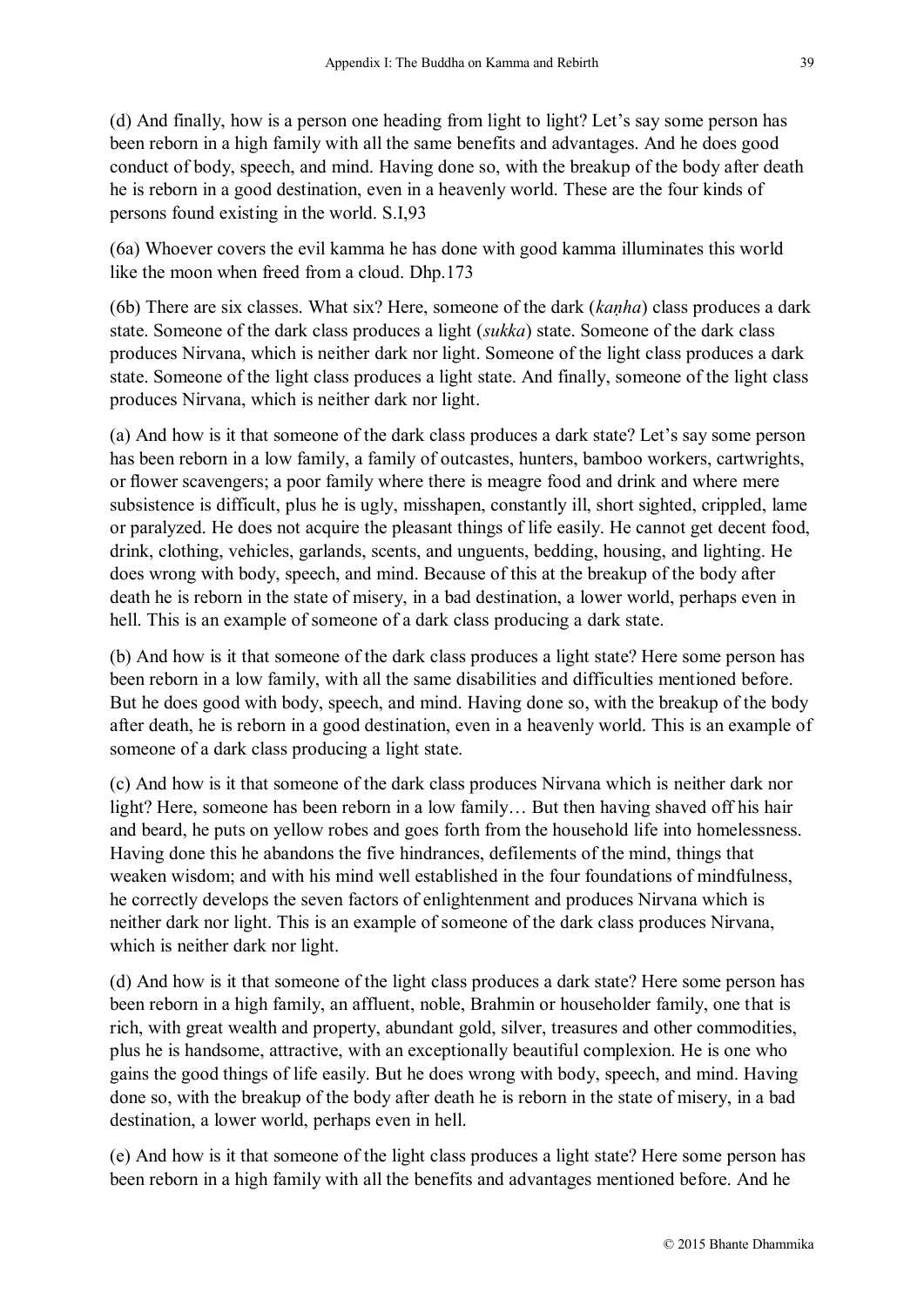does good conduct of body, speech, and mind. Having done so, with the breakup of the body after death, he is reborn in a good destination, even in a heavenly world.

(f) And finally, how does someone of a white class produces Nirvana, which is neither dark nor light? Here some person has been reborn in a high family with all the benefits and advantages mentioned before. Then having become a monk he abandons the five hindrances, and with his mind well established in the four foundations of mindfulness, he correctly develops the seven factors of enlightenment and produces Nirvana which is neither dark nor light. This is an example of someone of the dark class producing Nirvana, which is neither dark nor light. A.III,384-87

<span id="page-39-0"></span>(7) And what is the result of kamma? I say that the result of kamma is threefold; that to be experienced in this life, that to be experienced in the next life, and that to be experienced on some subsequent occasion. This is called the result of kamma. A.III, 415

<span id="page-39-1"></span>(8) There are these four kinds of persons found existing in the world. What four? The blameworthy, the mainly blameworthy, the slightly blameworthy and the blameless.

(a) And how is a person blameworthy? Here, a person engages in blameworthy bodily, verbal and mental kamma.

(b) And how is a person mostly blameworthy? Here, at person engages in bodily, verbal and mental kamma that is mainly blameworthy.

(c) And how is a person slightly blameworthy? Here, a person engages in bodily verbal and mental kamma that is slightly blameworthy.

(d) And how is a person blameless? Here, a person engages in blameless bodily, blameless verbal and blameless mental action. These are the four kinds of persons found existing in the world. A.II,136

<span id="page-39-2"></span>(9) There are these four kinds of kamma proclaimed by me after having realized them for myself with direct knowledge. What four? There is dark kamma with dark result; bright kamma with bright result; both dark-and-bright kamma with both dark-and-bright result; kamma that is neither dark nor bright with neither-dark-nor-bright result, and there is kamma that leads to the destruction of kamma. These are the four kinds of kamma proclaimed by me after I realized them for myself with direct knowledge. A.II,2130

<span id="page-39-3"></span>(10) One who realizes the Threefold Knowledge is at peace, with renewed existence destroyed. Those with understanding know that such a one is comparable to Brahma or Sakra. $4$  Sn.656

<span id="page-39-4"></span>(11) With mind focused and purified, cleansed and unblemished, pliant and free of defilements, malleable, stable, firm and imperturbable one directs and inclines the mind towards the knowledge of previous existence. One remembers numerous previous lives; one, two, five ten, a hundred, a thousand, a hundred thousand… One recalls: "This was my name, that was my clan, my caste was this, my food was that. I experienced these pleasant and painful situations and I lived for that long. Having passed away from there, I was reborn in another place where my name was this, my clan was that, and so on." Like this one

1

<sup>4</sup> Two of the highest gods in Brahminism.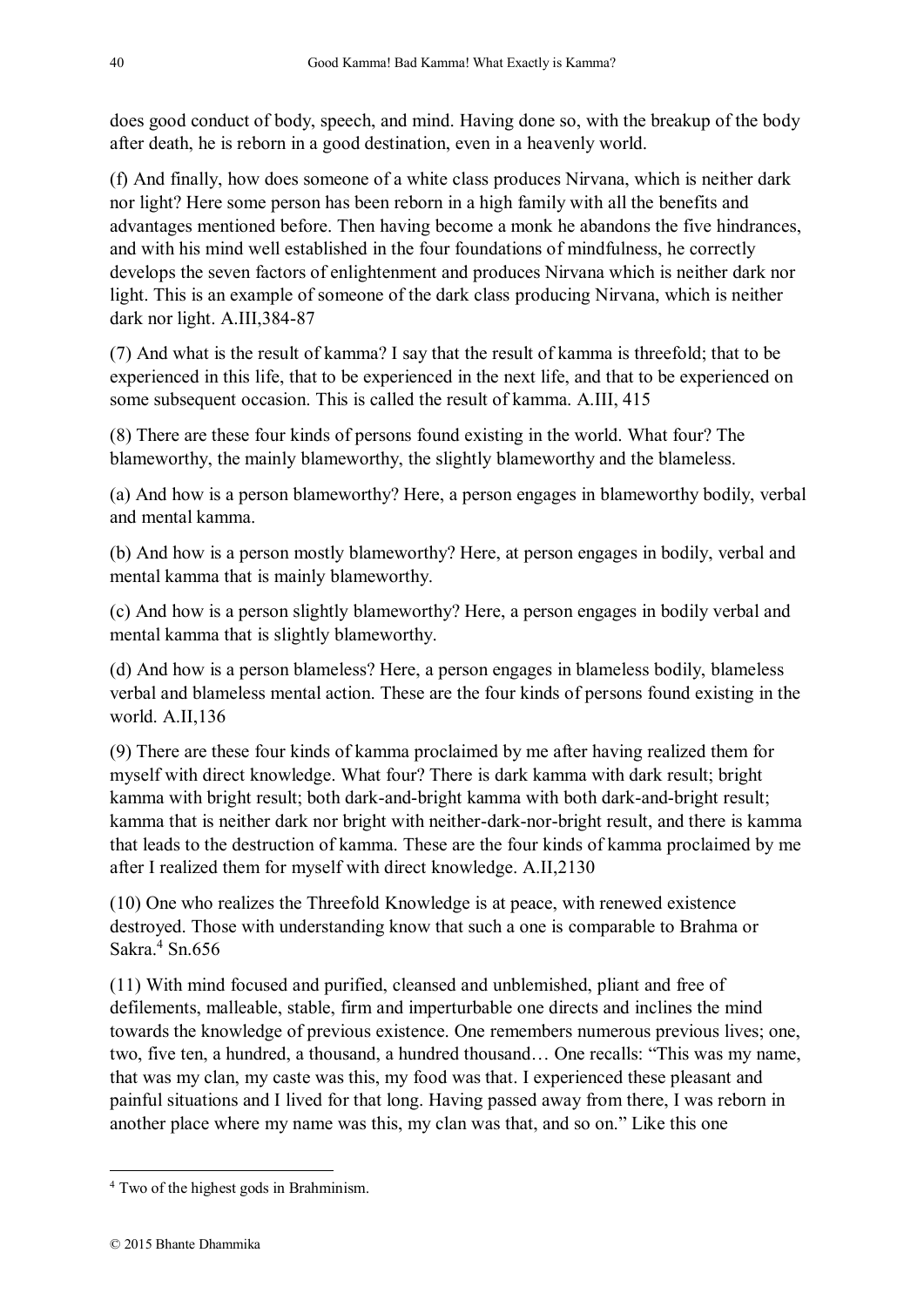remembers various past births, their conditions and details. It is just as if a man were to go from his village to another one, from that to yet another, and then return to his village. He might recall: "I came from my village to that other one where I did this, that and the other, and from there he went to another one, from there to yet another and then returned to my village." This is a fruit of the meditative life.

<span id="page-40-0"></span>(12) Then with mind focused and purified… firm and imperturbable one directs and inclines the mind to the knowledge of the passing away and arising of beings. With the divine eye, purified and surpassing that of ordinary humans, one sees beings passing away and arising: low and high, advantaged and disadvantaged, to happy and unhappy destinations according to their kamma, and he knows: "Because of misconduct of body, speech or mind, or disparaging the Noble Ones, or having wrong view these beings will suffer the kammic result of wrong view. At the breaking-up of the body after death they are reborn in a lower world, a bad destination, a state of suffering, even in purgatory. But those others because of good conduct of body, speech or mind, of praising the Noble Ones, and having right view and will reap the kammic result of right view. At the breaking-up of the body after death they are reborn in a good destination even in a heavenly world." It is just as if there were a tall building overlooking a crossroads, and a man with good eyesight standing there might see people entering or leaving a house, walking down the street, or sitting at the crossroads. And he might think: "These people are entering a house, walking down the street and sitting at the crossroad." This is a fruit of the meditative life. D.I,82

<span id="page-40-1"></span>(13) There are some ascetics and Brahmins are eternalists maintaining that the self and the world are eternal. On what grounds to they claim this? Sometimes, a certain ascetic or Brahmin has by means of effort and exertion, application, earnestness and right attention, attained such a state of concentration that he can recall many of his… past lives, in all their conditions and details. And then he says: 'The self and the world (must be) eternal, like a mountain peak, as firm as a post. Beings rush around, circulate, pass away and are reborn, and this continues eternally. And why do I say this? Because by means of my meditation I have recalled numerous former lives. That is how I know the self and the world are eternal' D.I,13- 14.

<span id="page-40-2"></span>(14) It is intention (*cetanā*) that I call kamma. For having intended, one acts by body, speech, or mind. A.III, 415

<span id="page-40-3"></span>(15) Mind precedes mental states, mind is their chief, they are all mind-made. If one speaks or acts with an evil mind, suffering follows that one as the wheel follows the ox. Mind precedes mental states, mind is their chief, they are all mind-made. If one speaks or acts with a pure mind happiness follows one like a shadow. Dhp.1,2

<span id="page-40-4"></span>(16) It is to be expected that beings gravitate towards and unite (with those like themselves). Those who kill gravitate towards and unite with those who kill. Those who steal, who sexually misconduct themselves, lie, speak divisively, harshly, and indulge in idle chatter, gravitate towards and unite with those who act likewise. Those who abstain from killing, stealing, from sexual misconduct, from lying, from divisive speech, from harsh speech, and from idle chatter gravitate towards and unite with those who abstain likewise. S.II,167

<span id="page-40-5"></span>(17a) Do not think lightly of evil, saying: "It will not come to me." A drop at a time is the water pot filled. Likewise is the fool filled with evil. Do not think lightly of good, saying: "It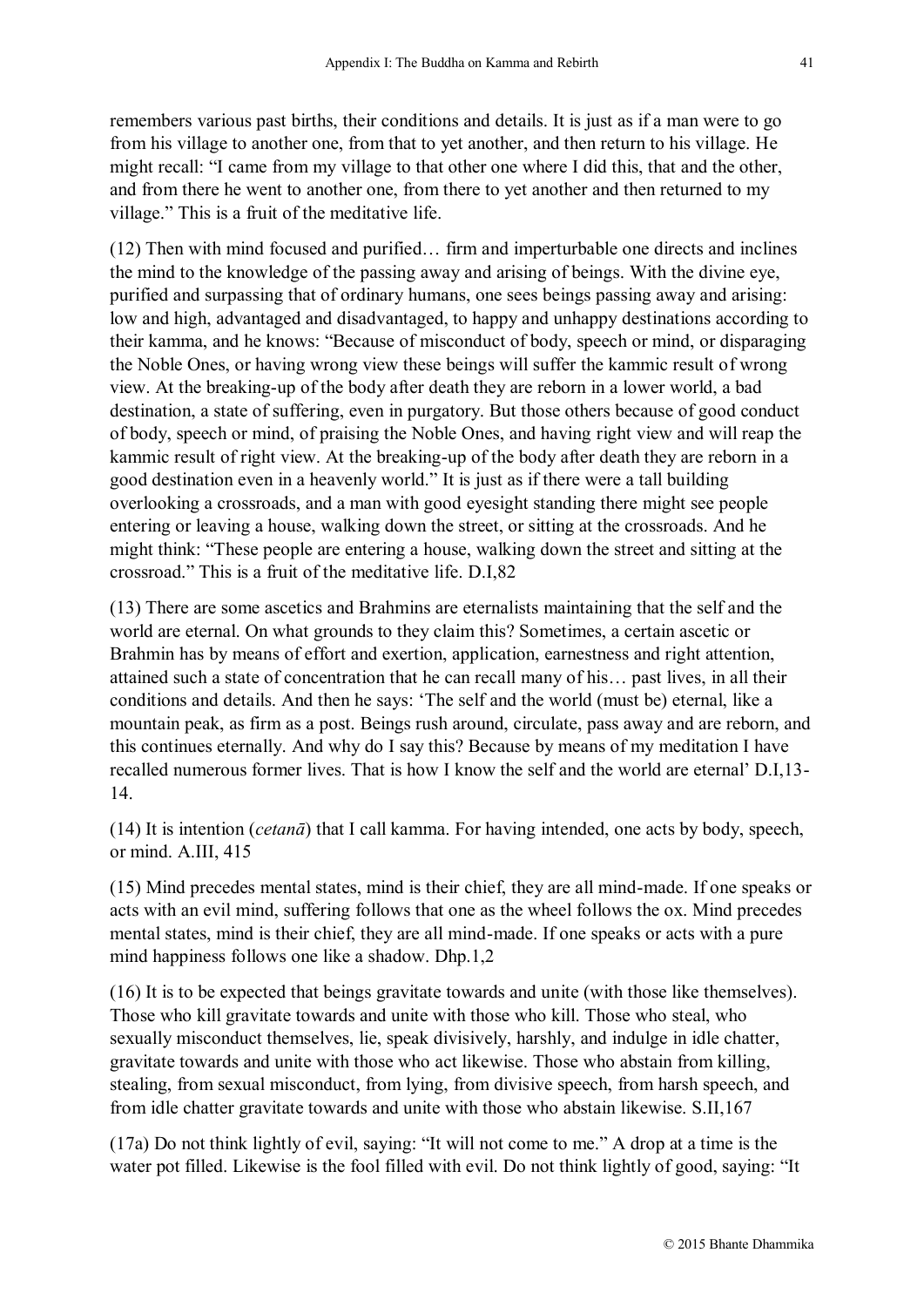will not come to me." A drop at a time is the water pot filled. Likewise is the wise one filled with good. Dhp.121.

<span id="page-41-0"></span>(17b) Whatever one thinks about often and ruminates over often the mind gets a leaning in that way. If one frequently thinks about and ruminates over desire, ill-will or cruelty, thoughts of non-desire, non-ill will and non-cruelty<sup>5</sup> will be abandoned and the mind will lean towards desire, ill-will and cruelty. If one frequently thinks about and ruminates over non-desire, nonill will and non-cruelty thoughts of desire, ill-will and cruelty will be abandoned and the mind will lean towards thoughts of non-desire, non-ill will and non-cruelty. M.I,115-16

<span id="page-41-1"></span>(18) "There are some ascetics and Brahmins who hold such a doctrine and view as this: 'Anyone at all who kills, steals, sexually misconducts themselves or lies experiences pain and grief in this very life.' But sometimes we see someone garlanded and adorned, bathed and groomed, with hair and beard trimmed, enjoying himself with women almost as if he were royalty. On asking: 'What has this man done that he is enjoying all this luxury and pleasure?' the answer is given: 'This man attacked the king's enemy and killed him. The king was pleased with him and bestowed a reward upon him. That is why he is enjoying all these luxuries and pleasures.' Then sometimes we see someone with his arms tightly bound behind his back with a strong rope, his head shaved, being paraded from street to street, from square to square, to the ominous sound of a drum, and then taken out through the south gate of the town and beheaded. On asking: 'What has this man done?' the answer is given: 'This man is an enemy of the king and he killed a man or a woman. That is why the king, having had him arrested, imposed such a punishment upon him.' What do you think, headman, have you ever seen or heard of such things?"

"I have Lord, and I will probably will hear of it again."

"Therefore, headman, when those ascetics and Brahmins say that whoever kills experiences pain and grief here and now, are they speaking accurately or falsely?"

"Falsely Lord."

"And are those who prattle empty falsehood virtuous or immoral?"

"Immoral"

"Are those who are immoral and of bad character practising wrongly or rightly?"

"They are practising wrongly."

"Do those who are practising wrongly hold wrong view or right view?"

"Wrong view."

"Is it wise to place confidence in those who hold wrong view?"

"No Lord, it is not." S.IV,343

<span id="page-41-2"></span>(19) When some ascetic or Brahmin says:

(a) "Indeed, there are evil actions and misconduct has a result," I agree with him. When he says: "I saw a person who killed, stole, misbehaved sexually, lied, used bad language, and

1

<sup>&</sup>lt;sup>5</sup> That is, contentment, love and kindness.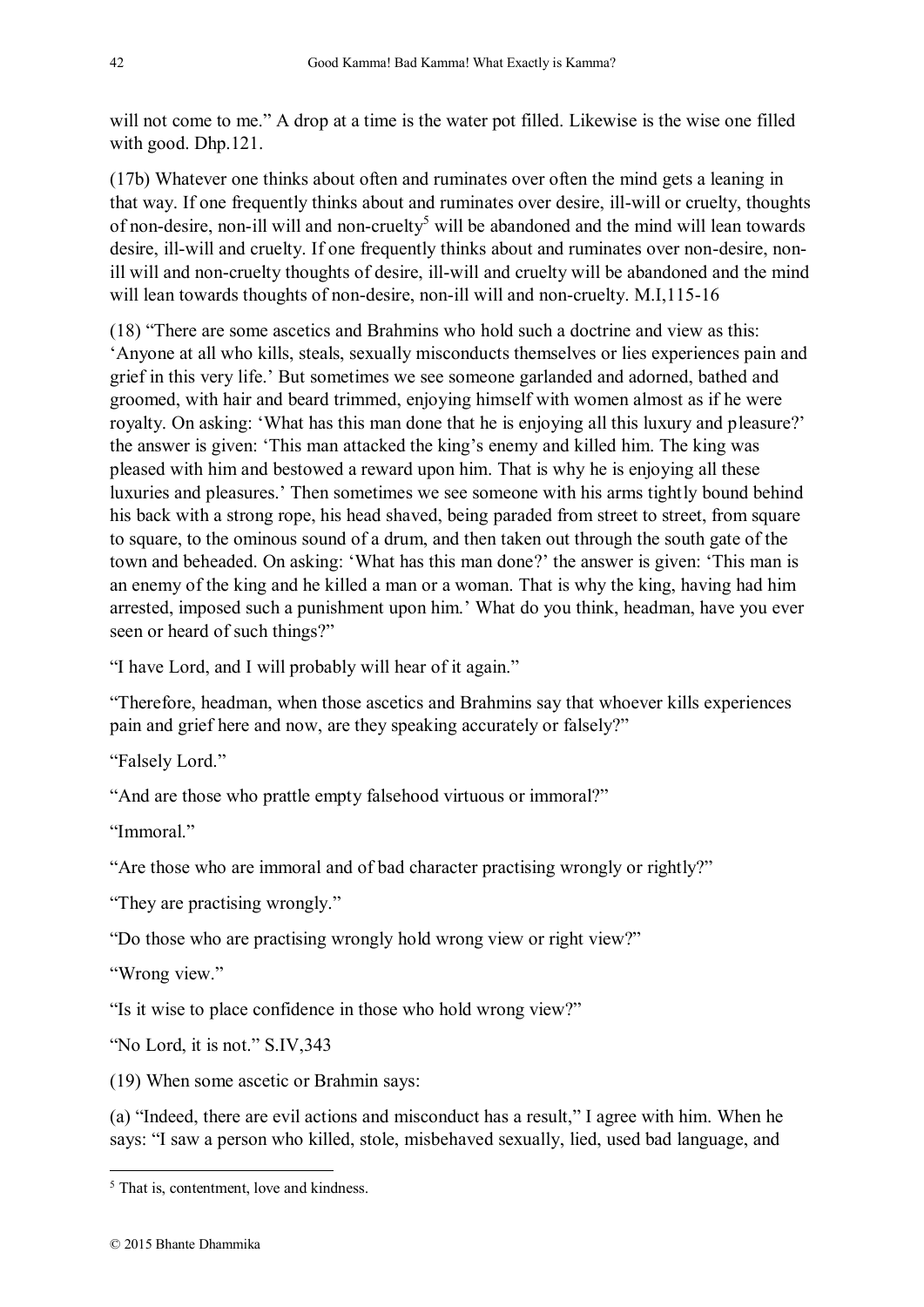who was greedy, full of ill-will and deluded views. And I saw that on the dissolution of the body, after death, he was reborn into deprivation, a rough place, a bleak destination, even in purgatory." I also agree with him. But when he says: "Everyone who does such evil will have a bad rebirth" then I do not agree with him.

(b) When some ascetic or Brahmin says: "Indeed, there is no such thing as evil and misconduct has no result," I do not agree with him. When he says: "I saw a person here who killed and did other evil and I saw that when he died he was reborn in a happy state, even in a heaven realm." I agree with him. But when he says: "Everyone who does such evil is reborn will have a good rebirth" I do not agree with him.

(c) When some ascetic or Brahmin says: "Indeed, there are good actions and good conduct has a result," I agree with him. When he says: "I saw a person who abstained from killing and other evil and I saw that when he died he was reborn in a happy state," I agree with him. But when he says: "Everyone who does good will have a good rebirth" I do not agree with him.

(d) When some ascetic or Brahmin says: "Indeed, there is no such thing as evil, misconduct has no result" I do not agree with him. When he says: "I saw a person here who abstained from killing and other evil and I saw that when he died he was reborn in a bad state" I agree with him. But when he says: "Everyone who abstains from evil is reborn in a bad state" I do not agree with him.

(e) Why is this? Concerning the person who kills and does those other evils things and after death has a bad rebirth; either earlier he did an evil action to be felt as painful, or later he did an evil action to be felt as painful, or before he died he had deluded views. Because of that when he dies he will have a bad rebirth. And since he killed and did those other evils things he will experience their result either here, or in his next rebirth, or in some subsequent existence.

(f) Concerning the person who kills and does those other evil things and after death has a good rebirth; either earlier he did a good action to be felt as pleasant, or later he did a good action to be felt as pleasant, or before he died he had clear views. But since he killed and did those other evil things he will experience their result either here, or in his next rebirth, or in some subsequent existence.

(g) Concerning the person who abstains from killing and those other evil things and after death has a good rebirth; either earlier he did a good action to be felt as pleasant, or later he did a good action to be felt as pleasant, or before he dies he had clear views. Because of that when he dies he will have a good rebirth. And since he abstained from killing and those other evil things he will experience their result either here, or in his next rebirth, or in some subsequent existence.

(h) Concerning the person who abstains from killing and those other evil things and after death has a bad rebirth; either earlier he did an evil action to be felt as unpleasant, or later he did an evil action to be felt as unpleasant, or at the time of death he had deluded views. Because of that when he dies he will have a unhappy rebirth. But since he abstained from killing and those other evils he will experience their result either here, or in his next rebirth, or in some subsequent existence.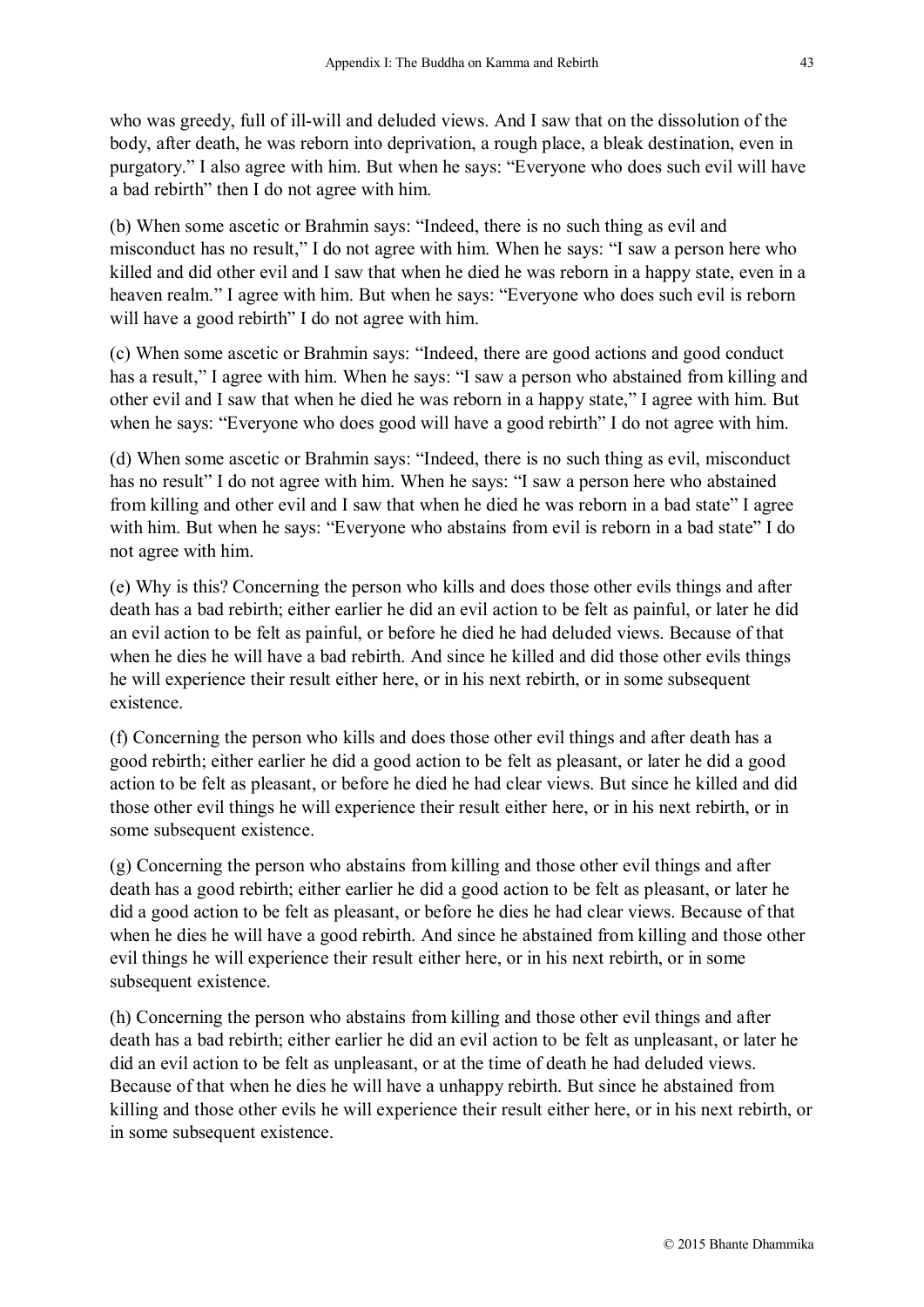(i) So, there is kamma that is incapable of good result and appears incapable; there is kamma that is incapable of good result but appears capable; there is kamma that is capable of good result and appears capable; and there is kamma that is capable of good result but appears incapable. M.III,214

<span id="page-43-0"></span>(20a) Mahali the Licchavi asked the Lord: "Sir, what is the cause, what is the reason for doing bad kamma?"

"Mahali, greed, hatred and delusion, careless attention and a wrongly directed mind are the cause and reason for doing bad kamma."

"Then what is the cause and reason for doing of good kamma?"

"Non-greed, non-hatred and non-delusion, careful attention (*yoniso-manasikāra*) and a rightly directed mind (*sammāpaṇihita-citta*) are the causes and conditions for the doing of beautiful kamma.

If these ten qualities did not exist in the world, unrighteous conduct, conduct contrary to Dhamma, and righteous conduct, conduct in harmony or in accordance with Dhamma, would not be seen. But because these ten qualities do exist in the world, unrighteous conduct, conduct contrary to the Dhamma, and righteous conduct, conduct in accordance or in harmony with the Dhamma, are seen." A.V,87

<span id="page-43-1"></span>(20b) The Lord asked Cunda: "Whose purification rituals do you prefer?"

"Lord, I prefer the purification rituals taught by those Brahmins from the west who carry water pots, wear garlands of water lilies, worship the sacred fire, and immerse themselves in water."

"And how Cunda, do those Brahmins teach their purification rituals?"

"They say: 'Do this, good man. Wake up early and while still in bed touch the ground. If you can't do that then touch fresh cow dung. If you can't do that touch green grass. And if you can't do that then worship fire or the sun or immerse yourself in water three times, including in the evening.' These are the purification rituals they teach and these are the ones I prefer."

"Well, the purification rituals of the Noble One's training is quite different from the ones taught by those Brahmins of the west."

"And how Lord, is one purified according to Noble One's training?"

"Cunda, impurity by body is threefold, impurity by speech is fourfold, and impurity by mind is also threefold.

(a) And how is impurity by body threefold? Concerning this, someone kills, is murderous, bloody-handed, given to blows and violence, merciless to living beings. He steals goods and the property of others in the village or the forest. He misbehaves sexually, having sex with women protected by their parents, siblings or relations, protected by the Dhamma, one already engaged, with married women, with women whose violation entails a penalty; or with those already pledged to another. In this way that impurity by body is threefold.

(b) And how, Cunda, is impurity by speech fourfold? Concerning this, someone lies. If he is summoned to a council or an assembly, a family meeting, a guild or to the court, and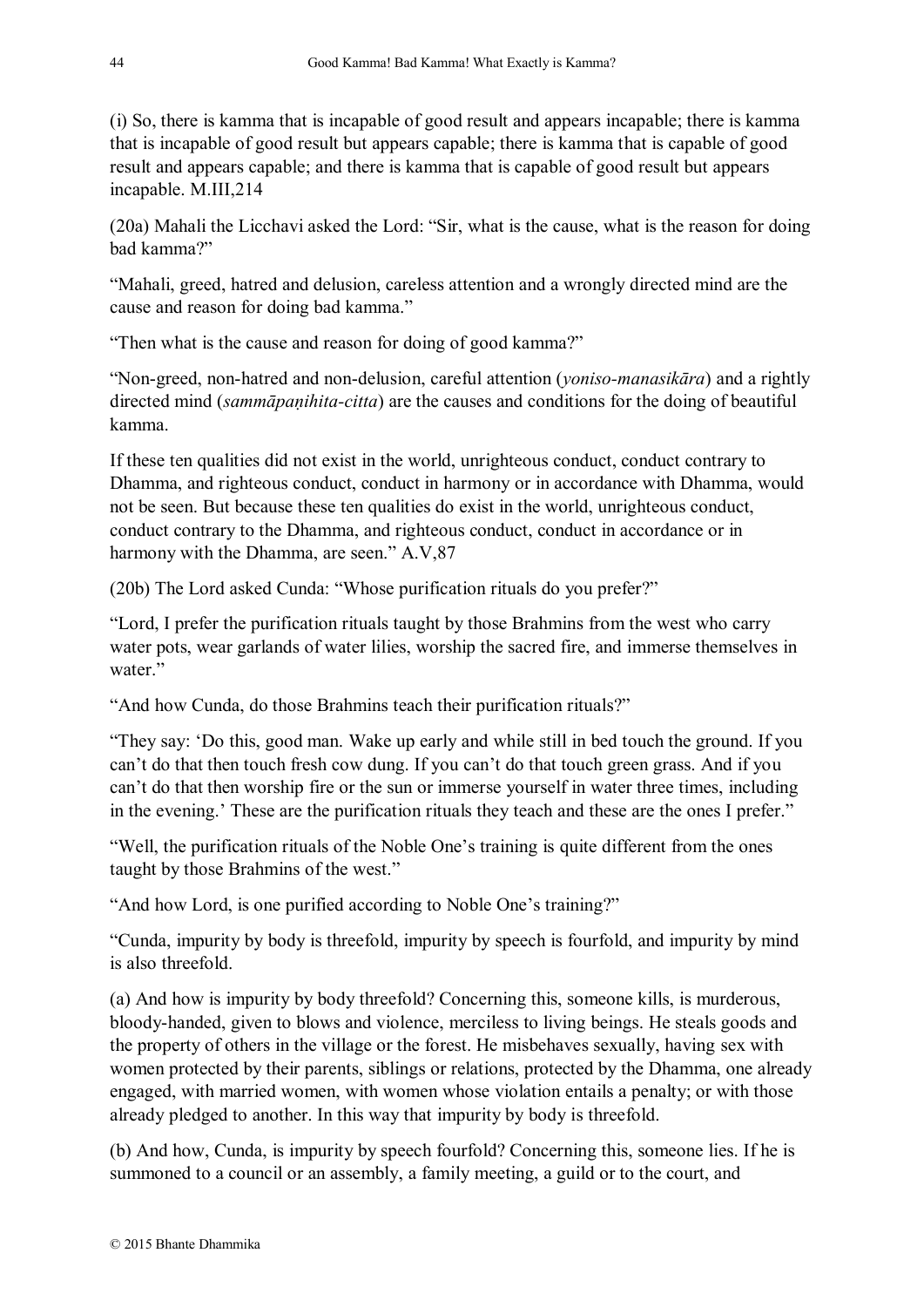questioned as a witness and he is asked: 'Tell what you know,' then, not knowing, he says he knows or knowing he says he does not know. Not seeing, he says he saw and seeing he says he did not see. He deliberately lies for his own or for another's advantage, or for some small gain. He speaks divisively. Having heard something here, he repeats it there or having heard something there he repeats it here in order to create divisions between people. He is one who divides those who are united, a creator of divisions, one who likes making factions. He speaks harshly, uttering words that are rough, hard and hurtful, offensive, bordering on anger, unhelpful to concentration. He indulges in idle chatter, speaking at the wrong time, falsely, about useless matters, contrary to the Dhamma and training. In this way that impurity by speech is fourfold.

(c) And how is impurity by mind threefold? Here, someone is full of longing for the wealth and property of others, always thinking: 'If only what belongs to them belonged to me.' He has a mind full of ill-will and hatred, always thinking: 'May these beings be slain, slaughtered, cut off, destroyed, annihilated!' He holds wrong view and has an incorrect perspective such as this: 'Giving is useless, so is making offerings, there is no result of good and bad actions, this world does not exist nor is there a world beyond death. There is no mother, no father, there are no beings spontaneously born, in the whole world there are no genuine ascetics or Brahmins conducting themselves properly or practicing properly, or who, having realized this world and the world beyond by their own direct knowledge, make them known to others.' It is in this way that impurity by mind is threefold.

These are the ten courses of negative kamma. If one engages in these ten then despite waking up early and touching the ground from one's bed, or performing any of those other purification rituals one is nonetheless impure. And why? Because these ten courses of negative kamma are themselves impure and defiling. It is because people engage in these ten courses of unwholesome kamma that purgatory, the animal realm, the sphere of afflicted spirits, and other bad destinations are seen. A.V,263

<span id="page-44-0"></span>(21) There are three accumulations; wrong with fixed result, good with fixed result, and (those which are) indeterminate. D.III,217

<span id="page-44-1"></span>(22) The Brahmin student Subha said to the Lord: "Master Gotama, what is the cause, what is the reason why some human beings are inferior and others superior? For people can be seen to be short-lived and long-lived, sickly and healthy, ugly and beautiful, weak and strong, poor and wealthy, low-born and high-born, stupid and intelligent. What is the cause and condition of this?"

Then the Lord said: "Student, beings are owners of their kamma, heirs of their kamma; they originate from their kamma, are bound to their kamma, have their kamma as their refuge. It is kamma that distinguishes beings as inferior and superior."

"I do not understand the meaning of your answer, it being brief and without detail. It would be good if you would teach me the Dhamma in detail so that I can understand your answer."

"Then listen carefully student, pay attention and I shall speak.

(a) Say a man or woman kills beings, is murderous, bloody-handed, given to blows and violence and is merciless. Because of doing such action, on the breakup of the body after death, they are reborn in to deprivation, a rough place, a bleak destination, even in purgatory.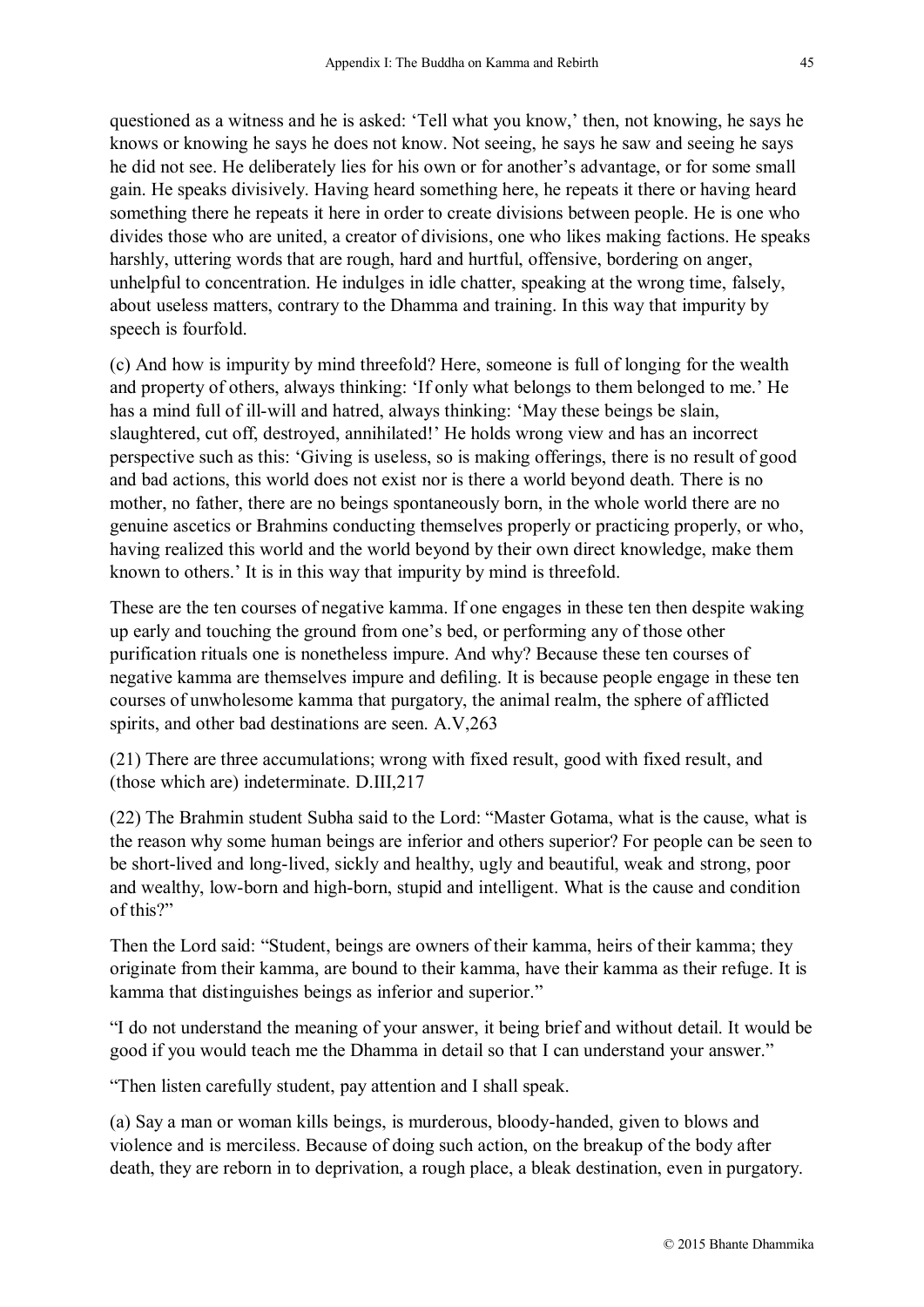And if he is not reborn in such a place but comes back as a human instead, then wherever he is reborn he will short-lived. This is the way that leads to short life, namely, killing, being murderous, bloody-handed, given to blows and violence and merciless.

(b) Say a man or woman abstains from killing, lays the stick and sword aside and acts with care, kindness and compassion to all beings. Because of such actions, on the dissolution of the body after death they are reborn in a happy destination, even in the heavenly world. And if he is not reborn in such a place but comes back as a human instead, then wherever he is reborn he is long-lived. This is the way that leads to long-life, namely, abstaining from killing, laying aside the stick and sword and acting with care, kindness and compassion towards all living beings.

(c) The discourse continues in the same manner. Injuring living beings leads either to a bad destination or rebirth as a chronically ill human; abstaining from injuring leads either to a good destination or rebirth as a healthy human; being angry and short-tempered leads either to a bad destination or rebirth as an ugly human, abstaining from anger and short-temperedness leads either to a good destination or rebirth as a physically attractive human; being envious and begrudging leads either to a bad destination or rebirth as a human without influence or significance; abstaining from envy and not being begrudging leads to rebirth as a human with influence; being mean and sharing nothing leads either to a bad destination or rebirth as a poor and deprived human; being generous leads either to a good destination or rebirth as a rich human; being proud and arrogant leads either to a bad destination or rebirth as a low caste or low class human, not being proud and arrogant leads either to a good destination or rebirth as a high caste or high class human; etc). M.III,202-06

<span id="page-45-0"></span>(23) These two misrepresent the Tathagata.<sup>6</sup> Which two? He who takes a discourse of indirect meaning as one having direct meaning, and he who takes a discourse of direct meaning as one having indirect meaning. These are the two who misrepresent the Tathagata. A.I,60

<span id="page-45-1"></span>(24) This body is old kamma, to be seen as generated and fashioned by volition, as something to be felt. S.IV,132.

<span id="page-45-2"></span>(25) The Lord said: "The uninstructed ordinary person feels pleasant, painful and neutral feelings and so does an instructed noble disciple. So what is the difference between them?" The monks replied: "Our Dhamma has its foundation in you Lord. Please explain this matter to us and having heard it we will remember it."

"Monks, when an uninstructed ordinary person feels pain he weeps and wails, cries, beats his breast and becomes distraught. He feels two feelings, a physical one and a psychological one. He is like a man who is shot with one arrow who is then shot with a second arrow. But when an instructed noble disciple feels pain he does not weep and wail, cry, beat his breast and become distraught. He feels only one feeling, a physical one. He is like a man who is shot with one arrow but avoids being shot with a second arrow." S.IV.208.

<span id="page-45-3"></span>(26) There are four things that are imponderable. What four? The domain of the Buddhas, the domain of the *jhānas*, 7 the result of kamma, and the origin of the world. One should not

<u>.</u>

<sup>&</sup>lt;sup>6</sup> A term for someone who has attained complete awakening, meaning both 'The Thus Come One' and 'The Thus Gone One'.

 $^7$  A profound spiritual state experienced through intensive meditation. The Buddha divided it into four stages, each one more refined than the one before it.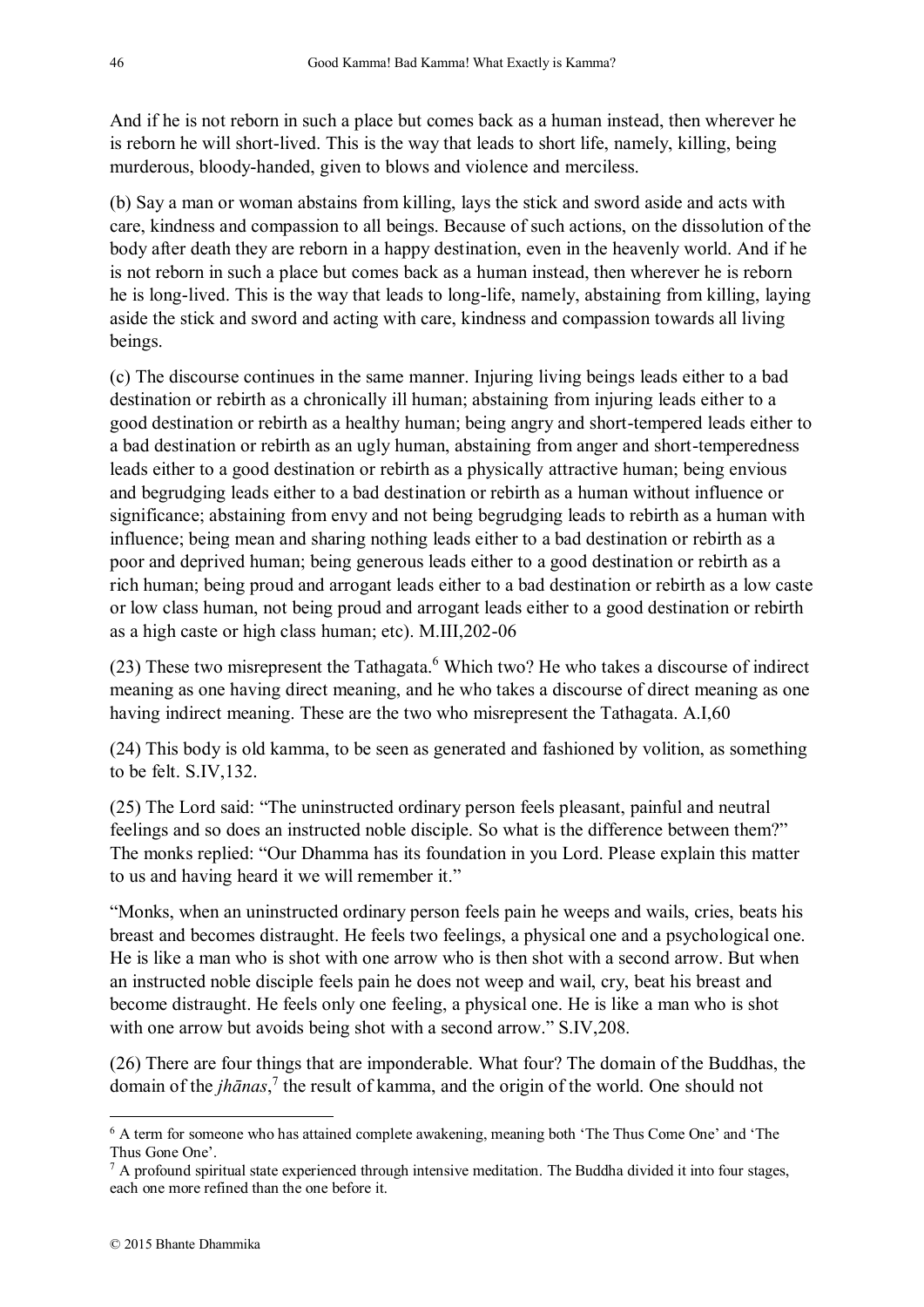ponder over these four things, for trying to do so will result in either madness or frustration. A.II,80

<span id="page-46-0"></span>(27) The lay woman Migasala said to Ananda: "Ananda, exactly how should this teaching of the Lord be understood where one who is celibate and one who is not celibate could both have exactly the same destination in their next life? My father Purina was celibate, living apart from his wife, abstaining from sex, the village practice. When he died, the Lord said that he has attained the first stage of awakening, being a once-returner<sup>8</sup> and had been reborn in a heaven realm. My paternal uncle Isidatta was not celibate and lived a happy married life. And yet when he died, the Lord said that he too had attained to the first stage of awakening and had been reborn in a heaven realm. How is it possible that one who is celibate should have the same rebirth as one who is not?"

"Sister, it is just as the Lord said."

Later, Ananda met the Lord and told him what Migasala had asked. Then the Lord said: "Who is this lay woman Migasala! Just a foolish, silly woman with a foolish woman's intelligence! And who are they who claim to know who is superior and who inferior? There are these six types of persons in the world. What six?

(a) Let's say there is a person who is mild, a good companion, one liked by his fellows. But he is not learned in the teachings, he has no understanding of them and no meditation attainment. Therefore with the breakup of the body at death he goes to an unfavourable, an undesirable place.

(b) Then let's say there is a person who is mild, a good companion, one liked by his fellows. He is learned in the teachings, he has some understanding of them and occasional meditation attainment.<sup>9</sup> Therefore with the breakup of the body at death he goes to a favourable, a desirable place.

Now those who are judgmental will say: "This one has the same qualities as the other so why should one be superior and the other inferior?" Such a judgment will surely lead to their harm and suffering for a long time. Between these two persons the second surpasses and excels the other person. And why? Because the stream of the Dhamma carries him along. But who can know this difference except the Tathagata? Therefore, Ananda, do not judge people's kamma. Do not pass judgment on people. Those who pass judgment on people harm only themselves. I alone, or one like me, may pass judgment on people.

(c) Then let's say there is the person who is angry, conceited and occasionally greedy too. He is not learned in the teachings, he has no understanding of them and no meditation attainment. Therefore with the breakup of the body at death he goes to an unfavourable, an undesirable place.

(d) Then there is the person who is angry, conceited and occasionally greedy too. But he is learned in the teachings, he has some understanding of them and occasional meditation

1

<sup>&</sup>lt;sup>8</sup> The second of the four stages leading to awakening.

<sup>&</sup>lt;sup>9</sup> Samaya vimutti. This refers to states of mind sometimes attained during meditation, which have many of the characteristics of awakening but which soon fade.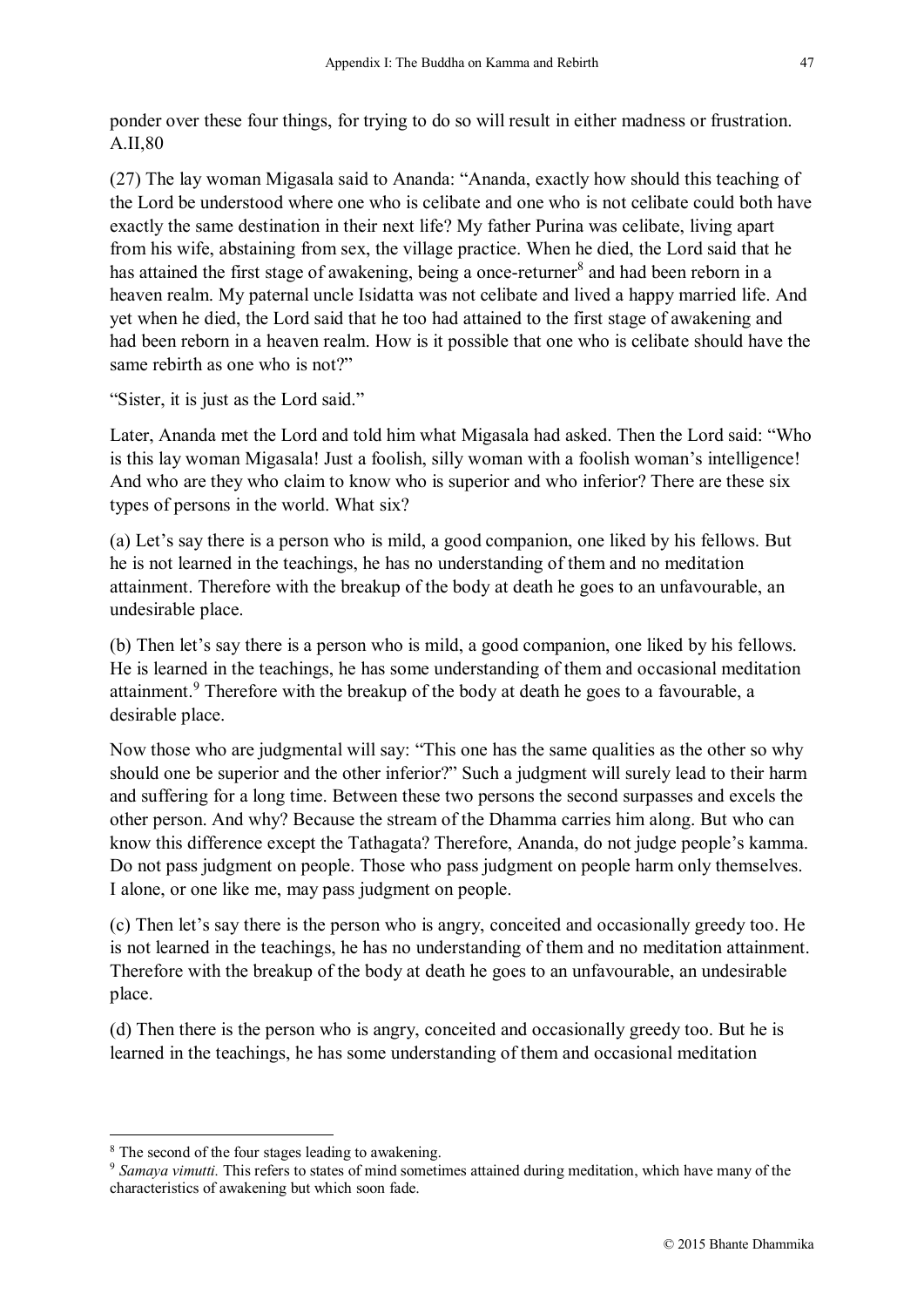attainment. Therefore with the breakup of the body at death he goes to a favourable, a desirable place.

Between these two the second surpasses and excels the other person. And why? Because the stream of the Dhamma carries him along. But who can know this difference except the Tathagata? Therefore, Ananda, do not judge people's kamma. Do not pass judgment on people. Those who pass judgment on people harm themselves. I alone, or one like me, may pass judgment on people.

(e) Now let's take the case of the person who is angry, conceited and now and then speaks roughly. He is not learned in the teachings, he has not understood them and he has no some meditation attainment. With the breakup of the body at death he is reborn in the state of misery, in a bad destination, a lower world, perhaps even in hell.

(f) And finally let's consider the person who is angry, conceited and now and then speaks roughly. But he has learned in the teachings, he has understood them and he has some meditation attainment. With the breakup of the body at death he goes to a favourable, a desirable place. Ananda, those who are judgmental will pass such judgment on them: "This one has the same qualities as the other. Why should one be inferior and the other superior?" That judgment will certainly lead to their harm and suffering for a long time.

Between these two the second surpasses and excels the other person. And why? Because the stream of the Dhamma carries him along. But no one can know this difference except the Tathagata. Therefore, do not judge people (concerning kamma). Do not pass judgment on people. Those who pass judgment on people harm themselves. I alone, or one like me, may pass judgment on people.

Between them, Ananda, the person in whom anger and conceit are found, and who from time to time engages in exchanges of words, but who has listened [to the teachings], become learned [in them], and penetrated [them] by view, and who attains temporary liberation, surpasses and excels the other person. For what reason? Because the Dhamma-stream carries him along. But who can know this difference except the Tathagata? Therefore, Ananda, do not be judgmental regarding people's kamma. Do not pass judgment on people. Those who pass judgment on people harm themselves. I alone, or one like me, may pass judgment on people.

Who, indeed, is the female lay follower Migasala, a foolish, incompetent woman with a woman's intellect? And who are those [who have] the knowledge of other persons as superior and inferior? A.III,348

<span id="page-47-0"></span>(28a) And for the sake of what benefit should a woman or a man, a householder or monk, often reflect like this: "I am the owner of my kamma, the inheritor of my kamma; I am derived from my kamma, kamma is my relative, kamma is my resort; I will be the inheritor of whatever kamma, good or bad, that I do." People engage in misconduct by body, speech, and mind. But when one often reflects upon this theme such misconduct is either completely given up or at least diminished.

<span id="page-47-1"></span>(28b) (a) When intending to do an act with body, speech or mind, you should reflect like this: "Will this act lead to the disadvantage of myself, of the other, or of both? Is it an unwholesome act likely to have a painful effect?" If you conclude that it is then you should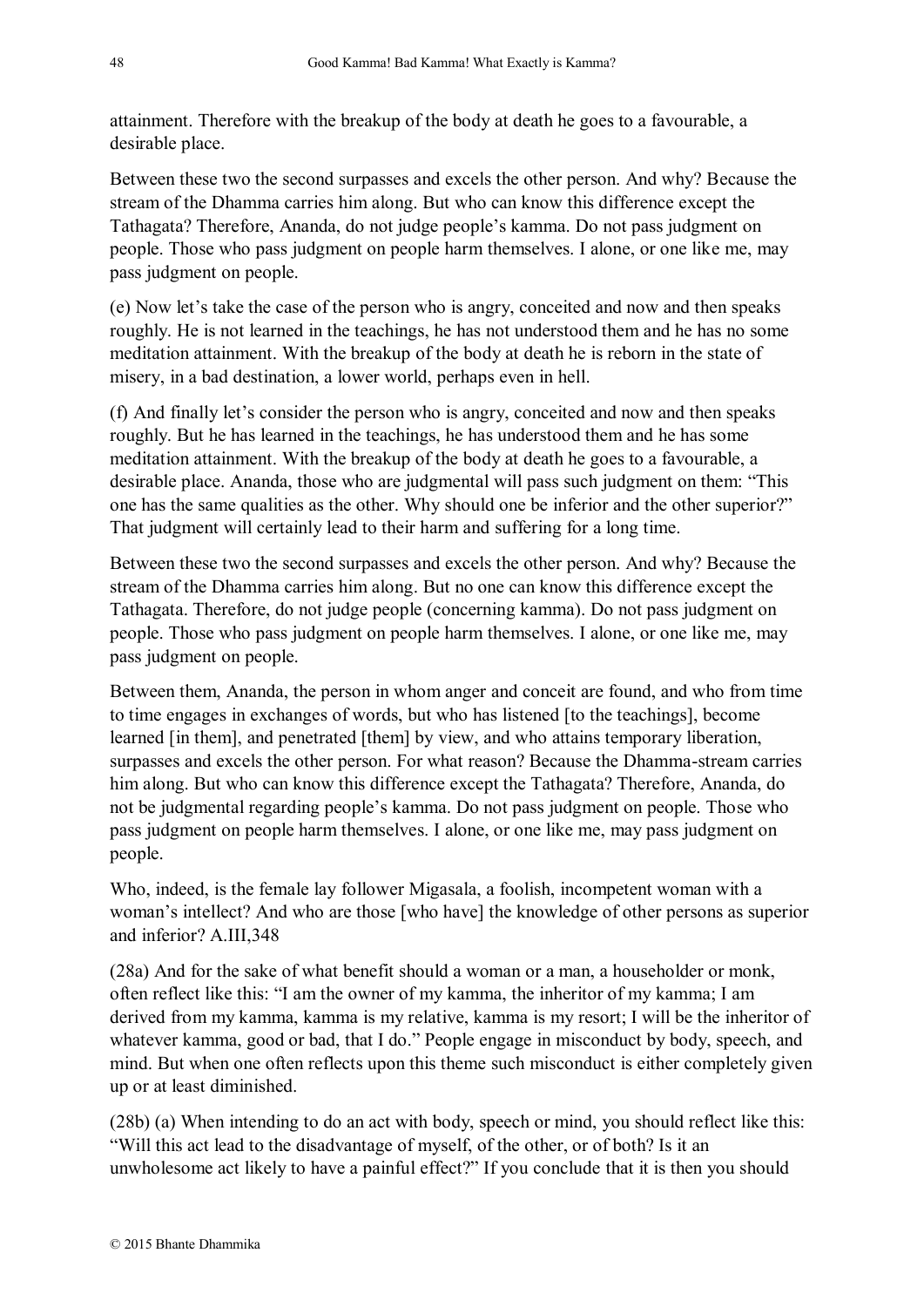definitely not do it. But if on reflection you think: "This act I am about to do will not lead to the disadvantage of myself, of the other or of both. It is a wholesome act likely to have a pleasant result" then you should do it.

(b) While doing an act with body, speech or mind, you should reflect like this: "Will this act I am doing lead to the disadvantage of myself, of the other, or of both? Is it an unwholesome act having a painful effect?" If you conclude that it is then you should definitely stop doing it. But if on reflection you think: "This act I am doing is not leading to the disadvantage of myself, of the other or of both. It is a wholesome act likely to have a pleasant result" then you should keep doing it.

(c) After you have done an act with body, speech or mind, you should reflect like this: "Has this act I have done led to the disadvantage of myself, of the other, or of both? Is it an unwholesome act having a painful effect?" If you conclude that it is then you should confess it, acknowledge it, admit it to the Teacher or to a wise companion in the spiritual life. And having done this you should resolve to restrain yourself in the future. But if on reflection you think: "This act I have done did not lead to the disadvantage of myself, of the other or of both. It is a wholesome act with a pleasant result" then you should be happy and glad and continuing training in wholesome actions both day and night. M.I,415-8

<span id="page-48-0"></span>(29a) A noble disciple reflects like this: "I am not the only one who is owner of their kamma, the inheritor of their kamma; who is derived from their kamma, who has kamma as their relative, kamma as their resort; who will be the inheritor of whatever kamma, good or bad, that they do. All beings are owner of their kamma, inheritor of their kamma; are derived from their kamma, kamma is their relative, kamma is their resort; they will be the inheritor of whatever kamma, good or bad, that they do." As he often reflects on this theme, the path is generated. He pursues this path, develops it, and cultivates it. As he does so, the fetters are entirely abandoned and the underlying tendencies<sup>10</sup> are uprooted. A.III,74

<span id="page-48-1"></span>(29b) There are these five ways of removing any resentment that might arise towards someone. What five? One should develop loving-kindness for the person one resents. One should develop compassion towards them. One should develop equanimity toward them. One should just ignore the person and pay no attention to them. One should apply the idea that beings own their kamma and think: "This person is the owner of his kamma, the inheritor of his kamma; he is derived from his kamma, kamma is his relative, kamma is his resort; he will be the inheritor of whatever kamma, good or bad, that he does." These are the five ways of removing any resentment that might arise towards someone. A.III,185

<span id="page-48-2"></span>(30a) The origin of suffering is this; it is the craving that leads to renewed existence (*tanhā ponobbhavikā*), accompanied by delight and lust, seeking delight here and there, that is to say, the craving for sensual pleasures, the craving for existence and the craving for non-existence S.V,421

<span id="page-48-3"></span>(30b) By kamma the world goes on, by kamma people go on. Beings have kamma as their bond, as the linch-pin that keeps the turning wheel in place. Sn.654

<u>.</u>

<sup>10</sup> These underlying tendencies (*anusaya*) can be seen as a reformulation of the *āsavas*. Seven of them are mentioned at A.IV,9.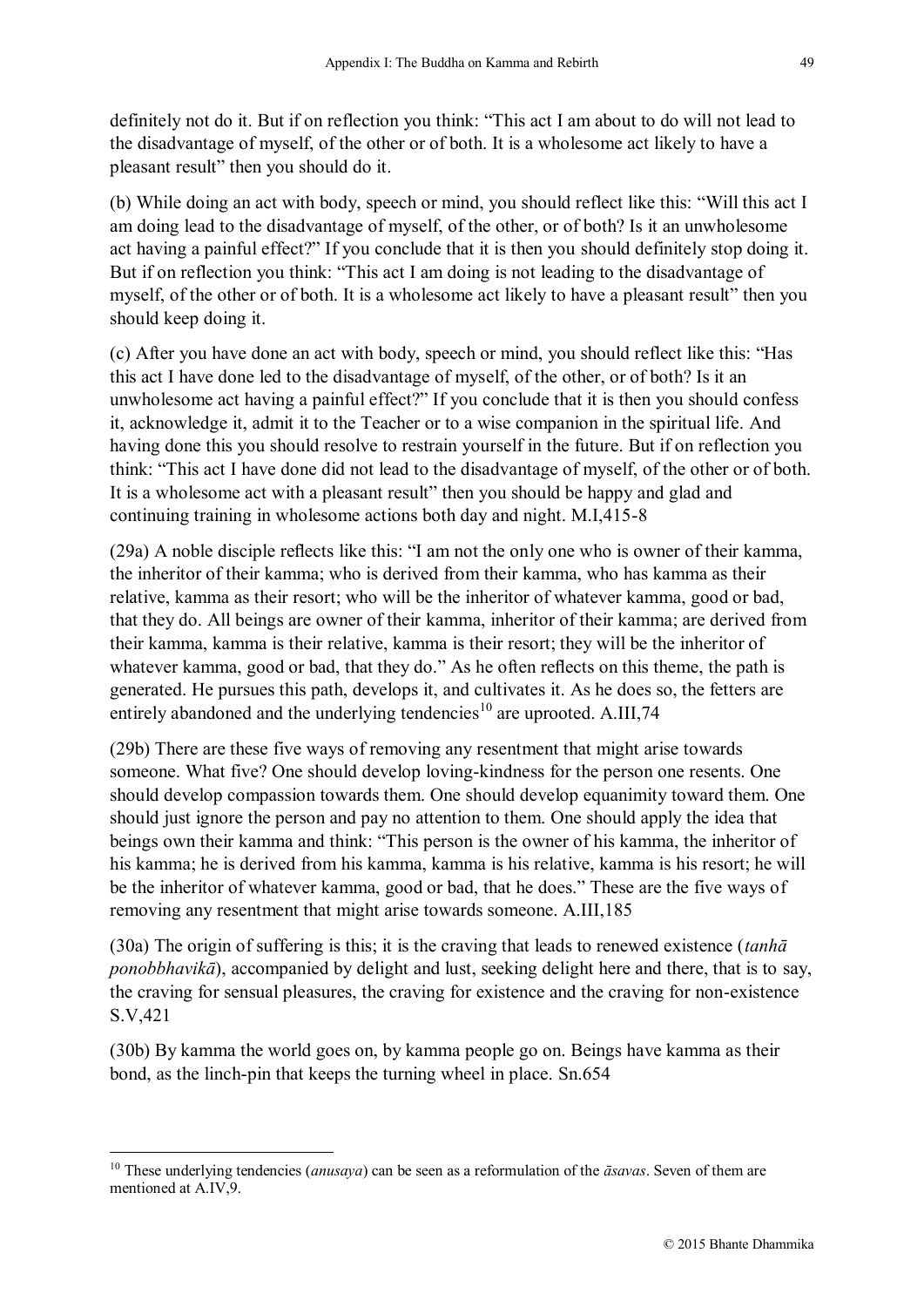<span id="page-49-0"></span>(30c) There are these three causes for the origination of kamma. What three? Desire arises for things which in the past gave rise to desire and lust. Desire arises for things which in the future might give rise to desire and lust. And desire arises for things which in the present give rise to desire and lust.

(a) And how does desire arise for things which in the past gave rise to desire and lust? One thinks about and ruminates over things in the past that gave rise to desire and lust. As one does so, more desire arises and when this desire springs up, one is fettered by those things. This mental infatuation is what I call the fetter. It is in this way that desire arises for things which in the past gave rise to desire and lust.

(b & c) And it is the same with things in the future might give rise to desire and lust and which in the present are giving rise to desire and lust.

Then there are these three other causes for the origination of kamma. What three? Desire does not arise for things which in the past gave rise to desire and lust. Desire does not arise for things which in the future might give rise to desire and lust. Desire does not arise for things which in the present give rise to desire and lust.

(d) And how does desire not arise for things which in the past gave rise to desire and lust? One understands what the result will be of having desire for things that in the past gave rise to desire and lust. Understanding this one does not do it. Not doing it the mind becomes dispassionate and seeing it with wisdom one sees that this is the way to avoid desire for things which in the past gave rise to desire and lust.

(e & f) And one does the same with things which in the future might give rise to desire and lust and things which in the present are giving rise to desire and lust. A.I,265

<span id="page-49-1"></span>(31) There are four kinds of nutriment for the maintenance of beings that have come to be (i.e. already born), and the moving forward beings that are to be (i.e. about to be reborn). What four? Edible food both coarse and fine, contact, mental intention (*mano sañcetanā*) and consciousness. These four types of nutriment have craving as their source, craving as their origin, they are born of and produced by craving. M.I,261

<span id="page-49-2"></span>(32) When the body is bereft of three things – vitality, heat and consciousness it is then thrown aside, discarded and left lying senseless like a log. Concerning one who is dead, who has come to the end of his time, his bodily, verbal and mental activities have ceased and stopped, his vitality is exhausted, his heat has dissipated and his facilities have completely broken up. M.I,296

<span id="page-49-3"></span>(33) When there is a coming together of three things the conception of the embryo in the womb takes place; the union of the mother and father, the mother's fertility, and the presence of the being to be born. M.I,266

<span id="page-49-4"></span>(34) "Just as a fire burns with fuel, not without fuel, so too I say that rebirth happens for one who has fuel, not for one without fuel."

"But good Gotama, when a flame is flung some distance by the wind, what do you say is its fuel then?"

"When a flame is flung some distance by the wind I say that it is fuelled by the wind, the wind is its fuel."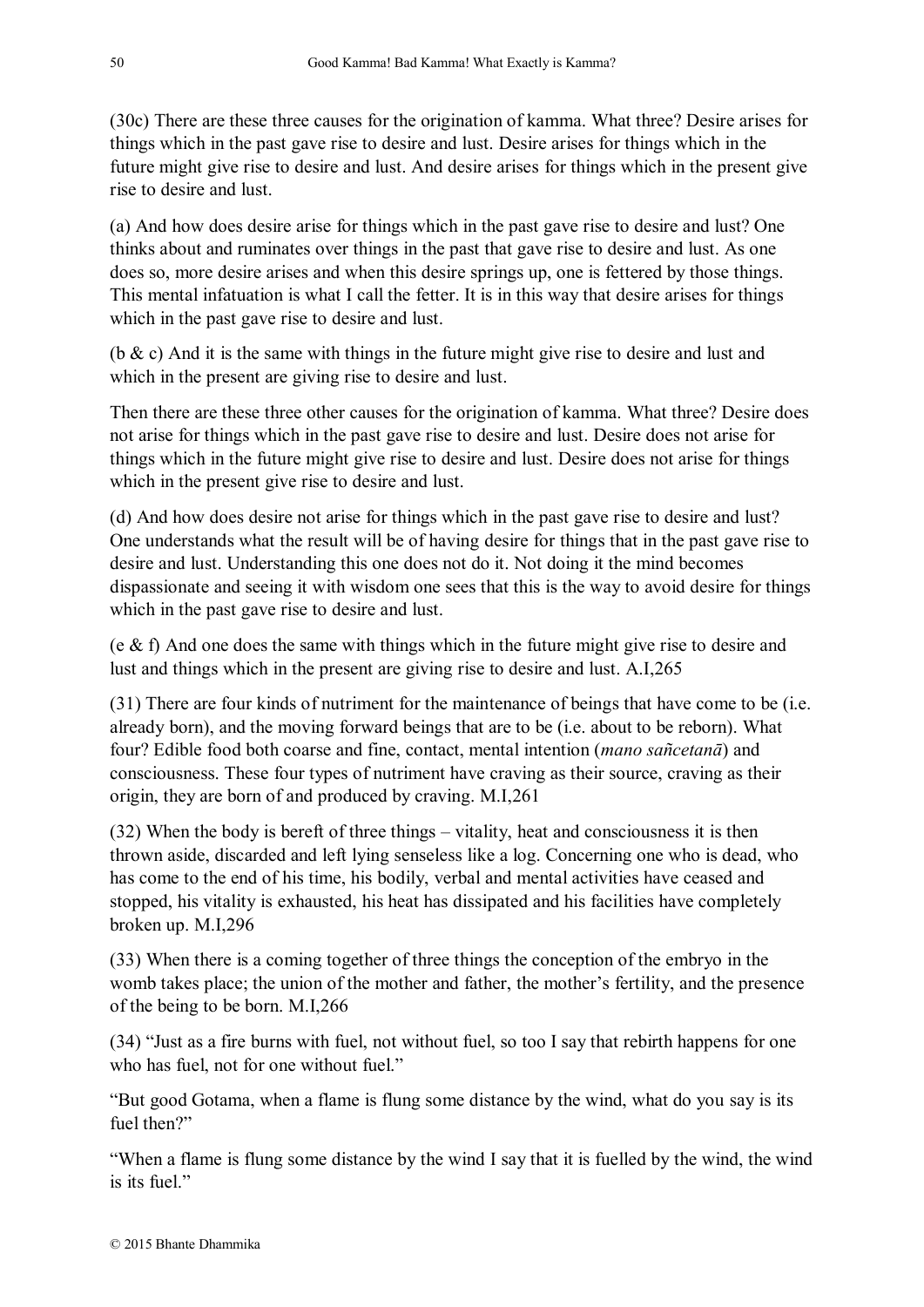"Well good Gotama, when a being has laid down the body but has not yet been reborn, what do you say is its fuel then?"

"When a being has laid down the body but not yet been reborn I say that it is fuelled by craving, craving is its fuel." S.IV,399-400

<span id="page-50-0"></span>(35) When it was said: "Kamma should be understood, the way leading to the cessation of kamma should be understood," for what reason was this said?

(a) It is intention (*cetanā*) that I call kamma. For having intended, one acts by body, speech, or mind.

(b) And what is the source and origin of kamma? Contact (*phassa*) is its source and origin.

(c) And what is the diversity of kammna? There is kamma to be experienced in purgatory; there is kamma to be experienced in the animal realm; there is kamma to be experienced in the realm of afflicted spirits; there is kammna to be experienced in the human world; and there is kamma to be experienced in a heaven world. This is called the diversity of kamma.

(d) And what is the result of kamma? I say that result of kamma is threefold, that to be experienced in this life, or in the next life, or on some subsequent occasion. This is called the result of kamma.

(e) And what is the cessation of kamma? With the cessation of contact there is cessation of kamma.

(f) This Noble Eightfold Path is the way leading to the cessation of kamma, that is to say, Right View, Right Thought, Right Speech, Right Action, Right Livelihood, Right Effort, Right Mindfulness and Right Concentration.

When a noble disciple thus understands kamma, its source, origin and diversity, its result, cessation and the way leading to its cessation, then he understands this penetrative spiritual life (*nibbedhika-brahmacariya*) to be the cessation of kamma. A.III, 415

<span id="page-50-1"></span>(36) With clinging as the cause there is becoming, with becoming as the cause there is birth, with birth as the cause there is suffering, with suffering as the cause there is faith, with faith as the cause there is gladness, with gladness as the cause there is joy, with joy as the cause there is happiness, with happiness as the cause there is concentration, with concentration as the cause there is knowledge and vision of things as they are, with knowledge and vision of things as they are there is relinquishing, with relinquishing as the cause there is a fading of passions and with the fading of passions there is freedom. S.II,31-2

<span id="page-50-2"></span>(37a) The old is destroyed and the new does not arise for those whose minds are disinterested in future existence, their seeds destroyed and with no more desire for growth. The wise are quenched like a lamp. Sn.235

<span id="page-50-3"></span>(37b) There are these three causes for the origination of kamma. What three? Greed, hatred and delusion. Any kamma fashioned through, born of, caused by or originating in greed, hatred or delusion, ripens wherever the individual is reborn. Wherever that kamma ripens, it is there that one experiences its result, either in this life, in the next rebirth, or on some subsequent occasion. Suppose good seeds were planted in properly prepared ground in a good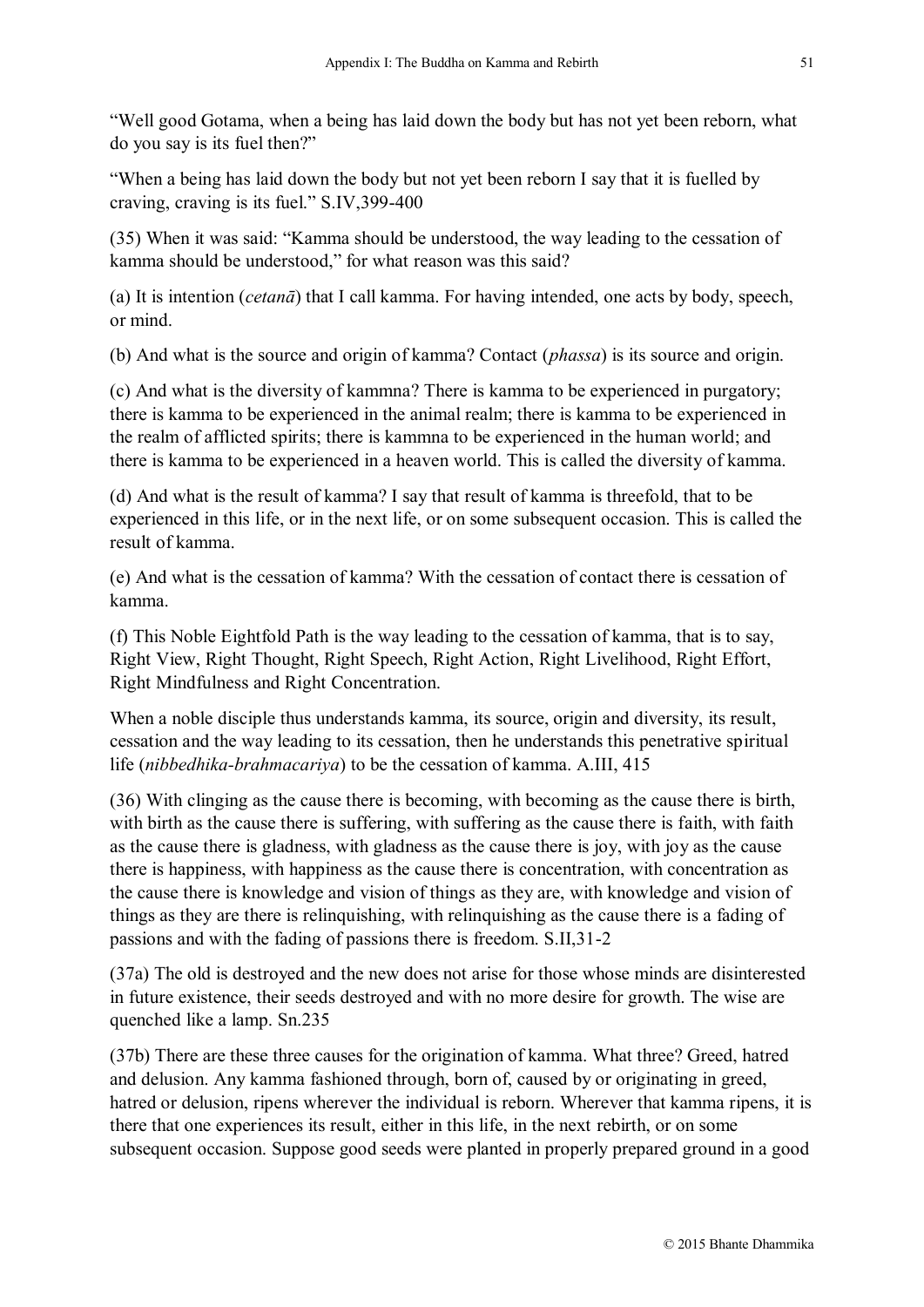field and received sufficient rainfall. Because of all this those seeds would germinate, grow and mature. And it is the same for any kamma fashioned by either greed, hatred or delusion.

There are these three other causes for the origination of kamma. What three? Non-greed, nonhatred and non-delusion. Any such kamma is abandoned, when greed, hatred and delusion have vanished; it is cut off at the root, made like a palm tree stump, obliterated so that it is no more subject to future arising. Suppose a man were to take good seeds and burn them, reduce them to ashes, and winnow the ashes in the wind or tip them in a swift running river. In this way, those seeds would be cut off at the root, made like a palm tree stump, obliterated so that they are no more subject to future arising. These are the three causes for the origination of kamma. A.I,135

<span id="page-51-0"></span>(38) "That noble disciple who is without longing or hatred, who is unconfused, with allaround awareness and constant mindfulness, dwells pervading the four directions with a mind filled with love and compassion, sympathetic joy and equanimity. Above, below, across and everywhere, to all as to himself, he dwells pervading the whole world with a mind filled with love and compassion, sympathetic joy and equanimity that is expansive, pervasive, immeasurable and utterly devoid of hatred or enmity. And he knows: 'Previously, my mind was narrow and undeveloped but now it is immeasurable and well developed. No measurable kamma remains or lingers in it.' Now what do you think monks? If from his childhood a young man were to develop freedom of the mind by either love or compassion, sympathetic joy or equanimity would he do any bad kamma?"

"No Lord"

"And could suffering affect him if he did no bad kamma?"

"No Lord. For how could one who does no bad kamma suffer?"

"Therefore, a man or a woman should develop this liberation of the mind by love and compassion, sympathetic joy and equanimity. No man or woman can take their body with them when they die. The core of beings is the mind. The noble disciple knows: 'Whatever bad kamma I did in the past with this deed-born body will have its results here.' When the liberation of the mind by love, compassion, sympathetic joy and equanimity has been developed in this way, it leads a wise person to non-returning,  $\frac{1}{1}$  should he not reach a higher attainment." A,V,299-300

<span id="page-51-1"></span>(39) Unsurpassed is the Lord's way of teaching the Dhamma concerning the four modes of rebirth. One descends into the mother's womb unconsciously, stays there unconsciously, and leaves it unconsciously. Or one descends into the womb consciously, but stays there unconsciously, and leaves it unconsciously. Or one enters the womb consciously, stays there consciously but leaves it unconsciously. Or one enters the womb, stays there and leaves it consciously. D.III,103

<span id="page-51-2"></span>(40) Mahanama the Sakyan came to see the Lord and said: "Lord, this Kapilavatthu is rich and prosperous, crowded and congested, its highways and byways busy. In the evening when I enter the town after having visited you and the respected monks, I sometimes encounter an elephant or a horse, a chariot, a cart or a man, and my mindfulness which was focused on you,

1

 $11$  The third of the four states leading to awakening.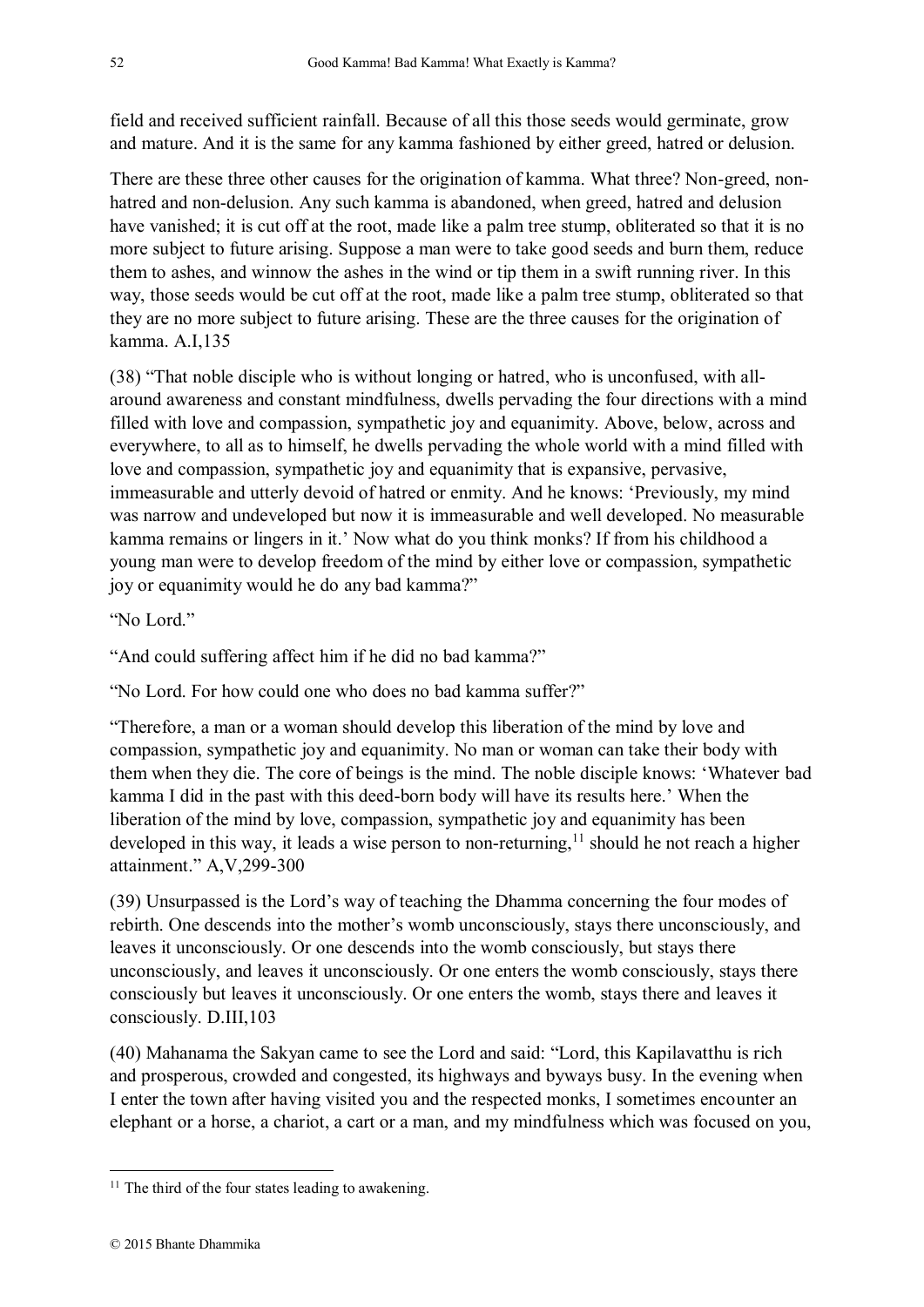the Dhamma and the Sangha, becomes completely bewildered. And I think: 'If I were to die at that time, where would I be reborn, what would be my rebirth'?"

The Lord replied: "Have no fear Mahanama! Have no fear! Your death, your passing, will not be a bad one because your mind has been firmly established for a long time in faith and virtue, learning, generosity and wisdom. The body, which has form and is made of the four great elements, derived from one's parents, sustained on rice and gruel and subject to change, will be worn away, disintegrate, fall apart and eaten by crows and vultures, hawks and dogs, jackals and other animals. But the mind which is firmly established for a long time in faith and virtue, learning, generosity and wisdom, will go upwards and to distinction S.V,369.

<span id="page-52-0"></span>(41) And what is the diversity of kammna? There is kamma to be experienced in purgatory; there is kamma to be experienced in the animal realm; there is kamma to be experienced in the realm of afflicted spirits; there is kammna to be experienced in the human world; and there is kamma to be experienced in a heaven world. This is called the diversity of kamma. A.III, 415

<span id="page-52-1"></span>(42) "How is it good Gotama; is the one who acts the same as the one who experiences the result of the act?"

"That is one extreme."

"Then is the one who acts different from the one who experiences the result of the act?"

"That is another extreme. Without adhering to either of these extremes the Tathagata teaches Dhamma by the middle." S.I,7-6.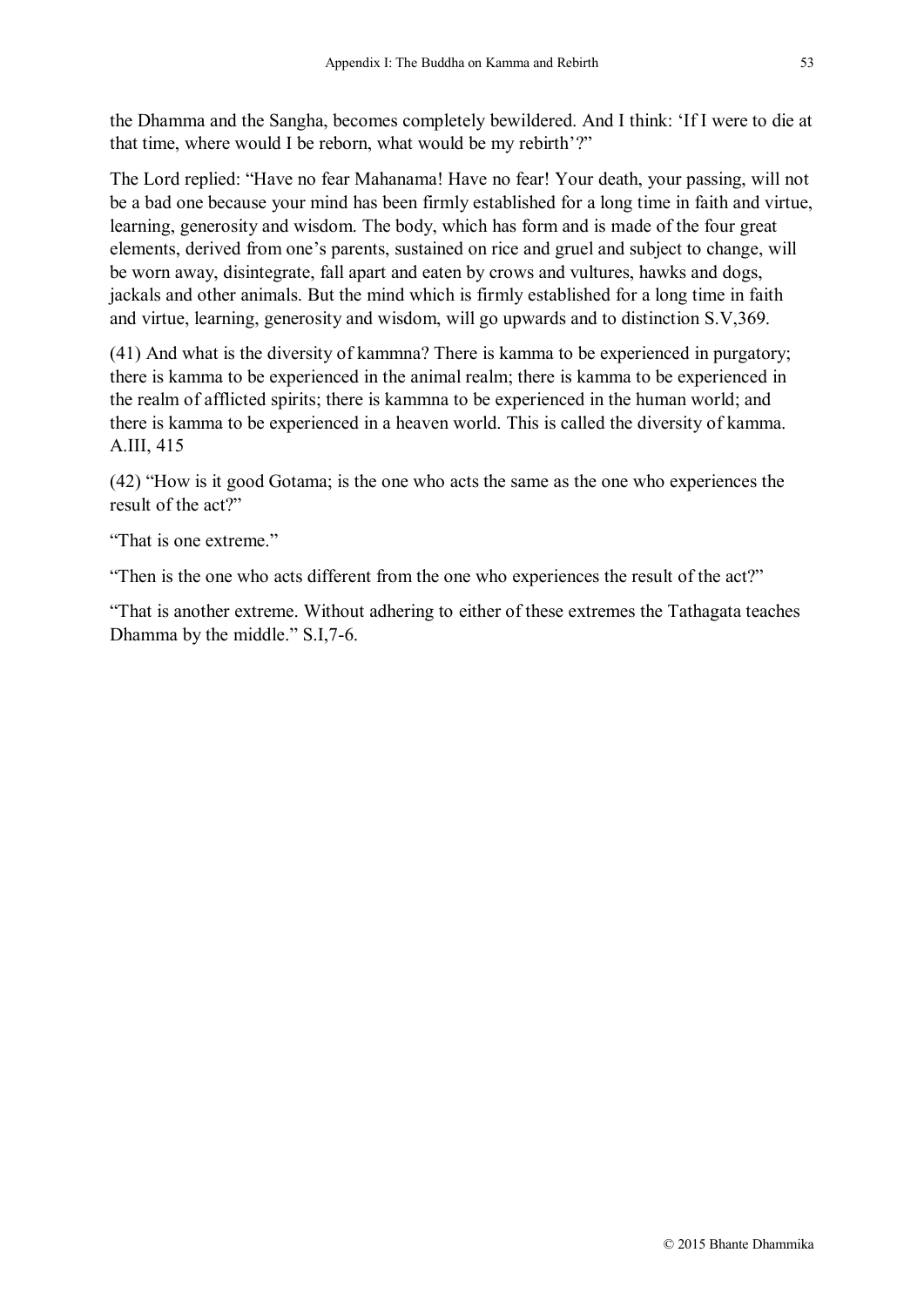#### <span id="page-53-0"></span>**Appendix II: The Tsunami, A Buddhist View**

Buddhism teaches causation, that the whole universe is a web of interrelated causes and effects. There are two types of causation – natural causation and moral causation. Natural causation has nothing to do with people being good or bad, it is simply a matter of the various forces in the universe acting on each other. A rainstorm or crops ripening would be examples of natural causation. Natural causes can of course have an effect on us – being caught in a rainstorm can give us a bad cold. But suffering from a cold has nothing to do with moral or immoral past actions – it would be a natural effect of a natural cause. Moral causation is about how people think, speak and act and how they feel as a result. The Buddha's teaching of kamma is only concerned with moral causation. Being helpful to someone, having them thank you and feeling happy because of that; stealing something, getting caught and then experiencing embarrassment or shame, would be examples of moral causation. The person's happiness or discomfort are a direct result of how they have acted. The person is not being "rewarded" or "punished" for their actions, their happiness or discomfort is simply a result of their actions. Now let us have a look at the recent tsunami in the light of the doctrine of kamma.

A tsunami is an example of an event that occured by natural causation. The tectonic plates on the earth's surface move causing an earthquake, the energy released creates huge waves which, if they hit a coastline, can cause devastation. The people in the area where the recent tsunami hit are experiencing two types of suffering – pain caused by natural causation and suffering caused by moral causation, i.e, kamma. During the deluge a person might have been hit by a falling tree, cut by a piece of metal or smashed against a wall. These would be examples of natural causes having painful effects and would have nothing to do with past moral or immoral actions.

Kamma concerns peoples' intentional thoughts, speech and actions (*kamma*) and the effects of those reactions (*vipāka*). I will give examples of different ways people could react to the tsunami and the effects they could have. Let's say there are two people – a man and women – both are injured in the tsunami and lose their home and means of livelihood. The man falls into despair, "Why me?" he cries. "If only I had been out of town today", he says in anger and regret. By thinking like this he compounds his suffering. But soon his thoughts change. He notices that his neighbour's home is little damaged and he thinks: "That dog! I never liked him. It's a pity his house wasn't destroyed." He is further compounding his suffering as well as reinforcing ugly and negative states of mind. Later he thinks: "Well, it's every man for himself", and he starts walking around to see if he can steal anything from abandoned houses. Now the man's negative thoughts and feelings are leading to negative actions.

Now let us have a look at the woman's reactions. After she recovers from the initial trauma her first thought is: "How fortunate I am to have survived." She has suffered but she has not added to her suffering by being regretful, despairing or angry. Then she thinks: "There must be others much worse off than me. I'll see what I can do to help," and she starts looking around for injured people. Thinking of others gives her a degree of detachment from her own circumstances and thus, once again, this does not add to her suffering. The next day she manages to get some food which is being distributed by the government and as she walks away she notices a child who did not get any. She comforts the child and shares her food with him. Seeing that the child is all by himself she decides to look after him. After a few days the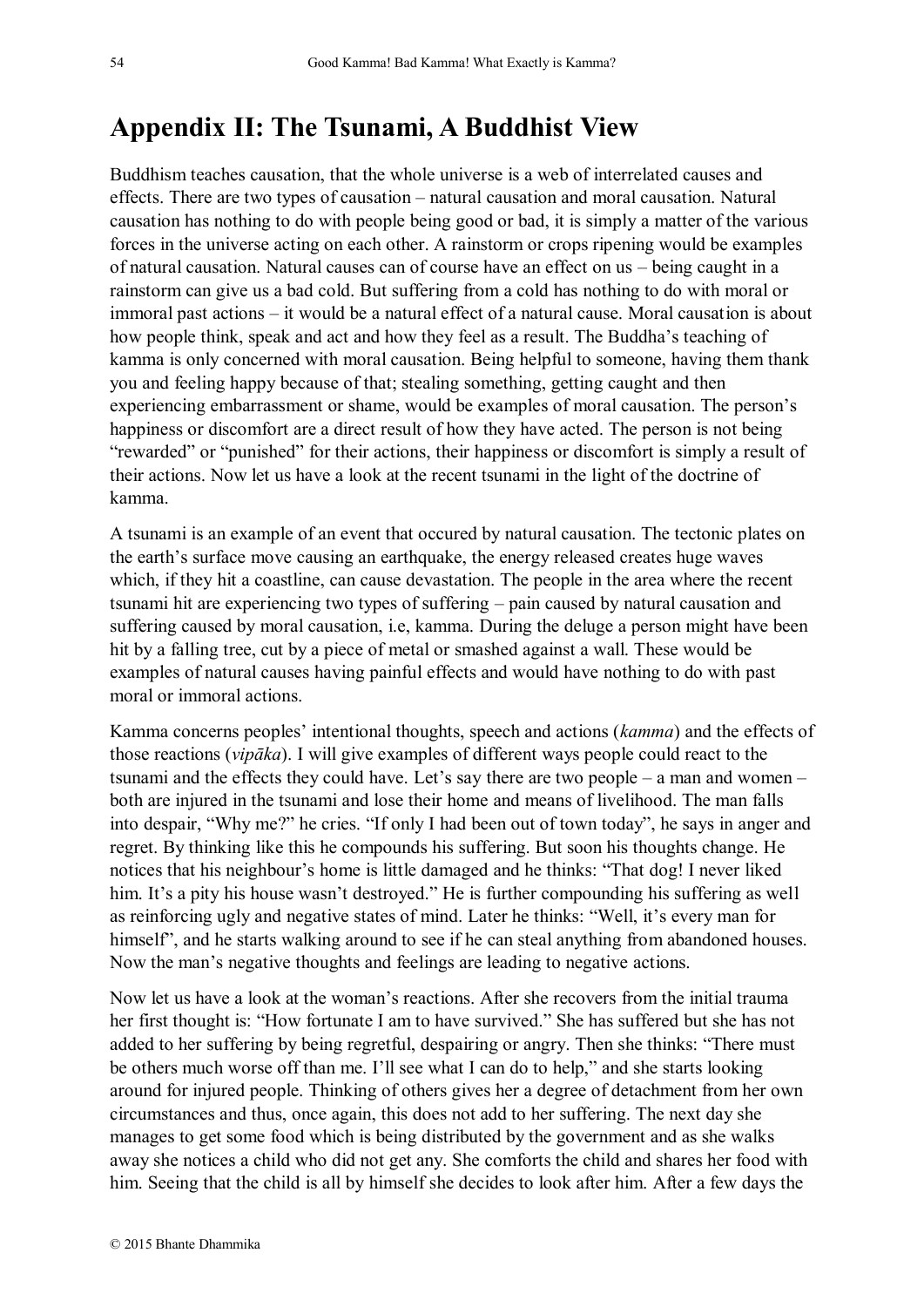child's father sees him and is tremendously grateful to the women for having looked after him. The father is now living with his sister in a nearby town unaffected by the tsunami and invites the woman to come and stay with him where she gets food and shelter. The woman's positive thoughts and actions have now had a concrete positive effect on her life.

Now why did the man react in one way and the woman in another? Because of how they have reacted to their various experiences in the past, i.e. because of their past kamma. The man's negative mental habits in the past (*kamma*) have meant that he has negative mental habits now and these in turn make it more likely that he will have negative mental habits in the future. These mental habits make him suffer more than he would have otherwise (*vipāka*). The woman (she might be a Buddhist, a Christian, a Muslim or of no religion) has been taught and has always believed that it is important to have a good thoughts and actions and has always tried to cultivate them. Her positive mental habits in the past (*kamma*) have meant that she has positive mental habits now, and these in turn make it more likely that she will have positive mental habits in the future. These mental habits minimized her suffering and led to her being looked after by the father of the child. In other words, her positive past actions (*kamma*) have had a positive effect (*vipāka*) now.

So according to Buddhism, the physical pain that the victims of the tsunami experienced is the outcome of various natural causes. How they are reacting to these natural causes is their kamma, the results of their negative or positive reactions in the future (tomorrow, next month, next year, perhaps next life), will be their *vipāka*. As human beings of finite knowledge and power, we have only limited influence over natural causes. We do, however, have the ability to mould and influence our reactions to situations. If we make no effort to develop our minds in positive ways we might, in the future, find ourselves overwhelmed by unexpected and unwelcomed circumstances. If we do make the effort to develop our minds, particularly through meditation, we may be better prepared to endure and even triumph over future adversity.

The news is full of examples of both. People ask: "How is it possible to remain free from grief, anxiety and fear under such terrible circumstances?" But some people do. A man in Sri Lanka lost his wife and two children and of course was devastated. However, being a practicing Buddhist, he recovered from his grief about two days later when he found two children, hungry, crying, with their dead parents nearby, and decided to adopt them. Apparently, other people had seen the children but had done nothing to help. When the man was interviewed he said that his two adopted children have given his life new meaning and the strength to go on despite the difficulties he now faces. We read other stories of people taking advantage of the disruption to loot, rob and steal. Each of us chooses to act the way we do and we will experience the results accordingly. When a Singaporean man heard of the disaster he loaded up his van and drove to Thailand with the intention of distributing food and water to the victims. Sadly, on the way his van skidded and he was killed. People ask: "Why did he suffer despite his good deeds?" But such a question shows a confusion between natural causation and moral causation. This man's swift and practical response to the suffering of others shows a great deal of compassion and will have very positive results in his next life. His accident had nothing to do with his good or bad deeds  $-$  it was a result of natural causation – a momentary lack of attention, faulty brakes, a slippery road due to rain, etc. Being good does not mean that we will never suffer due to natural causes, it means that when we do suffer due to natural causes we will be less likely to react in negative ways that